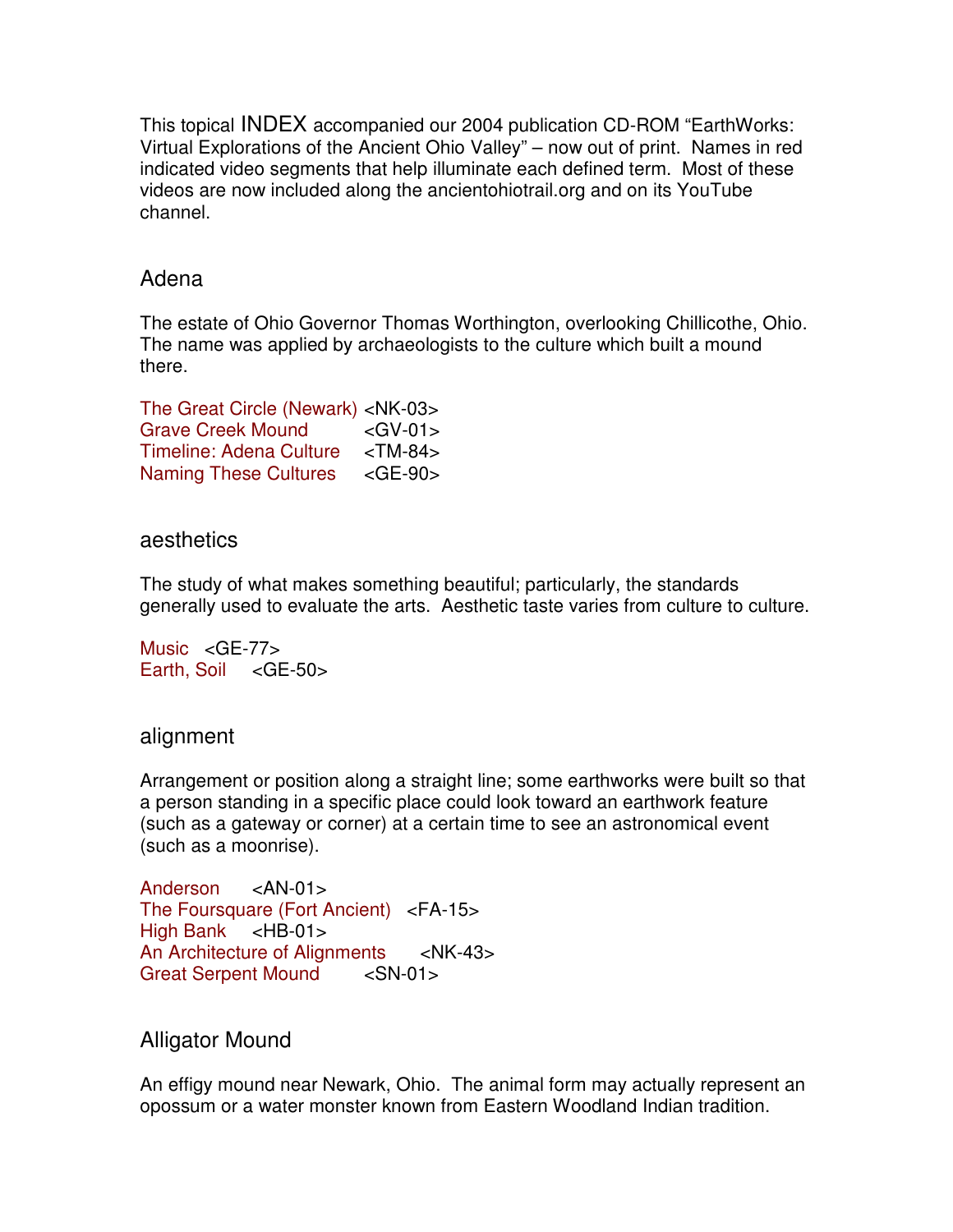The "Alligator" <NK-27> Effigies <GE-52>

amphitheatre

An enclosing arrangement of sloping shapes, resembling a circular or oval arena with rising tiers of seating.

Seip <SP-01>

ancient

A general term used to mean very old, previous to most of recorded history. The term "prehistoric" is used by archaeologists and others to describe eras not recorded by writing, but this program avoids that term because it suggests that very old cultural traditions not recorded in contemporary writing are not truly history.

The Great Valley <IN-31> Fort Ancient <FA-01> Hopewell Mound Group <HP-01> Mound City <MC-01> Great Serpent Mound <SN-01> Ancient Observatories <GE-01> Timeline: Paleoindians in the Great Valley <TM-82>

# Anderson

Anderson Mounds, in eastern Indiana, include circles and ditched rectangles.

Anderson <AN-01>

archaeoastronomer

A scientist who studies the ways ancient cultures have viewed and interpreted the stars, planets, moon and sun.

Ancient Observatories <GE-01>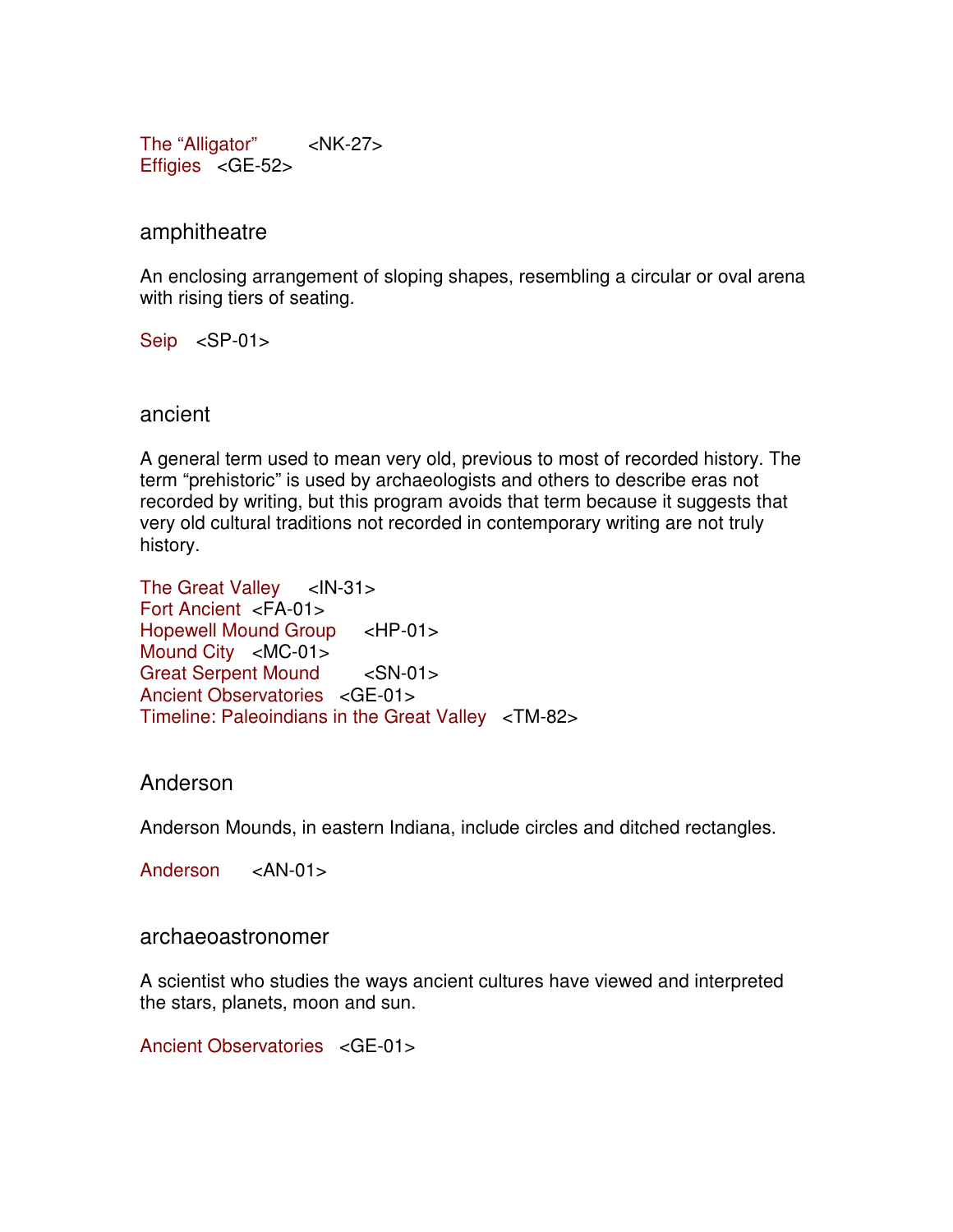Archaeological Conservancy

This nonprofit group buys endangered archaeological sites and promotes preservation in other ways; publisher of American Archaeology magazine.

"Old Fort" (Portsmouth) <PM-03>

archaeology, archaeologist

The systematic study of people of the past through recovery and examination of remaining evidence, such as objects, buildings, and graves; an archaeologist is professionally trained to scientifically investigate places that may hold such evidence.

Preservation <GE-25> New Archaeology <GE-54> Hopewell Interaction Sphere <GE-95> World Renewal <GE-97> Hopewell Mound Group <HP-01> Dr. Riordan's Excavations (Pollock) <PL-11>

# Archaic

A term meaning "very old," and applied by archaeologists to North American Indian cultures of about 8,000 to 1,000 BC.

Timeline: Archaic Indians in the Great Valley <TM-83>

### archetype

An original or perfect ideal or type after which others are modeled; this concept is used in literature, psychology, and the arts.

Elaboration and Ritual <GE-88>

# artifact

An object shaped by human craft, of historical or archaeological interest.

NAGPRA and Respect <GE-61> Burials (Hopewell) <HP-11>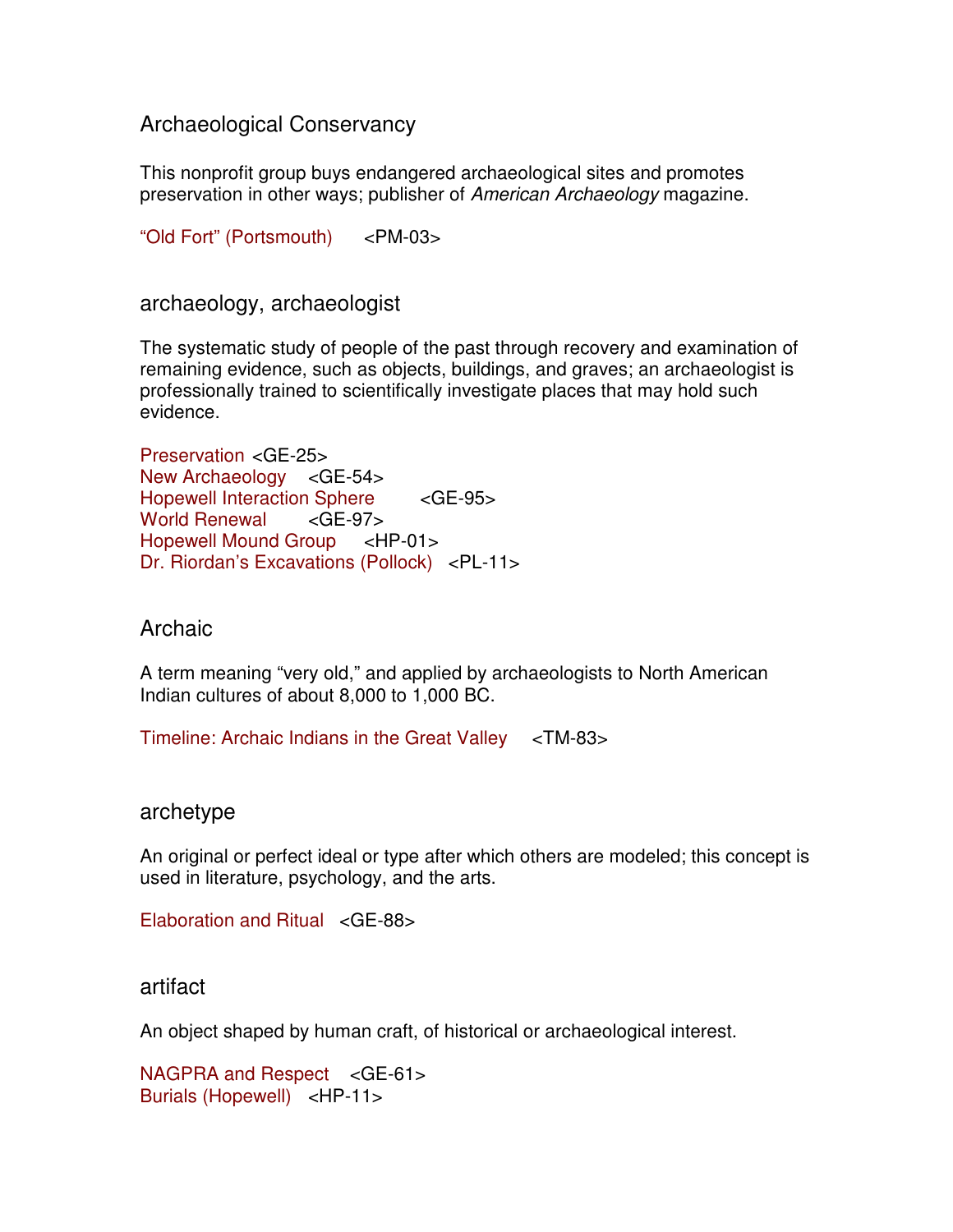Wall Section (Hopeton) <HP-02> Timeline: Adena Culture <TM-84> Timeline: Destruction and Preservation <TM-91>

#### astronomy

Today, this word means the scientific study of matter in outer space; but its older meaning includes systems of knowledge and belief about what people saw in the sky. See also "archaeoastronomer**.** "

The Foursquare (Fort Ancient) <FA-15> High Bank <HB-01> An Architecture of Alignments <NK-43> The Woodhenge (Stubbs) <SB-06> Ancient Observatories <GE-01>

Atwater, Caleb (1778-1867)

Circleville postmaster and author of the first full account of ancient Ohio Valley earthworks in 1820 (see Bibliography).

Circleville <CR-01>

Aveni, Anthony

Archaeoastronomer; Professor of Astronomy, Anthropology, and Native American Studies at Colgate University; author of many works, including Stairways to the Stars (see Bibliography).

Ancient Observatories <GE-01>

#### axis

The central line dividing two halves of a symmetrical figure. Also, the idea of a pole or tree as an axis representing the center of the world (the "axis mundi"), and connecting the underworld, the everyday world of the earth's surface, and the heavens. This vertical axis is an important idea in American Indian tradition.

Anderson <AN-01> Circleville <CR-01> High Bank <HB-01> Lunar Movements <NK-11>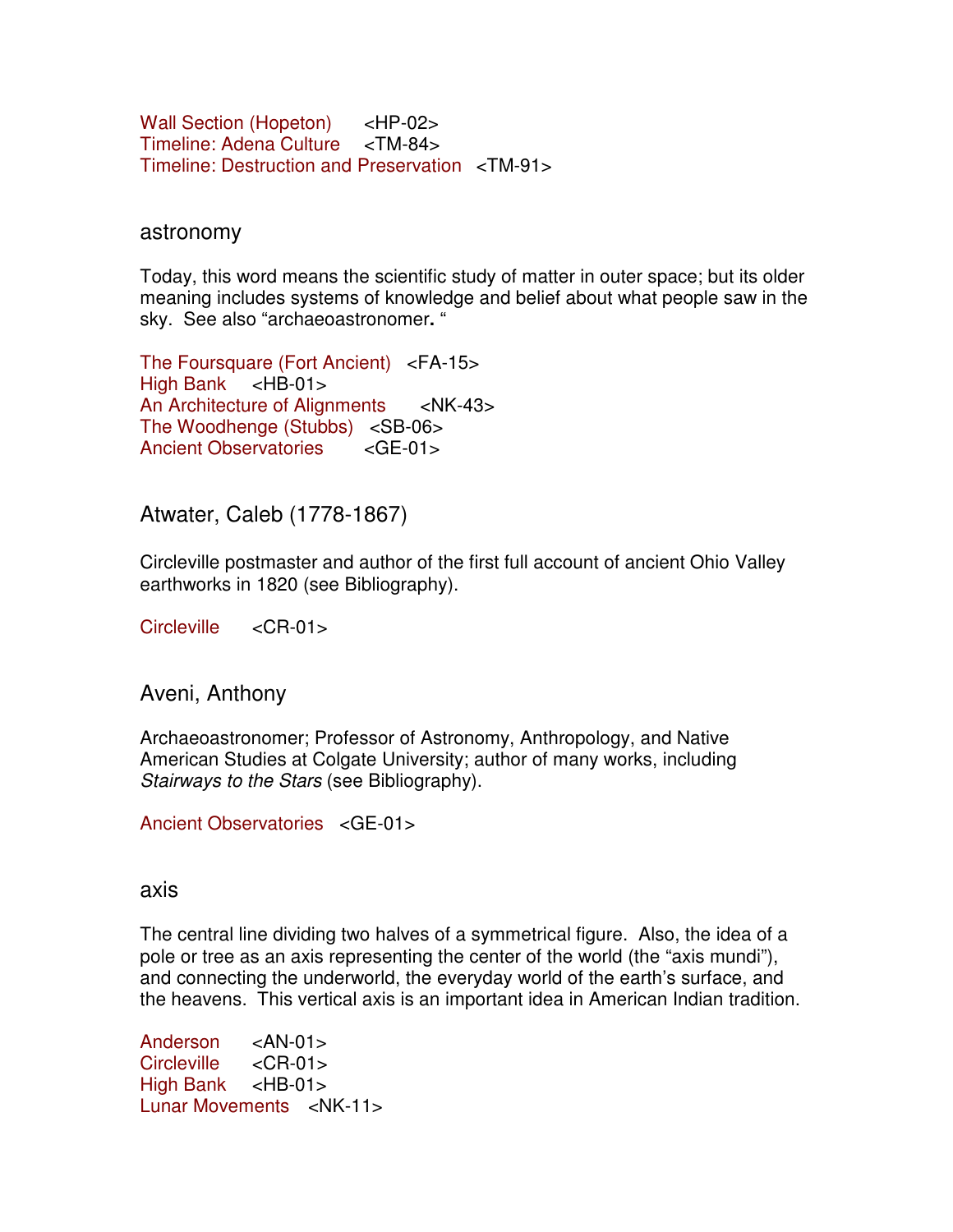Geometry at Newark <NK-16>

barite

A light-catching crystal mineral prized by ancient Ohio Valley peoples.

Mount Horeb <MH-01>

basin, clay

A shallow, flat-bottomed container built by shaping clay on the ground; normally rectangular with rounded corners; varied in size from one to six or more feet in length; created by Hopewell people for ceremonial burning, often used for ritual deposits.

Buildings (Mound City) <MC-02> Central Mound (Mound City) <MC-07> Eagle Mound (Newark) <NK-12> Elevated Circle (Turner) <TN-02> Fire and Snake Mounds (Turner) <TN-18> Tremper Mound <PM-02>

# Baum Earthworks

A geometric earthwork in the Paint Creek Valley, now disappeared, which resembled its neighbor Seip.

| <b>The Scioto Valley</b> | $<$ IN-51 $>$ |
|--------------------------|---------------|
| Seip and Baum            | $<$ SP-08 $>$ |

### bear

The bear was very important to people in the Hopewell culture: they prized bear teeth and claws, including ones from grizzly bears who lived far west of the Ohio Valley. The bear's great strength, hibernation, and ability to stand like a person on two legs probably contributed to its symbolic importance.

Bear <GE-07> The Copper Shapes <HP-13> Ceremonial Robe <HP-15> The Newark Shaman <NK-14>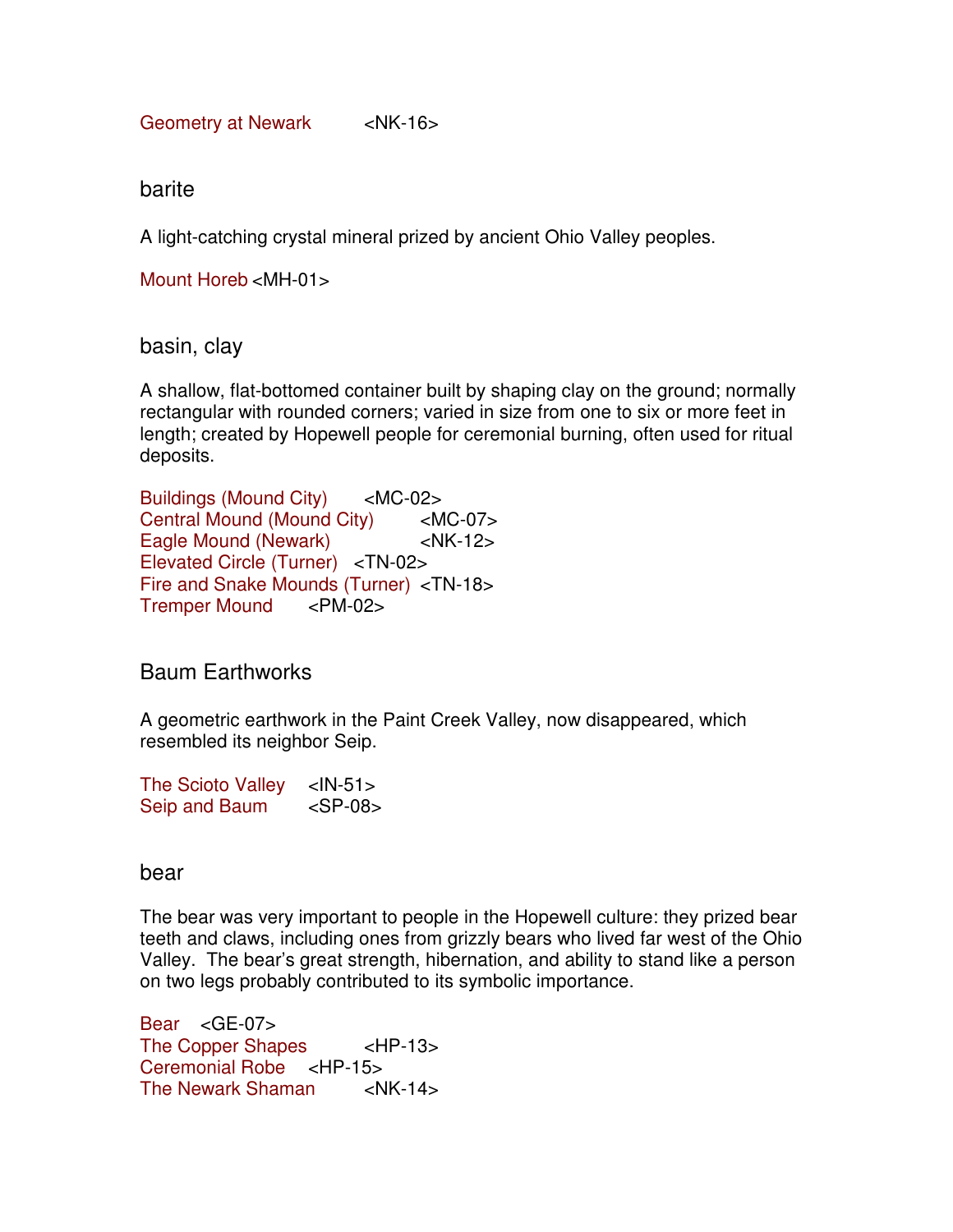## Bertsch

An earthwork complex in east central Indiana, possibly related to Anderson Mounds.

Anderson <AN-01>

bladelet

A very sharp, narrow piece of flint about 2 inches long, used for cutting. Made only by people of the Hopewell culture, they were used for precise trimming and incising of materials such as mica, copper, and bone.

Precious Materials <GE-22>

Blosser, Jack

Site manager and archaeologist at Fort Ancient, near Lebanon, Ohio, where he oversees the site, museum, and educational programs at the state's "gateway" site for American Indian heritage.

The Foursquare (Fort Ancient) <FA-15>

Brown, James

Archaeologist at Northwestern University; authority on the Mound City site near Chillicothe, Ohio (Hopewell Culture National Historical Park). (See Bibliography under "Mound City.")

Reincarnation <GE-86> The Cosmological Plan <GE-87>

Burks, Jarrod

Archaeologist, formerly with the Hopewell Culture National Historical Park, expert with remote sensing instruments such as magnetometers.

New Archaeology <GE-54>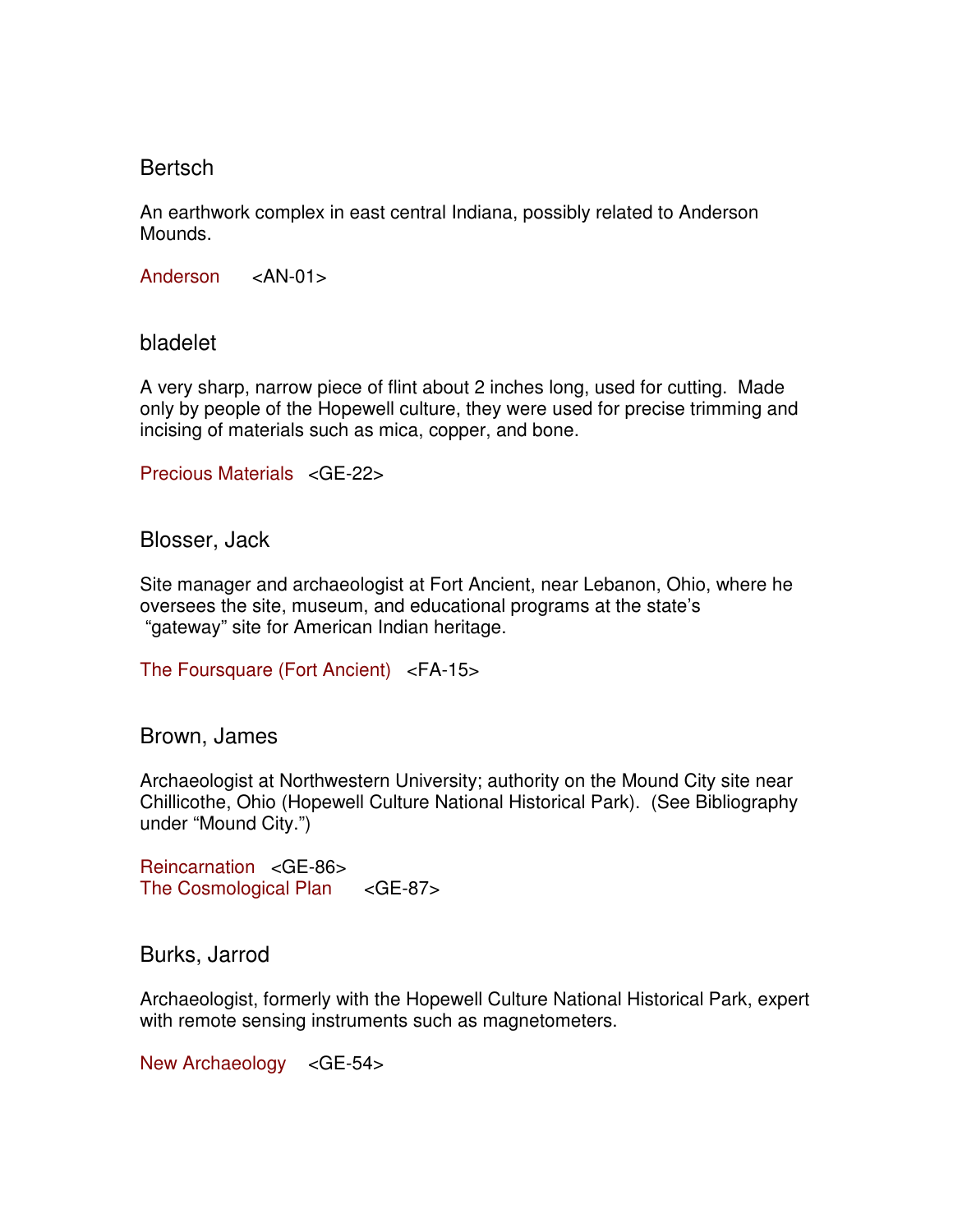#### cache

A hole dug for storage, or the contents of such a hole; a common way of safekeeping dried foods, tools, and precious items throughout American Indian history.

Gardening <GE-09>

Camp Sherman

U.S. Army training camp set up on the Mound City site in 1917.

History (Mound City) <MC-04>

### carbon date

Date for an ancient object obtained by measuring the amount of carbon 14 it contains (carbon 14 deteriorates at a known rate).

Mississippian Serpent <SN-02>

Cave, David

Ohio scholar of comparative religion, as he puts it, "how people across cultures and religions have interpreted their world and crafted through ritual, myth, symbol and architecture means of order, power, and meaning."

Burning Things <GE-18> Elaboration and Ritual <GE-88>

ceremony, ceremonial

Formal or ritual actions reflecting beliefs important to those who perform them.

The Ceremonial Center (Hopewell) <HP-04> Ceremonial Robe <HP-15> Processions (Newark) <NK-07> Moon <GE-02> Ceremonial Gatherings <GE-11> Music <GE-77> Native Preservation <GE-27> World Renewal <GE-97>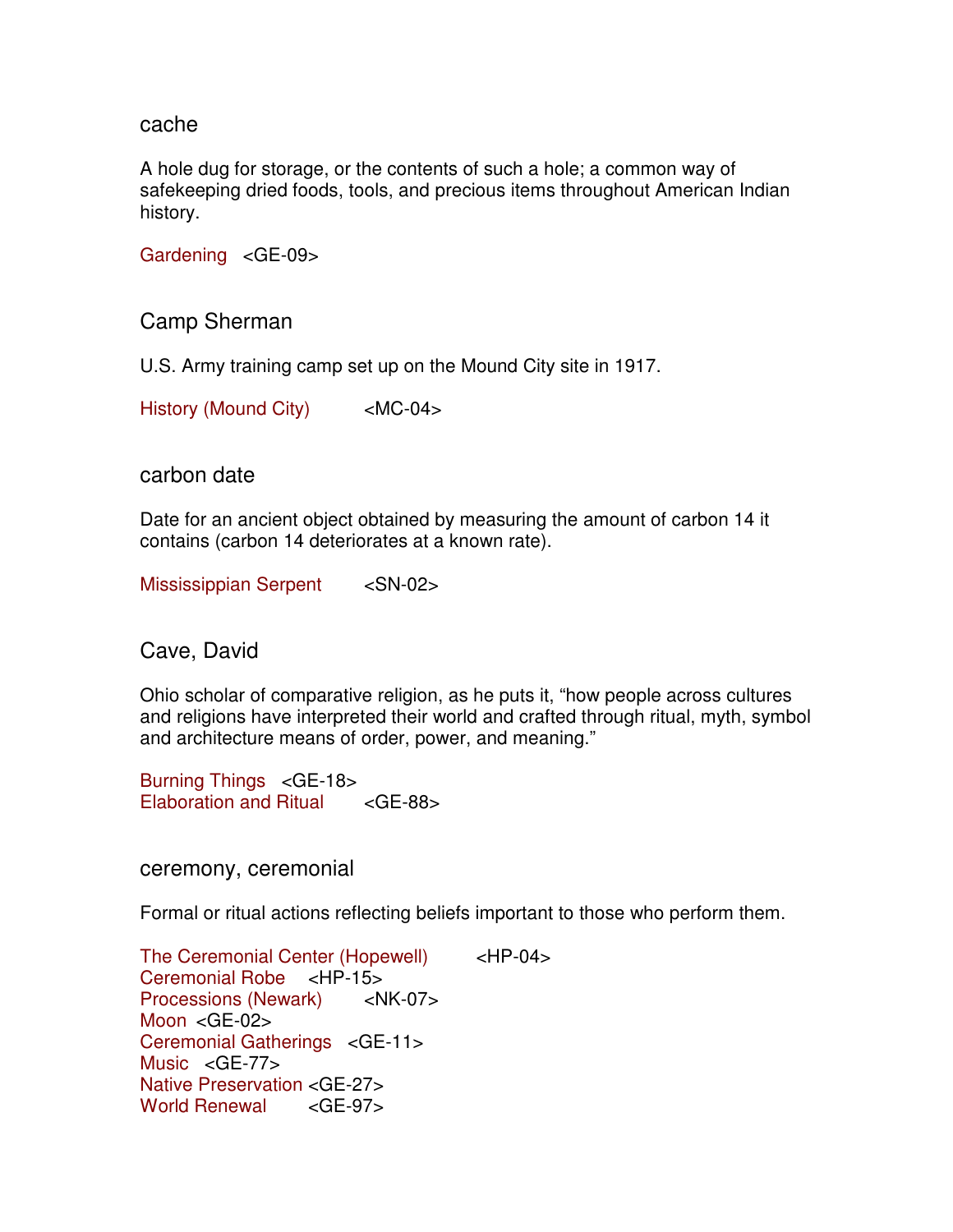### Cherokee

Eastern Woodland tribe originally centered in the Smoky Mountains but also in the Kentucky area at the time of European-American contact.

Golf and Prayer <NK-50>

Cincinnati

A city on the Ohio River, site of elaborate earthwork complexes now destroyed.

```
Cincinnati <CI-01> 
Walls and Water (Fort Ancient) <FA-04x><br>Order of the Cincinnati <GE-80>
Order of the Cincinnati
Ohio Valley Region <IN-49> 
The Little Miami Valley <IN-50>
Stubbs <SB-01>
```
### circle

A round shape often used by the earthwork builders, not only for enclosures of all sizes, but also for rings of timber poles, and for houses and ceremonial buildings.

```
Circleville <CR-01> 
Mount Horeb <MH-01> 
The Great Circle (Newark) <NK-03> 
Geometry at Newark <NK-16>
The Woodhenge (Stubbs) <SB-06> 
Elevated Circle (Turner) <TN-02> 
Geometry and Culture <GE-12>
Circle of Life <GE-96>
```
**Circleville** 

A central Ohio town named after the ancient earthen circle in which it was founded.

```
The Scioto Valley <IN-51><br>Circleville <CR-01>
Circleville
```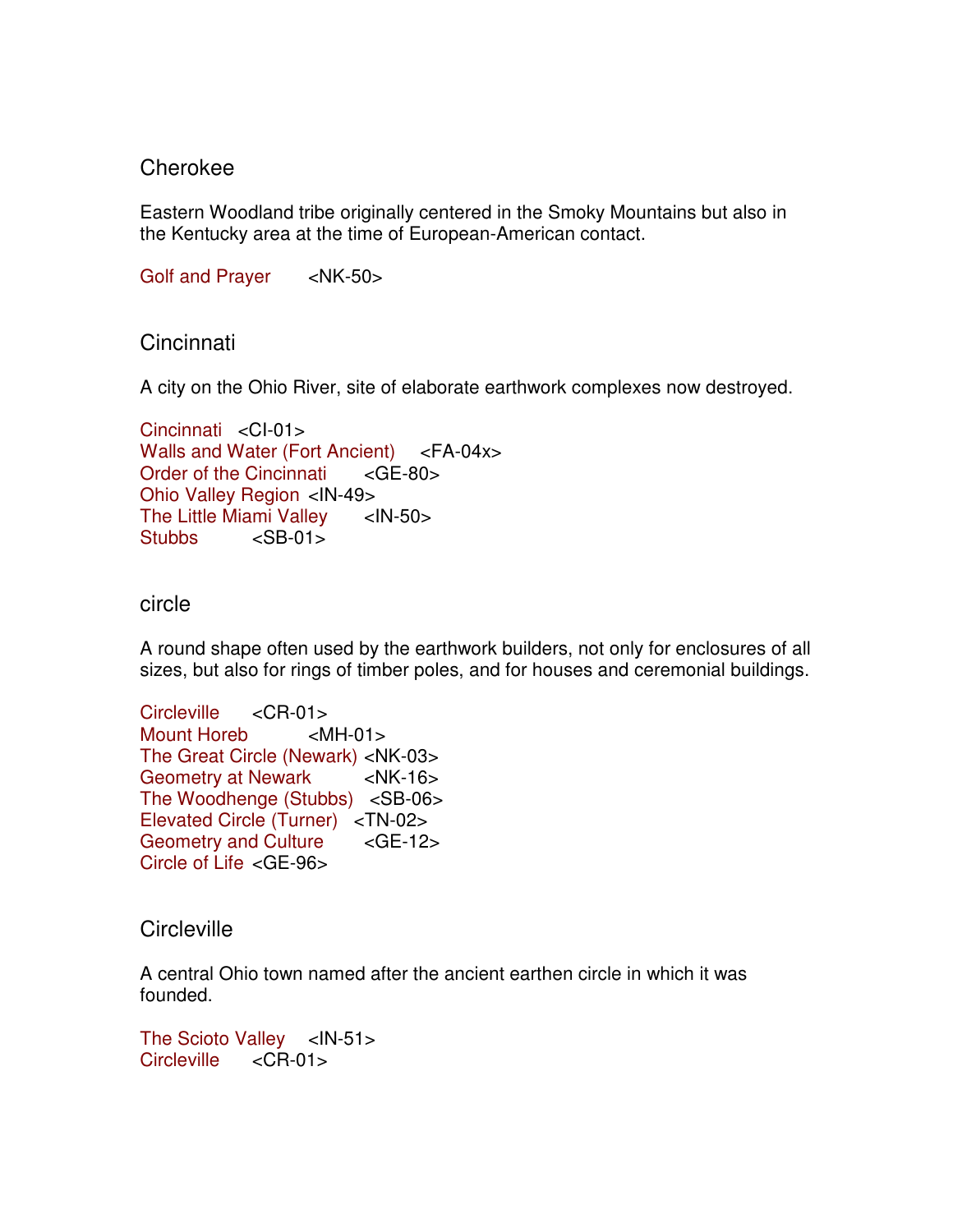#### clan

An extended family group; among American Indians, tribes are usually made up of several clans whose members are related or said to be related; they are often named for an animal spirit or other figure.

```
Ceremonial Robe <HP-15> 
Turtle Pipe <MC-21>
```
clay

Prevalent in river valleys, clay is easily molded, water resistant, and hardens when heated. Builders of the earthworks used clay extensively in floor building, mound building, and for pottery; Ohio river valley clays are yellow, gray, or (when baked) red.

Inside a House <GE-40> The Ceremonial Center (Hopewell) <HP-04> Buildings (Mound City) <MC-02> Eagle Mound (Newark) <NK-12> Construction Sequence (Pollock) <PL-25> Fire and Snake Mounds (Turner) <TN-18>

# Cochran, Don

Archaeologist at Ball State University in Muncie, Indiana; author with Beth McCord of The Archaeology of Anderson Mounds (see Bibliography under "Anderson").

Anderson <AN-01>

confluence

The joining or running together of streams or rivers; mounds and earthworks often appeared at or near points of confluence.

Cincinnati <CI-01> Portsmouth <PM-01>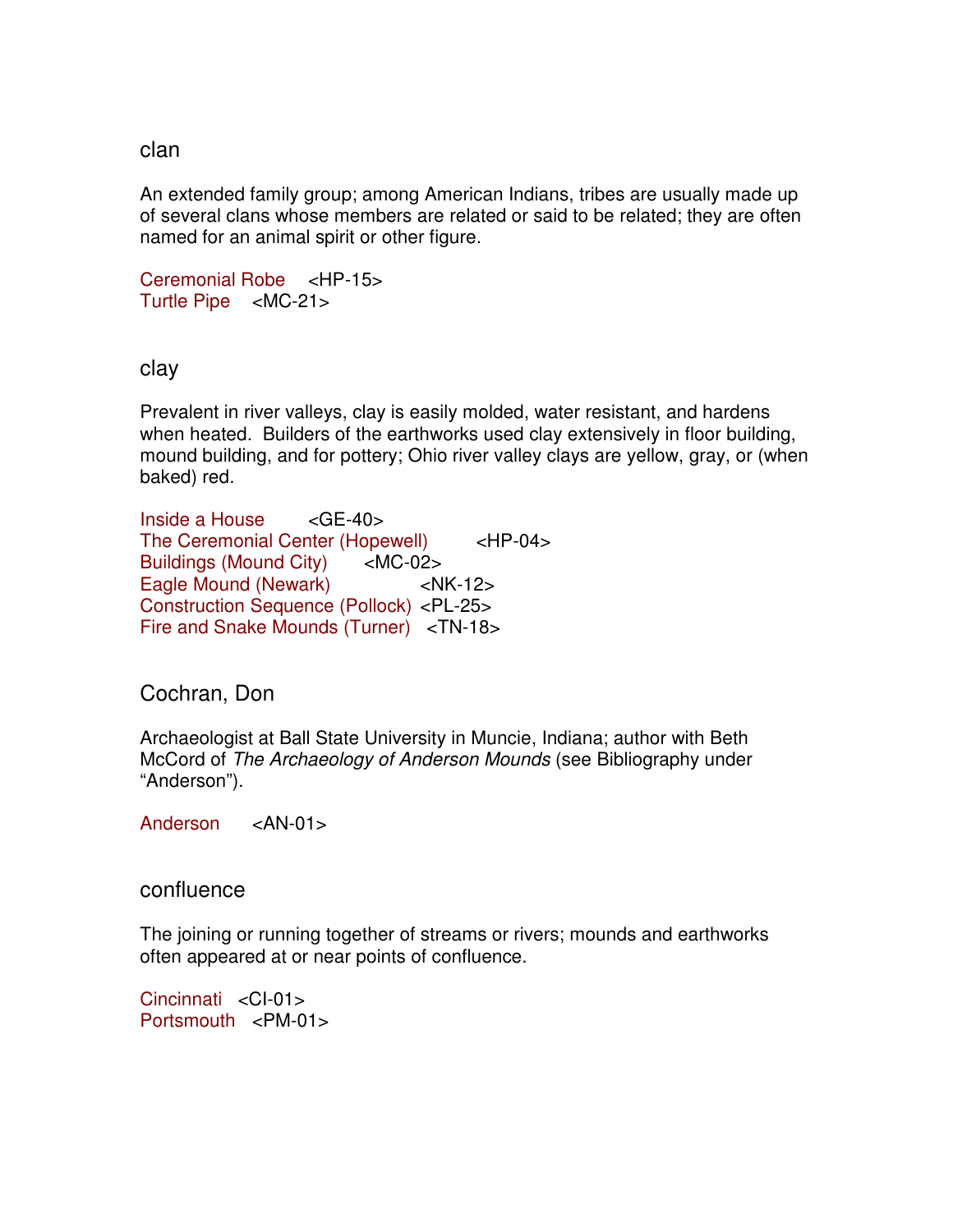Connolly, Robert

Archaeologist, authority on the Fort Ancient; former site archaeologist at Poverty Point State Historic Site, Louisiana. (See Bibliography under "Fort Ancient.")

Mounds (Fort Ancient) <FA-52>

copper

A shiny metal that can be shaped by hammering and heating, favored by the mound and earthwork builders; sometimes paired with mica.

```
Central Mound (Mound City) <MC-07> 
Eagle Mound (Newark) <NK-12>
Fire and Snakes Mound (Turner) <TN-18> 
The Copper Shapes <HP-13> 
Ceremonial Robe <HP-15> 
Precious Materials <GE-22> 
Deposits <GE-92>
```
cosmology, cosmological plan

A culture's ordered picture of how creation, or the cosmos, came about and is organized. The entire universe in American Indian traditions often includes the heavens or a sky world, the earth, and a watery underworld, all connected by a vertical axis symbolized by a pole or tree.

The Cosmological Plan <GE-87> Processions (Newark) <NK-07>

Cowan, Frank

Archaeologist (formerly with the Cincinnati Museum Center) who uncovered the great woodhenge at Stubbs (see Bibliography under "Stubbs").

The Woodhenge (Stubbs) <SB-06>

Crandell, Barbara

Long active in Indian affairs, Barbara Crandell (Cherokee) is a member of the Newark Friends of the Mounds.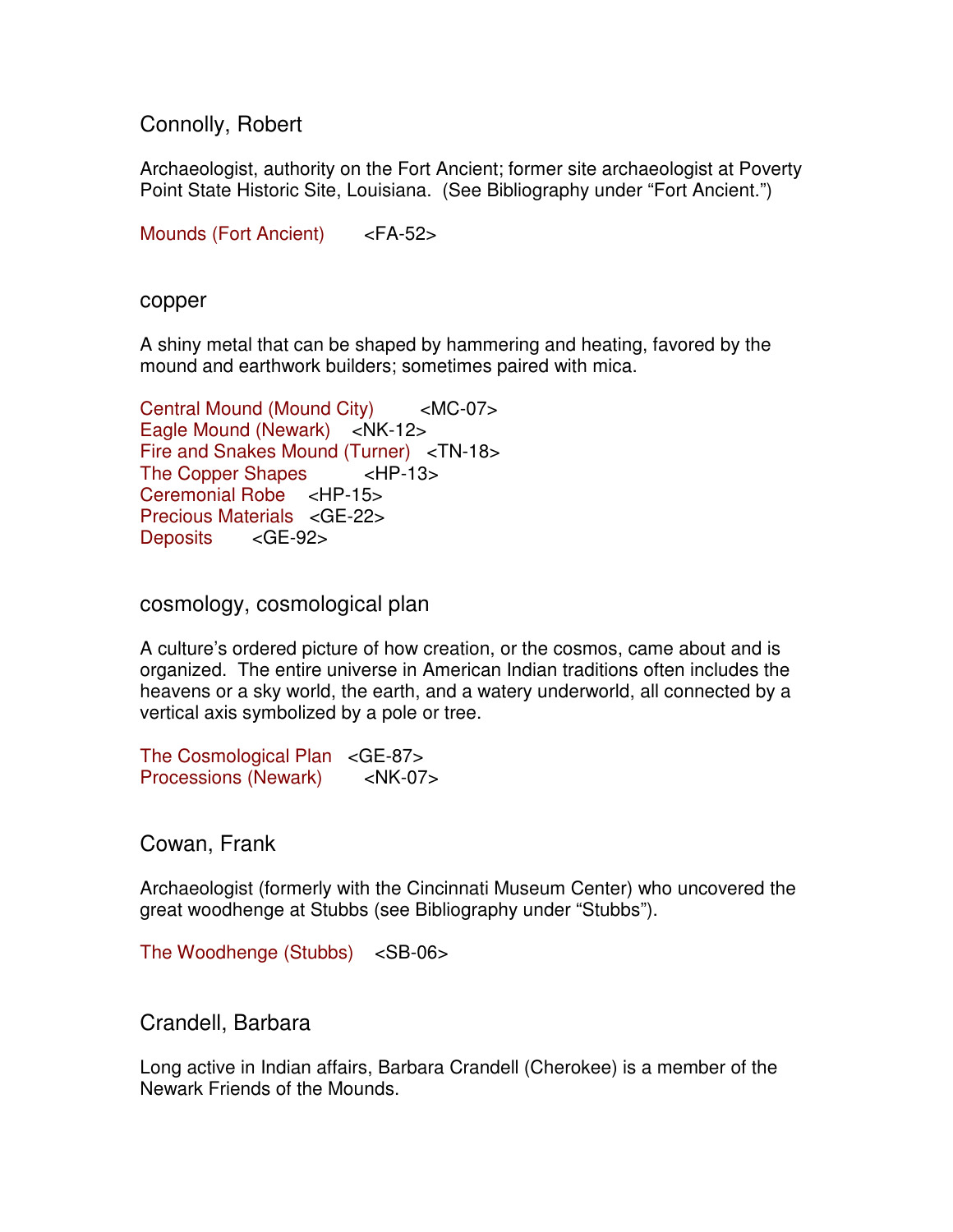Golf and Prayer <NK-50>

crater

A large rounded depression in the earth. The crater below Serpent Mound was caused by a large meteorite striking the earth between 345 and 250 million years ago.

Great Serpent Mound <SN-01>

cremation

The burning of a body after death.

| <b>Buildings (Mound City)</b> | $<$ MC-02 $>$ |
|-------------------------------|---------------|
| <b>Tremper Mound</b>          | $<$ PM-02 $>$ |

crescent

A shape based on the appearance of the moon in its first or last quarter, sometimes the arc of a circle. People of the Hopewell culture sometimes built mounds in this shape.

Great Gate (Fort Ancient) <FA-03> Construction Sequence (Pollock) <PL-25>

culture

The behavior, attitudes and products of a group of people; or, the people who share these things. Parts of the Hopewell culture were shared by people far distant from one another.

| <b>Hopewell Mound Group</b>                | $HP-01$       |
|--------------------------------------------|---------------|
| <b>Ancient Observatories</b>               | $<$ GE-01 $>$ |
| <b>Geometry and Culture</b>                | $<$ GE-12 $>$ |
| <b>NAGPRA and Respect</b>                  | $<$ GE-61 $>$ |
| <b>Naming These Cultures</b>               | $<$ GE-90 $>$ |
| <b>Timeline: Adena Culture</b>             | $<$ TM-84 $>$ |
| Timeline: Hopewell Culture <tm-85></tm-85> |               |
|                                            |               |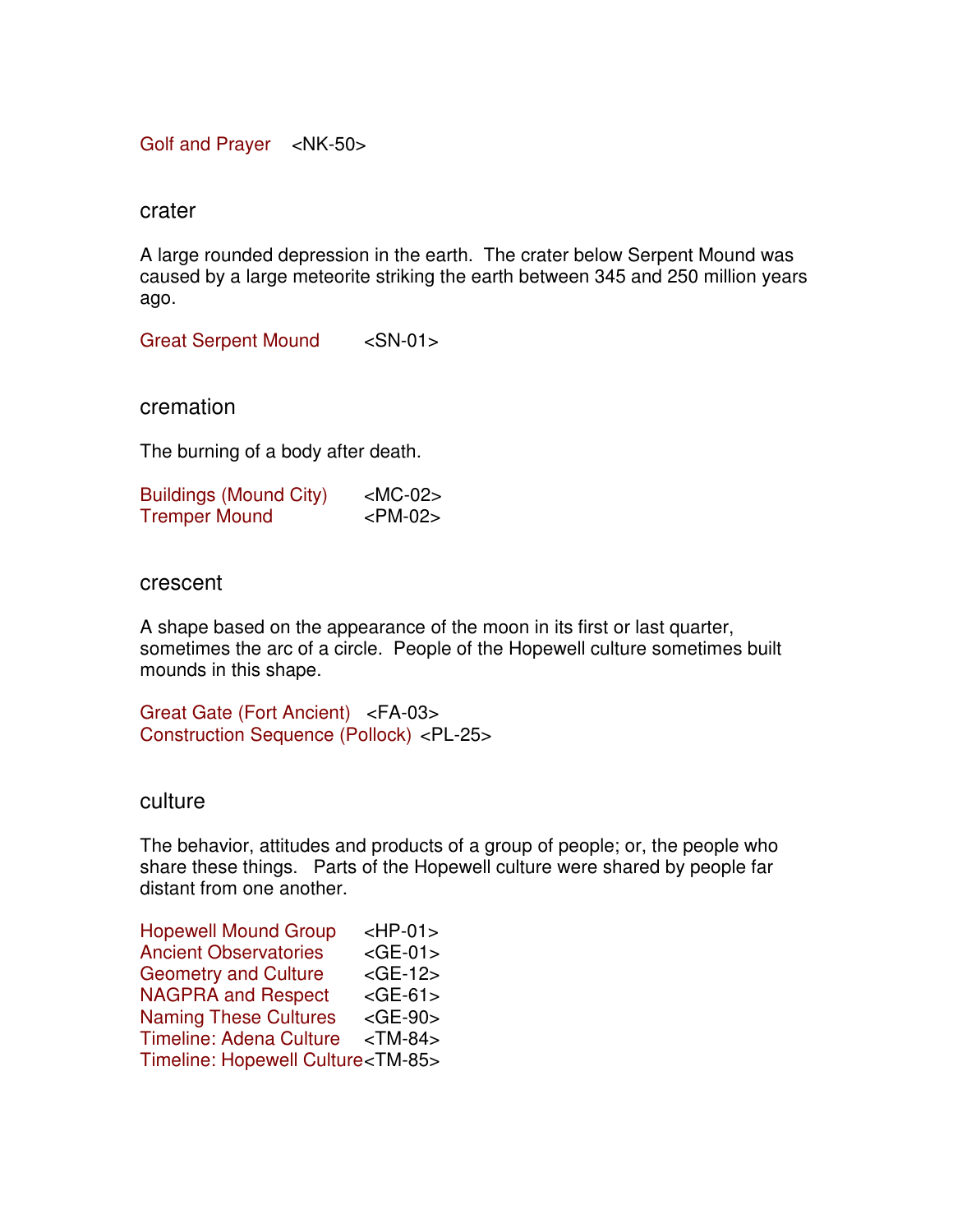# Dakota

An American Indian people sometimes called Sioux.

Making Fire <GE-94>

Dancey, William (Bill)

Archaeologist at Ohio State University, authority on Hopewell settlements; editor with Paul Pacheco of Ohio Hopewell Community Organization (see Bibliography).

Preservation <GE-25>

Davis, Edwin H. (1811-1888)

A physician from Chillicothe, Ohio, who surveyed and described many mounds and earthworks, mostly in 1845-1846, with Ephraim Squier. Their findings were published by the Smithsonian Institution in 1848 as its first publication, Ancient Monuments of the Mississippi Valley (see Bibliography).

History (Serpent Mound) <SN-05> History (Mound City) <MC-04> Preservation <GE-25> Timeline: Early Appreciation for the Earthworks <TM-90>

### deer

In the Eastern Woodlands, the white tailed deer was the chief game animal for native people after the Ice Age ended, and became symbolically important; it remains a common wild animal.

The Copper Shapes <HP-13> Paired Mounds (Mound City) <MC-12> Timeline: Archaic Indians in the Great Valley <TM-83>

# Delaware

Name given by Europeans to the Lenape (pronounced len-uh-pee), a tribe of the Eastern Woodlands, part of which had moved into the Ohio Valley region at the time of European settlement.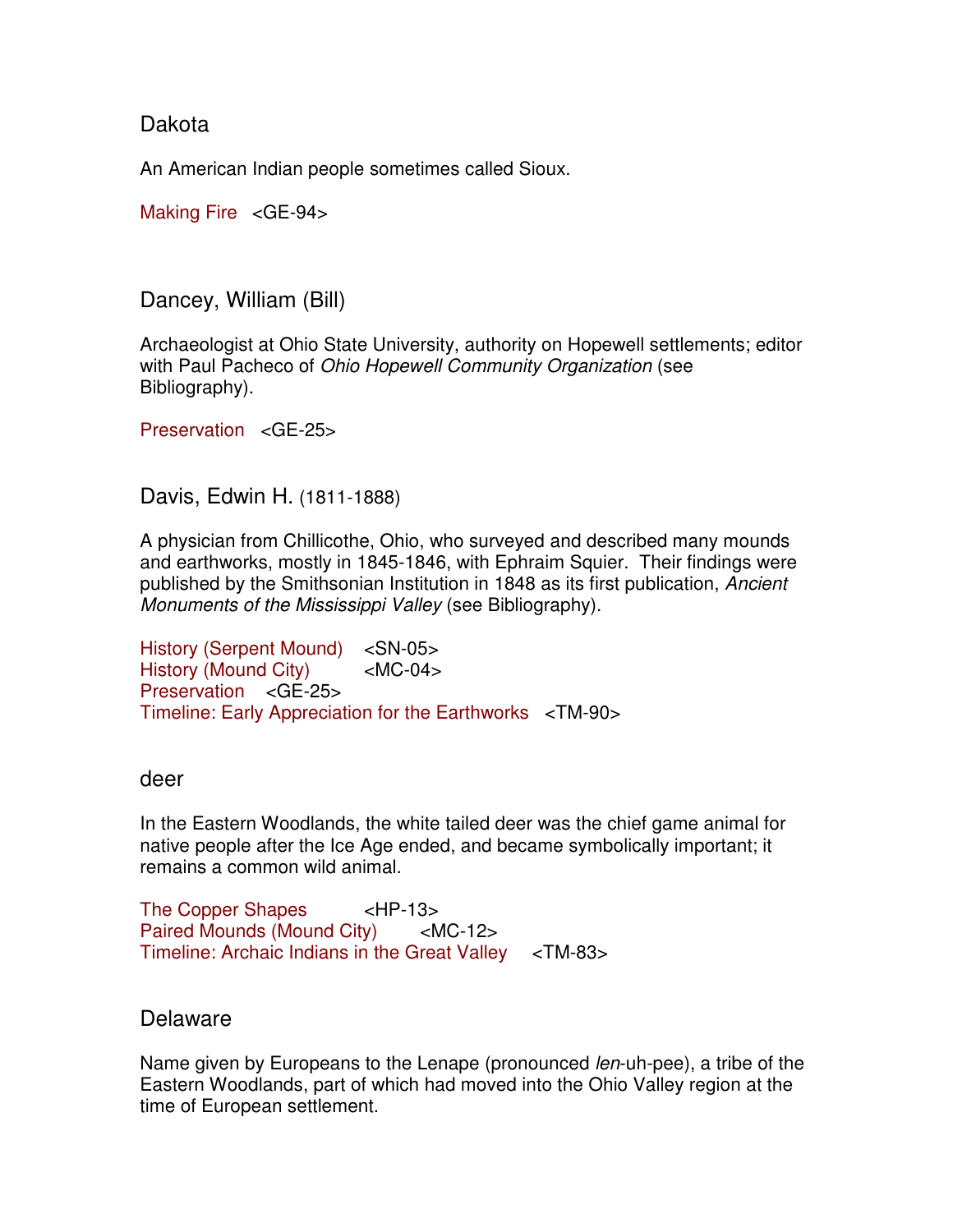Moon  $\leq$ GE-02 $>$ Timeline: Tribes in the Ohio Valley <TM-88>

## deposit

One or more items left for a purpose at a certain place; among American Indians, deposits have traditionally been part of rituals with religious, political, and personal meanings.

```
Hopewell Mound Group <HP-01> 
The Ceremonial Center (Hopewell) <HP-04> 
Burials (Hopewell) <HP-11> 
Fire and Snake Mounds (Turner) <TN-18>
Fire <GE-15> 
Deposits <GE-92>
```
### ditch

An artificial waterway; the earthwork builders used ditches to suggest the presence of water or to bring actual water into their earthwork designs.

```
Anderson <AN-01>
Walls and Water (Fort Ancient) <FA-04x>
South Gate (Fort Ancient) < FA-11> 
Forts? (Fort Ancient) <FA-19> 
Grave Creek Mound <GV-01>
Hopewell Mound Group <HP-01> 
Mount Horeb <MH-01> 
The Great Circle (Newark) <NK-03>
```
Drake, Daniel(1785-1852)

Physician and promoter of the city of Cincinnati; author of Natural and Statistical View, or Picture of Cincinnati and the Miami Country (see Bibliography under "Cincinnati").

Cincinnati <CI-01>

earth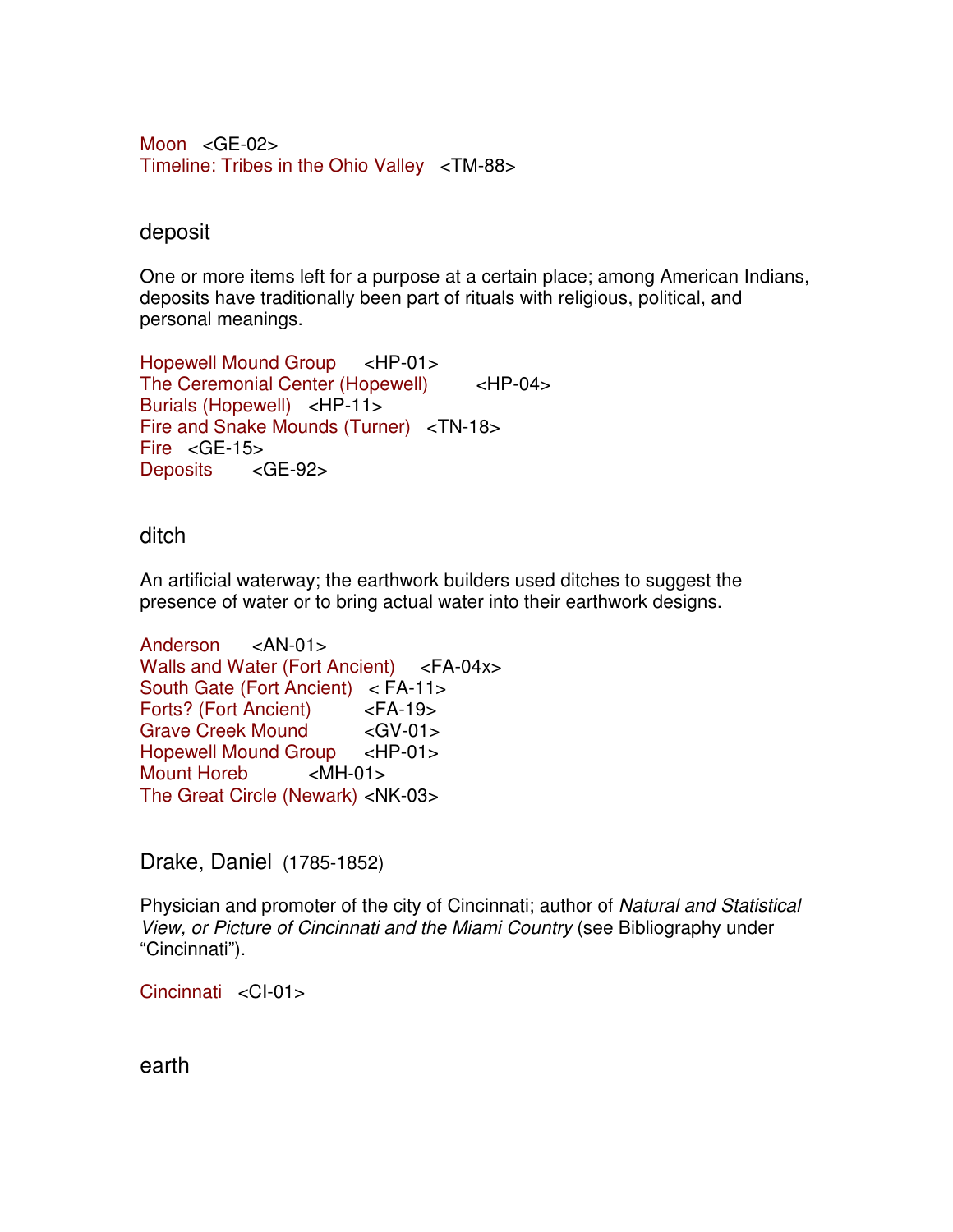Soil, consisting of particles of organic (formerly living) matter and rock. Earth was an essential building material for ancient Ohioans, and held spiritual power as the source of plant life and as the ground, or foundation, of existence.

Walls and Water (Fort Ancient) <FA-04x> The Ceremonial Center (Hopewell) <HP-04> Burials (Hopewell) <HP-11> Construction Sequence (Pollock) <PL-25> Fire  $\leq$  GE-15 $>$ New Archaeology <GE-54> Earth, Soil <GE-50> Timeline: Earth, Art, and Culture <TM-92>

#### earth diver

In creation stories belonging to various American Indian tribes, an animal such as a turtle, water beetle, or bird goes under water to bring up mud, which becomes the solid world we live on. The many water birds shown in Hopewell art (especially the shoveler duck) may suggest this idea.

The Earth Diver <GE-03>

#### earth oven

A pit in which people cook by placing fire-heated stones in the bottom, topped by wrapped foods and earth; traditional among American Indians from the earliest times.

 $Inside$  a House  $\leq$ GE-40 $>$ The New Archaeology <GE-54>

#### earthwork

Walls or embankments made of earth, in a pattern generally meant for a social, military, religious, and/or artistic purpose. Ancient earthworks of the Ohio region often incorporated other alterations of the natural landscape, including mounds, ditches, ponds, pavements, and land flattening and filling. Some were built in precise geometric shapes including circles, ovals, squares, and octagons.

Fort Ancient <FA-01x> Hopewell Mound Group <HP-01> The Newark Earthworks <NK-01> "Old Fort" (Portsmouth) <PM-03>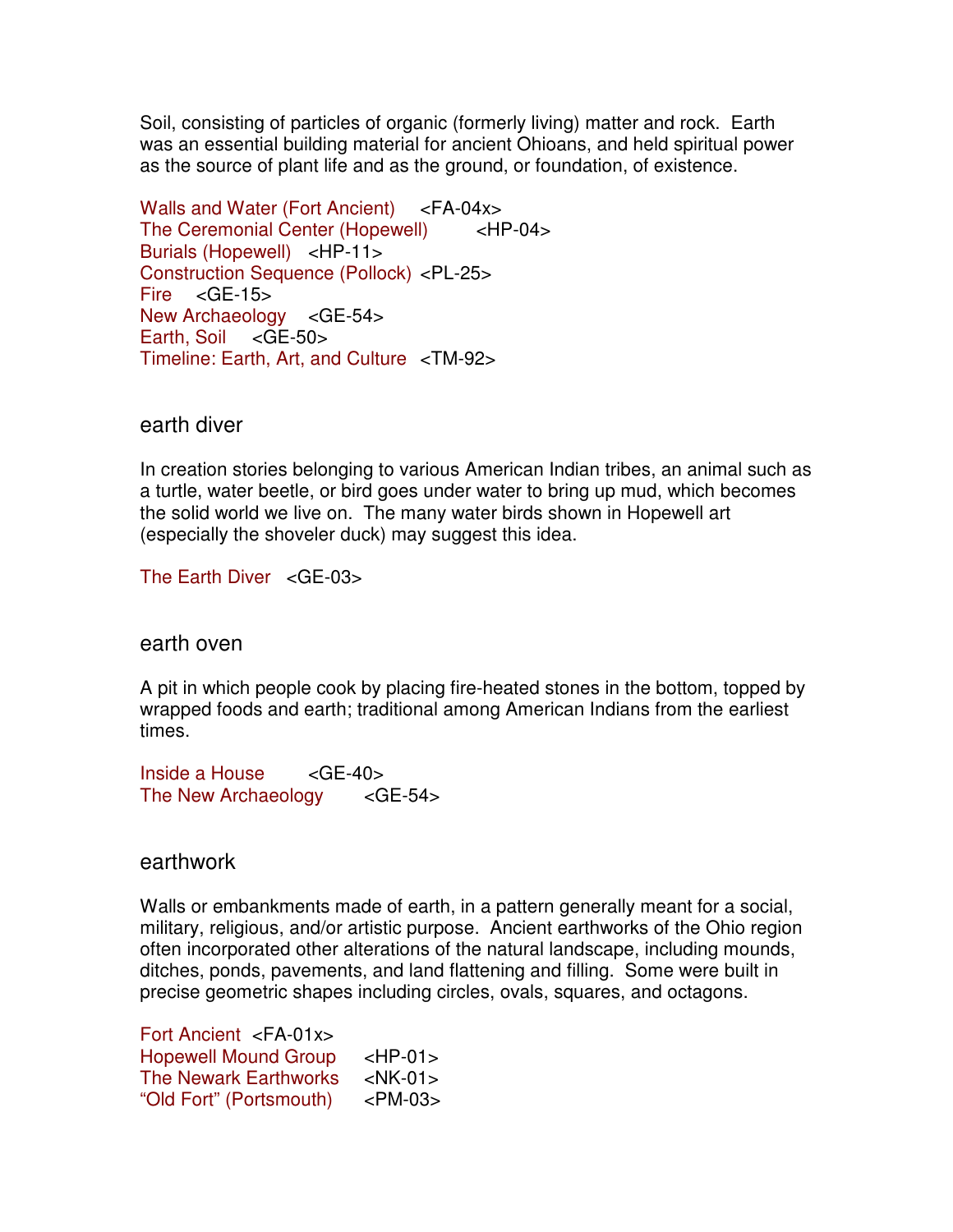Geometry and Culture <GE-12> Sacred Landscape <GE-84> The Cosmological Plan <GE-87>

#### ecology

The science of the interdependence of all living things and their environment; the study of the natural world, the ecosphere**.** The word is also sometimes used to mean the natural environment of a particular area.

Ancient Observatories <GE-01> Timeline: Archaic Indians in the Great Valley <TM-83>

effigy, effigy mound

A representation of a person or creature; effigy mounds of the Ohio Valley region are earth formed into the shape of animals.

Pipes Mound (Mound City) <MC-08> The "Alligator" <NK-27> Tremper Mound <PM-02> Great Serpent Mound <SN-01> Fire and Snake Mounds (Turner) <TN-18> Bear <GE-07> Effigies <GE-52> Timeline: Fort Ancient Culture <TM-86>

#### elders

In the traditions of all American Indians, older tribe members act as official or unofficial leaders and advisors to their people.

Central Mound (Mound City) <MC-07> Ceremonial Gatherings <GE-11> Making Fire <GE-94>

#### ellipse

A symmetrical, elongated ring shape which is not perfectly circular, and may be wider at one end like an egg; a shape favored at some earthwork sites.

Cincinnati <CI-01>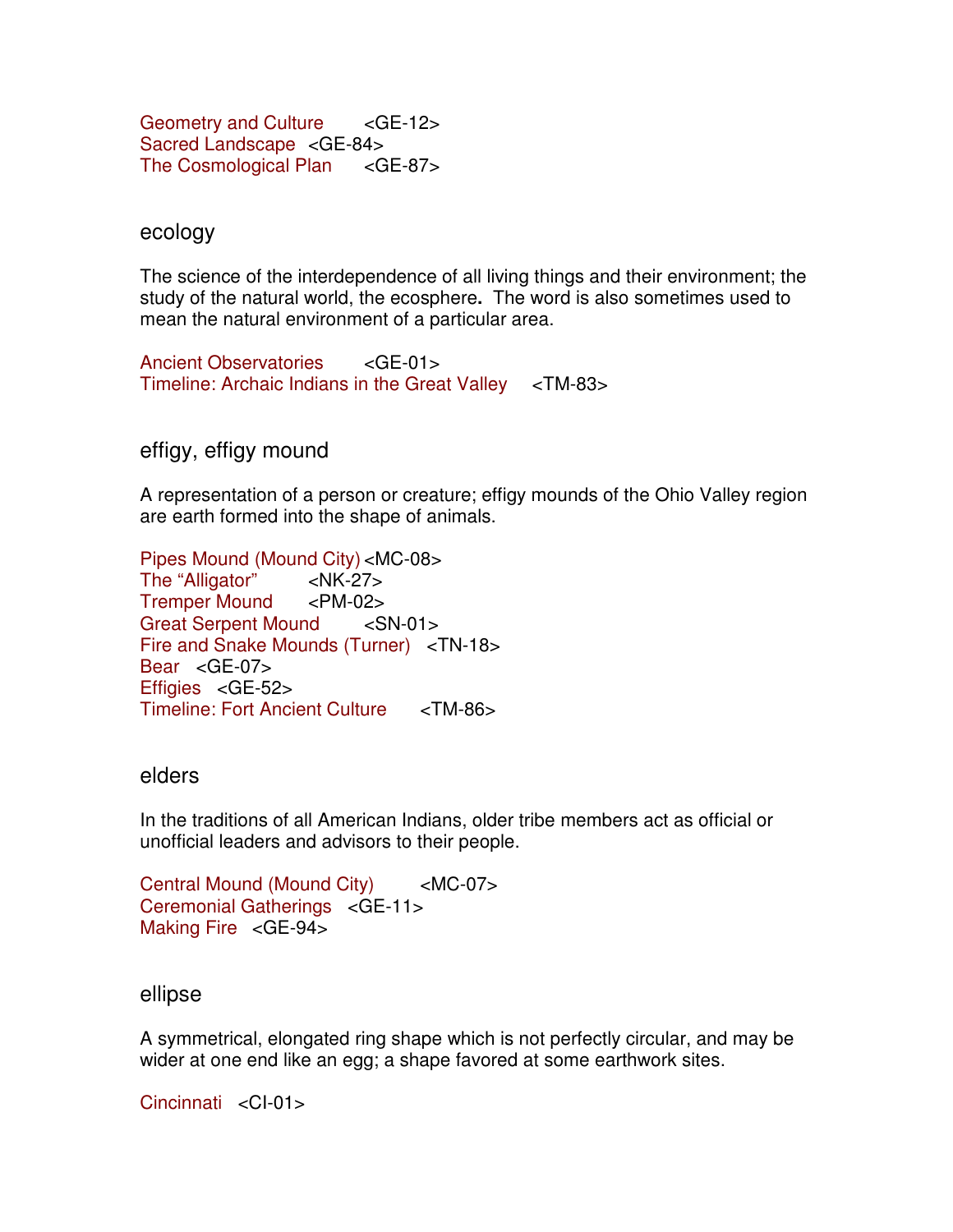| The Newark Shaman         | $\langle$ NK-14 $>$ |
|---------------------------|---------------------|
| <b>Geometry at Newark</b> | $<$ NK-16 $>$       |

embankment

A long mound of earth or stone; this term was used especially before 1950 to mean the kind of wide earthen walls found at ancient earthwork sites (see also "wall").

Cincinnati <CI-01> Construction Sequence (Pollock) <PL-25> Timeline: Earth, Art, and Culture <TM-92>

enclosure

An area surrounded by earth walls, and sometimes also ditches or stone paving; these varied greatly in size in the ancient Ohio Valley, and probably served a variety of purposes.

Hopewell Mound Group <HP-01> South Gate (Fort Ancient) <FA-11> Forts? (Fort Ancient) <FA-19><br>Mount Horeb <MH-01> Mount Horeb The Great Circle (Newark) <NK-03> Processions (Newark) <NK-07> Great Enclosure (Turner) <TN-04> Hopewell Hilltops <GE-16>

#### enshrine

To cherish an object, idea or person by establishing it as sacred and enclosing it actually or mentally at a place for worship or contemplation.

Flint Ridge <NK-23>

#### equinox

Either of two times of the year when day and night are equal in length, about March 21 and September 21.

Anderson <AN-01>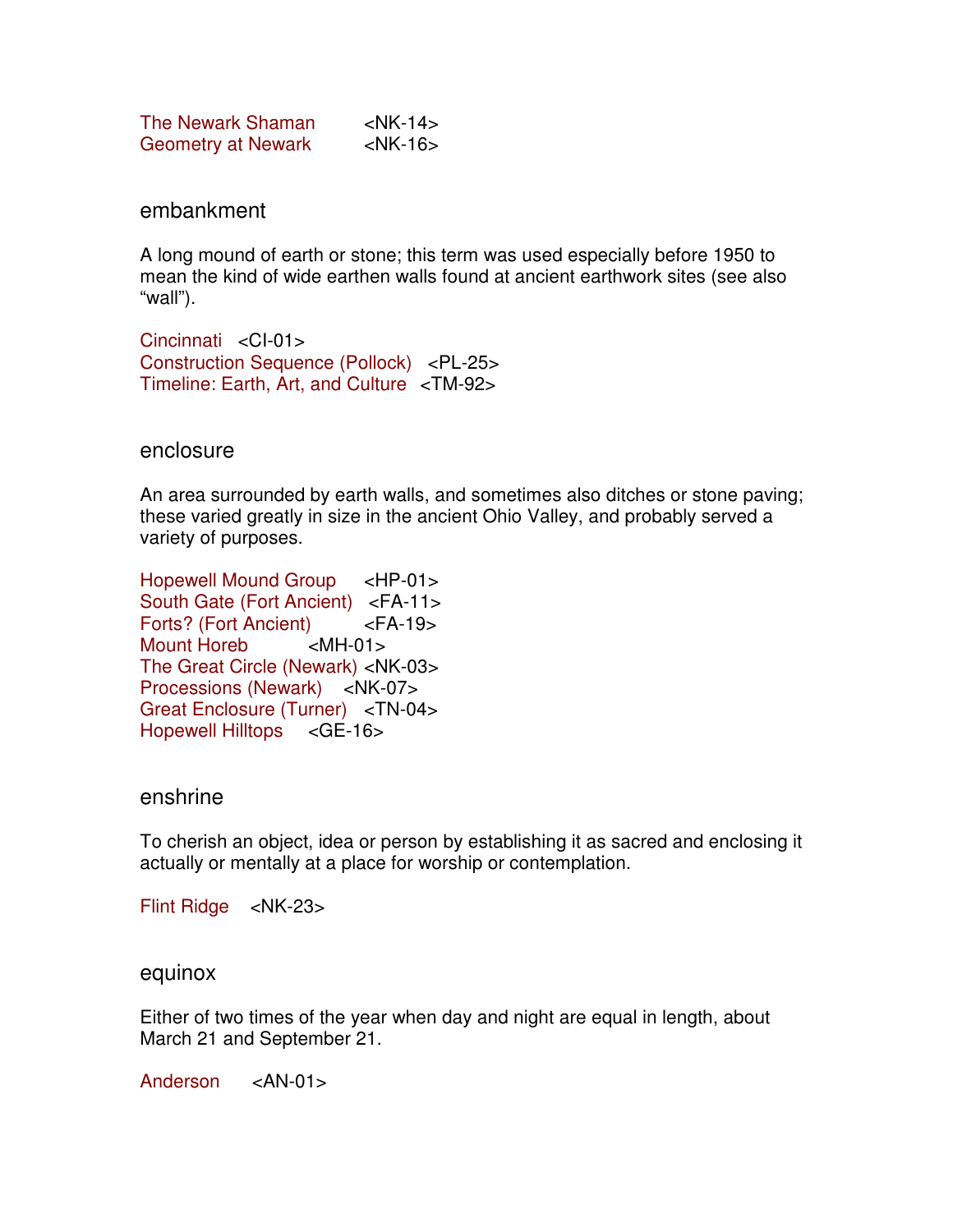erode, erosion

Wearing away, especially by natural forces of water and wind. The earthworks have been subject to erosion, but they were so carefully built (often reinforced with stone and clay) that they were close to their original height when European Americans first saw them in the 1600s. Plowing and development sped the process of erosion tremendously.

Anderson <AN-01>

#### escarpment

A cliff or slope which separates two elevations in the land.

```
Sacred Landscape <GE-84>
```
#### esker

A long, narrow ridge of coarse gravel left by a stream flowing under or beside a melting glacier.

```
Sacred Landscape <GE-84>
```
#### ethnic

Of or relating to a group of people sharing racial heritage (or, sometimes, sharing the same religion, language, or culture).

Hopewell Interaction Sphere <GE-95>

ethnomusicologist

A specialist who studies the music of cultures around the world which are not directly part of the "Western" (European) tradition.

Music <GE-77> Music and Authenticity <GE-78>

excavation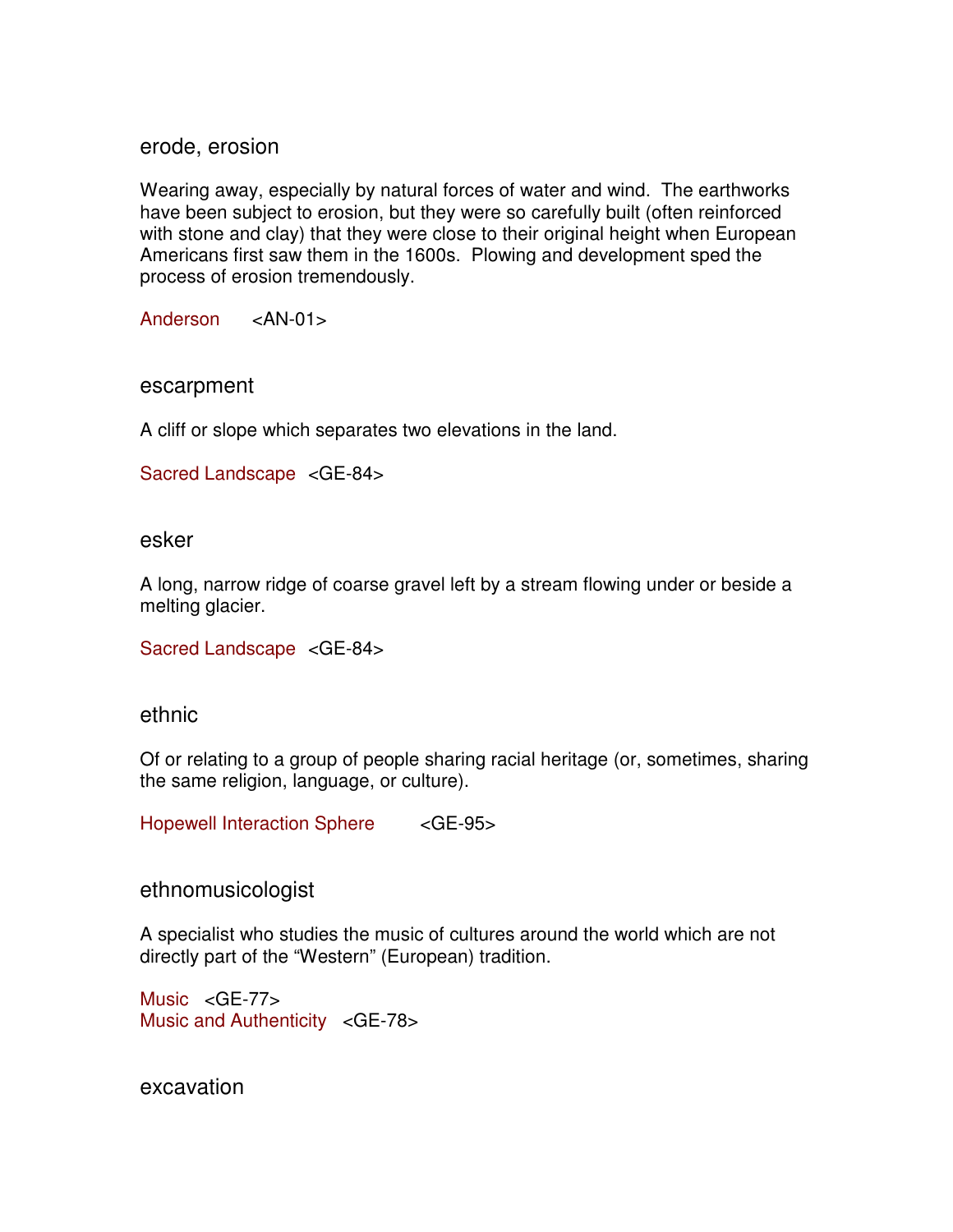The process of digging and removing soil, by which archaeologists collect evidence of the past; however in the process, they often have destroyed the places they were investigating. In modern times, excavation can be more precise and less destructive because of improved ways of predicting what is under the ground.

Burials (Hopewell) <HP-11> Eagle Mound (Newark) <NK-12> Dr. Riordan's Excavations (Pollock) <PL-11>

# fire

The chemical change that produces heat and light was an essential part of ancient Ohioans' lives, and also of their systems of belief. Bodies of the dead and buildings were often burned before being mounded with earth; and precious objects were burned in carefully formed clay basins as part of rituals.

The Foursquare (Fort Ancient) <FA-15> Burials (Hopewell) <HP-11> Construction Sequence (Pollock) <PL-25> Fire and Snake Mounds (Turner) <TN-18>  $Inside$  a House  $\leq$ GE-40 $>$ Fire <GE-15> Burning Things <GE-18> Making Fire <GE-94>

# flint

A very hard, fine-grained quartz stone that holds a very sharp edge; used by American Indians since their arrival in the Americas for tools and weapons.

```
Flint Ridge <NK-23> 
Precious Materials <GE-22>
Deposits <GE-92>
Timeline: Paleoindians in the Great Valley <TM-82>
```
# Flint Ridge

A location in central Ohio where deposits of flint near the surface were used by native groups from earliest times; now a historic site operated by the Ohio Historical Society.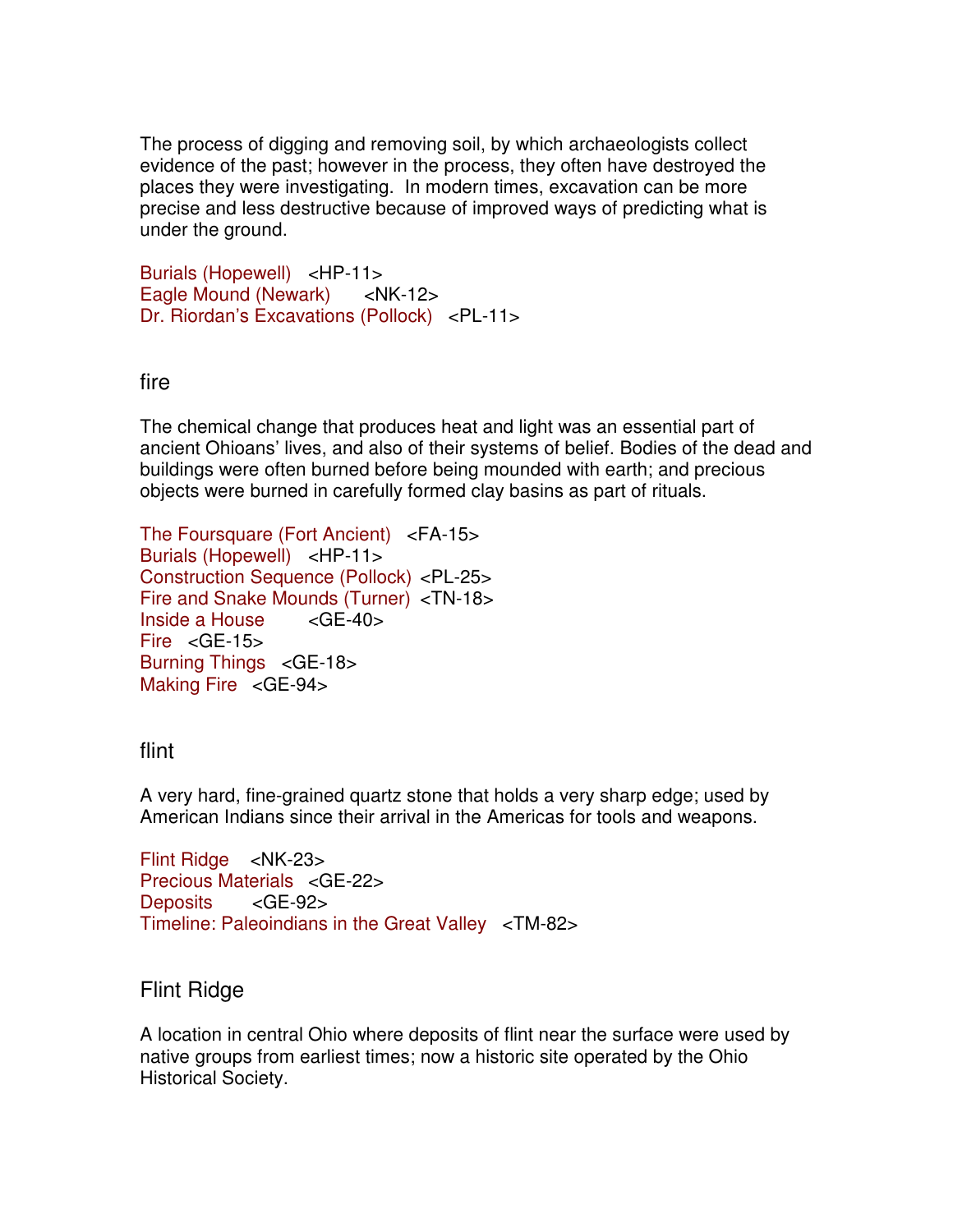Making Fire <GE-94> Flint Ridge <NK-23> Timeline: Paleoindians in the Great Valley <TM-82>

flue

An opening to let smoke out from a fire set in a confined space.

Turner <TN-01> Fire and Snake Mounds (Turner) <TN-18>

floor

A term used by archaeologists to describe the prepared surface found under most mounds, on which ancient Ohio Valley people conducted rituals, erected buildings and poles, dug pits, and built fires. These floors were usually made with layers of clay, sand, and gravel.

The Ceremonial Center (Hopewell) <HP-04> Buildings (Mound City) <MC-02> Central Mound (Mound City) <MC-07> Eagle Mound (Newark) <NK-12>  $Inside$  a House  $\leq$ GF-40 $>$ 

forest

At the time of earthwork building in the Ohio River Valley, forests were deciduous (they lost their leaves in winter), and extremely dense with only a few natural grassy meadows; many tree trunks were several feet in diameter.

Forests <GE-53> Gardening <GE-09> Timeline: Archaic Indians in the Great Valley <TM-83>

Fort Ancient

The name given to a hilltop enclosure along the Little Miami river; also, the name given to the culture once mistakenly thought to have built that enclosure, but now known to have inhabited the central Ohio Valley later, about AD 900-1750.

Fort Ancient <FA-01x> The Foursquare (Fort Ancient) <FA-15>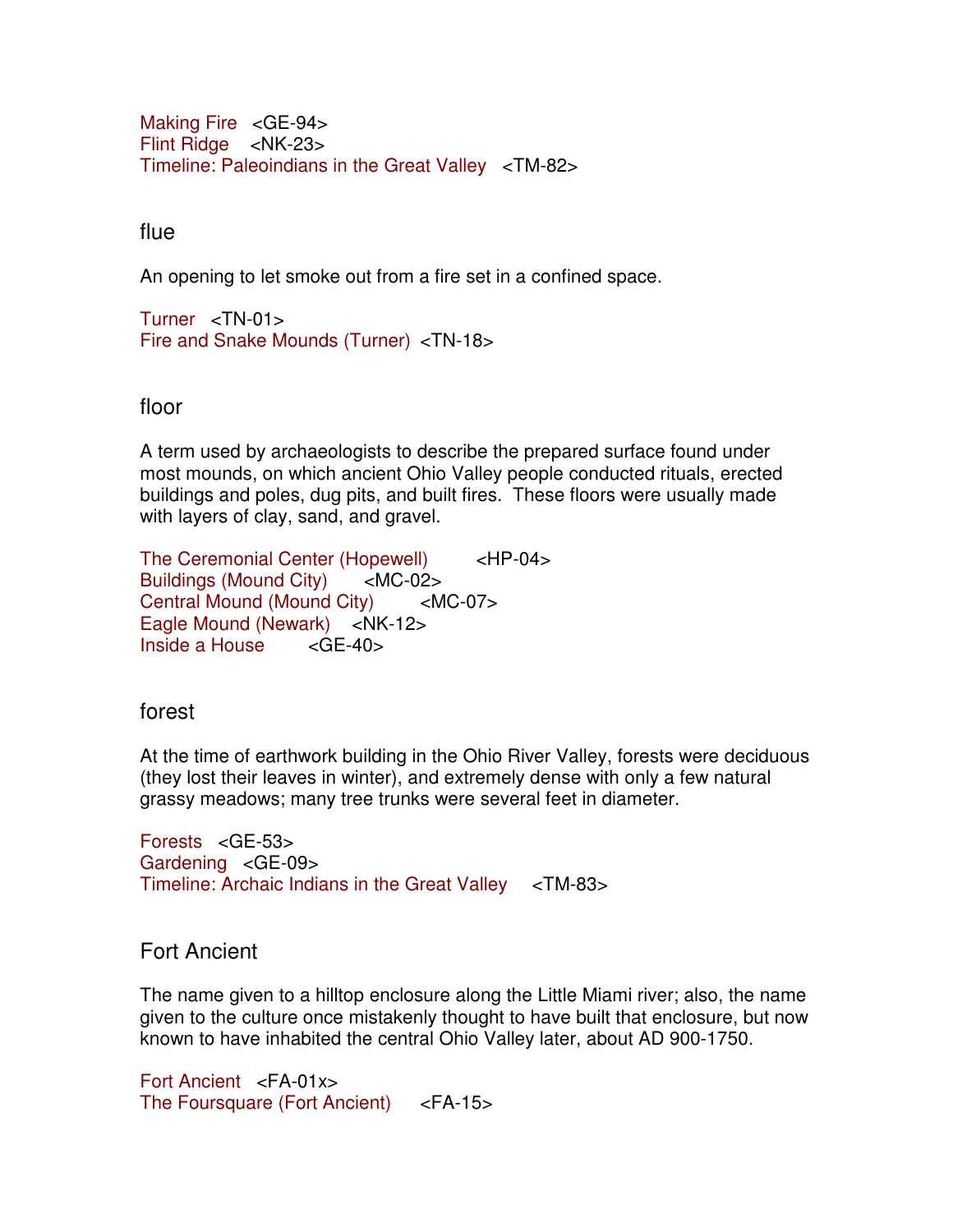Effigies <GE-52> Mississippian Serpent <SN-02> Naming These Cultures <GE-90> Timeline: Fort Ancient Culture <TM-86>

# Foster's

Hilltop enclosure overlooking the Little Miami river, where evidence of huge ancient fires has been found.

Foster's <FS-01>

four directions

North, South, East, and West; the lines around which the sun and moon move in a symmetrical manner; traditionally honored by most North American Indian peoples.

Circle of Life <GE-96>

Foursquare

A geometric shape with four equal sides and four right angles: a square.

The Foursquare (Fort Ancient) <FA-15>

#### galena

The heavy ore of lead, prized by ancient Ohio Valley peoples.

Mount Horeb <MH-01>

Gallatin, Albert (1761-1849)

Congressman, then Secretary of the Treasury under Thomas Jefferson, Albert Gallatin studied and wrote about American Indian tribes, and helped the early Smithsonian Institution to take an interest in this area of knowledge.

Timeline: Early Appreciation for the Earthworks <TM-90>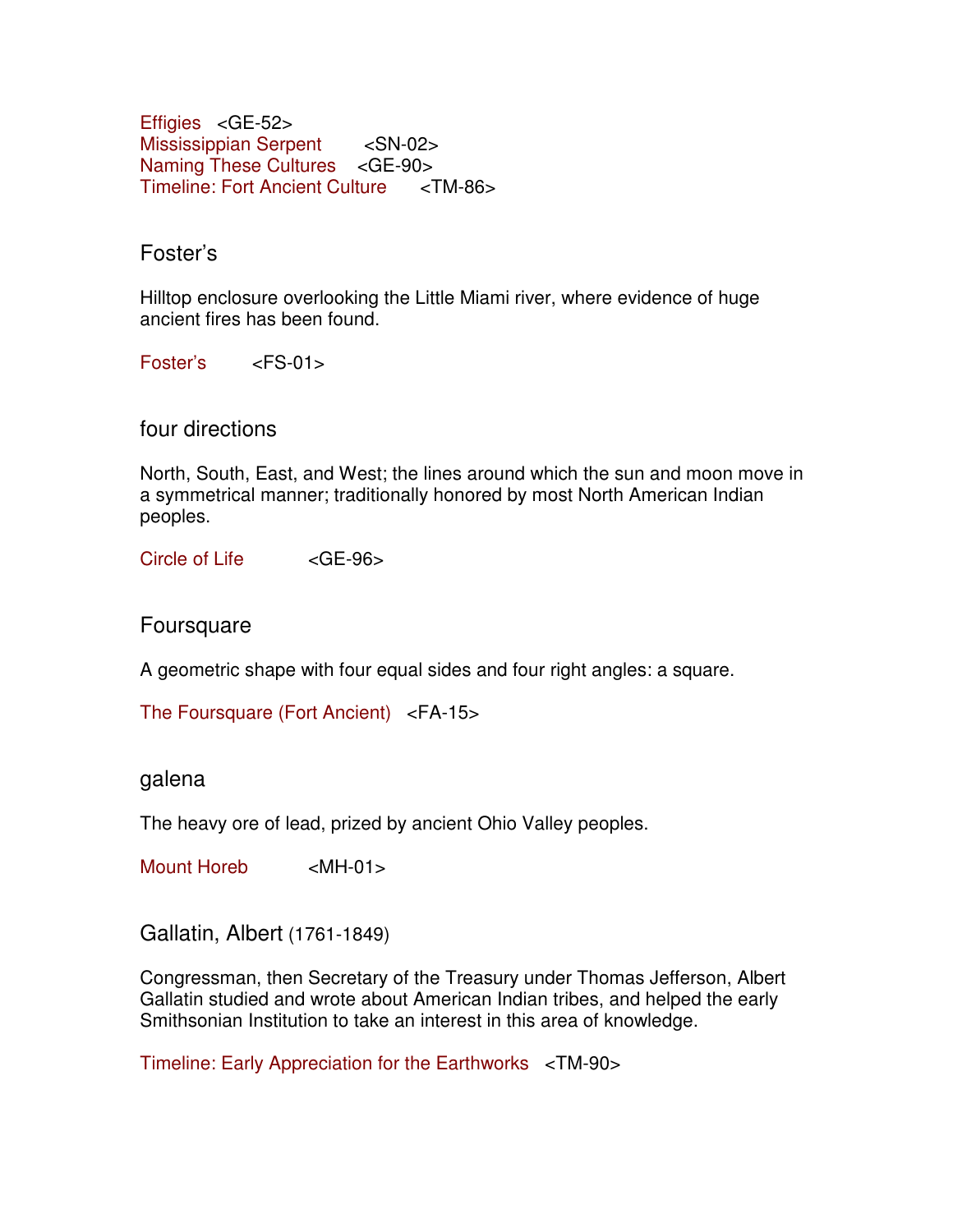### gardens, gardening

Purposeful selecting, growing and harvesting of plants for food, an activity which increased at the time of earthwork and mound building, probably producing enough surplus to allow free time for design and construction work.

Gardening <GE-09> Timeline: Archaic Indians in the Great Valley <TM-83> Timeline: Hopewell Culture <TM-85>

#### gate, gateway

An opening in an earthen wall, probably meant for entry and exit of people or processions; some were used to help form sightlines to rise or set points of the sun, moon, or possibly stars. Some may have been closed by wooden gates; but many were too large for that.

Great Gate (Fort Ancient) <FA-03> North Gate (Fort Ancient) <FA-12> South Gate (Fort Ancient) <FA-11> The Octagon (Newark) <NK-02> The Great Circle (Newark) <NK-03> Pollock <PL-01> Hopewell Hilltops <GE-16> Circle of Life <GE-96>

Geology, geological

Of or pertaining to the stone, soil, mountains, and other features and processes that shape the surface of the earth.

Timeline: Geological Formation of the Ohio Valley <TM-81>

### geometry

A mathematical system used to measure and describe shapes; geometric earthworks are those built in such regular, perfect shapes as circles, squares, octagons, and parallel lines.

The Scioto Valley  $\lt$ IN-51> Hopewell Mound Group <HP-01> The Newark Earthworks <NK-01> The Octagon (Newark) <NK-02>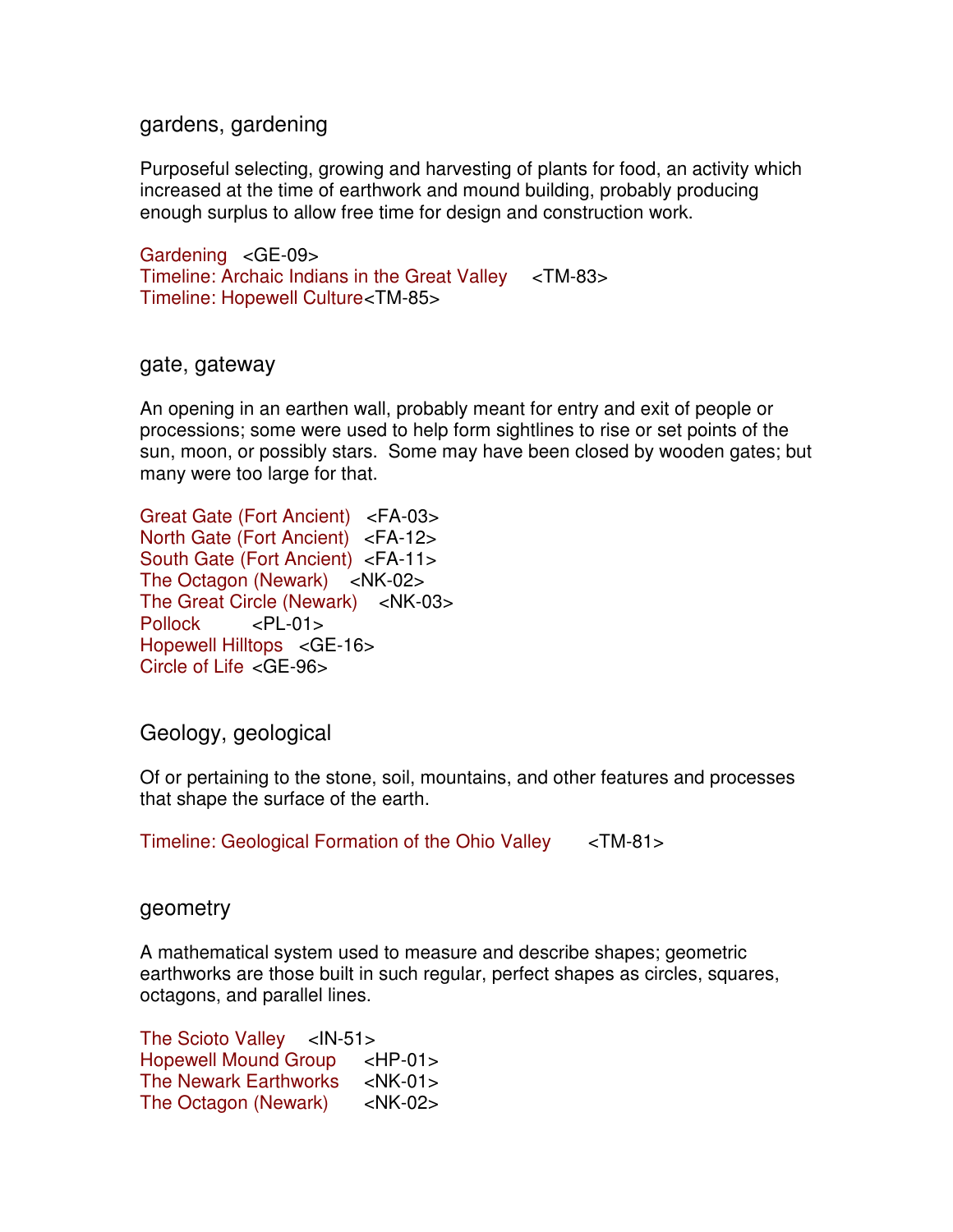Stubbs <SB-01> Geometry and Culture <GE-12> The Cosmological Plan <GE-87> Timeline: Hopewell Culture <TM-85>

glacier

A large mass of ice slowly flowing over the land. Ice Age glaciers helped form the Ohio River Valley and the kinds of soil found there.

Timeline: Geological Formation of the Ohio Valley <TM-81> Timeline: Paleoindians in the Great Valley <TM-82> Timeline: Archaic Indians in the Great Valley <TM-83>

### graded way

A roadway set on an incline. Builders of the earthworks sometimes cut through river banks or hills, or connected different elevations, by filling in soil to make a smooth ramp, often with low side walls.

Stubbs <SB-01> Turner <TN-01> Great Enclosure (Turner) <TN-04>

Grave Creek Mound

A tall Adena style mound located where Grave Creek enters the Ohio River, in Moundsville, West Virginia.

| <b>Ohio Valley Region</b> | $<$ IN-49 $>$ |
|---------------------------|---------------|
| <b>Grave Creek Mound</b>  | $<$ GV-01 $>$ |

### gravel, graveling

A mixture of rock fragments or pebbles, gravel is an underlying feature of the river terraces where most large earthwork sites were built, providing good drainage and important building material. But in modern times, graveling industries have destroyed many earthworks in the process of mining.

Turner <TN-01> Timeline: Geological Formation of the Ohio Valley <TM-81> Timeline: Destruction and Preservation <TM-91>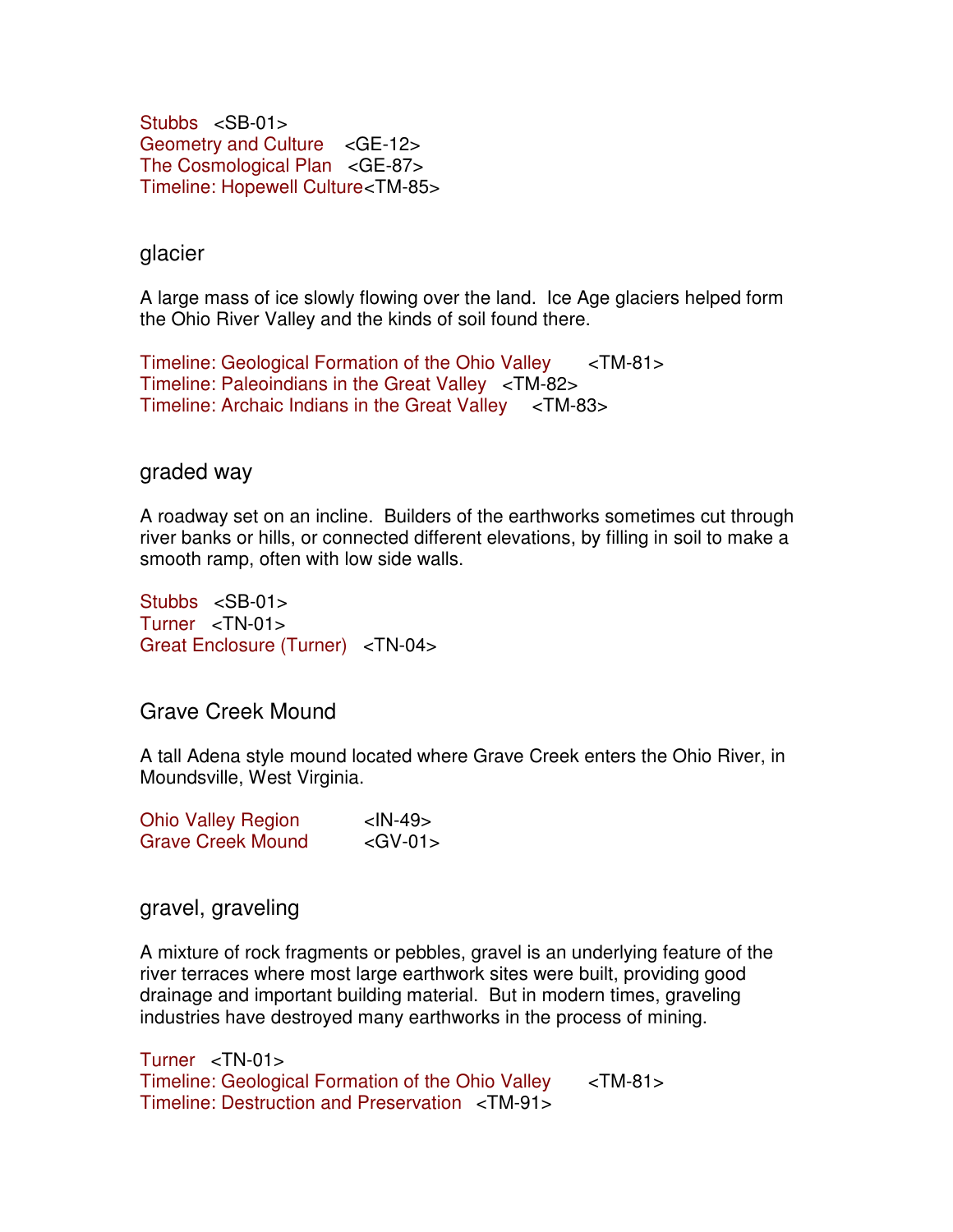Greber, N'omi

Archaeologist with the Cleveland Museum of Natural History, authority on many of the Hopewell earthworks in southern Ohio. Author of many works including a CD-ROM, The Hopewell Mound Group (see Bibliography under "Hopewell Mound Group").

Seip and Baum <SP-08>

Hall, Robert

Archaeologist and Professor Emeritus at Northwestern University, author of Archaeology of the Soul (see Bibliography).

Hopewell Interaction Sphere <GE-95>

Hancock, John E.

Professor of Architecture at the University of Cincinnati's College of Design, Architecture, Art and Planning; director of the *EarthWorks* project and co-founder of CERHAS (Center for the Electronic Reconstruction of Historical and Archaeological Sites).

Earth, Soil <GE-50>

Harrison, William Henry(1773-1841)

Born in Virginia, Harrison settled in North Bend, Ohio, just west of Cincinnati. He was active in the government of the Northwest Territory, as its secretary, Congressional delegate, and then superintendent of territory Indians and governor of the Indiana Territory. He became the ninth president of the United States but died only one month later.

Cincinnati <CI-01>

Henderson, Gwynn

Archaeologist with the Kentucky Archaeological Survey in Lexington, and authority on the Portsmouth earthworks, among others. (See Bibliography under "Portsmouth Earthworks.")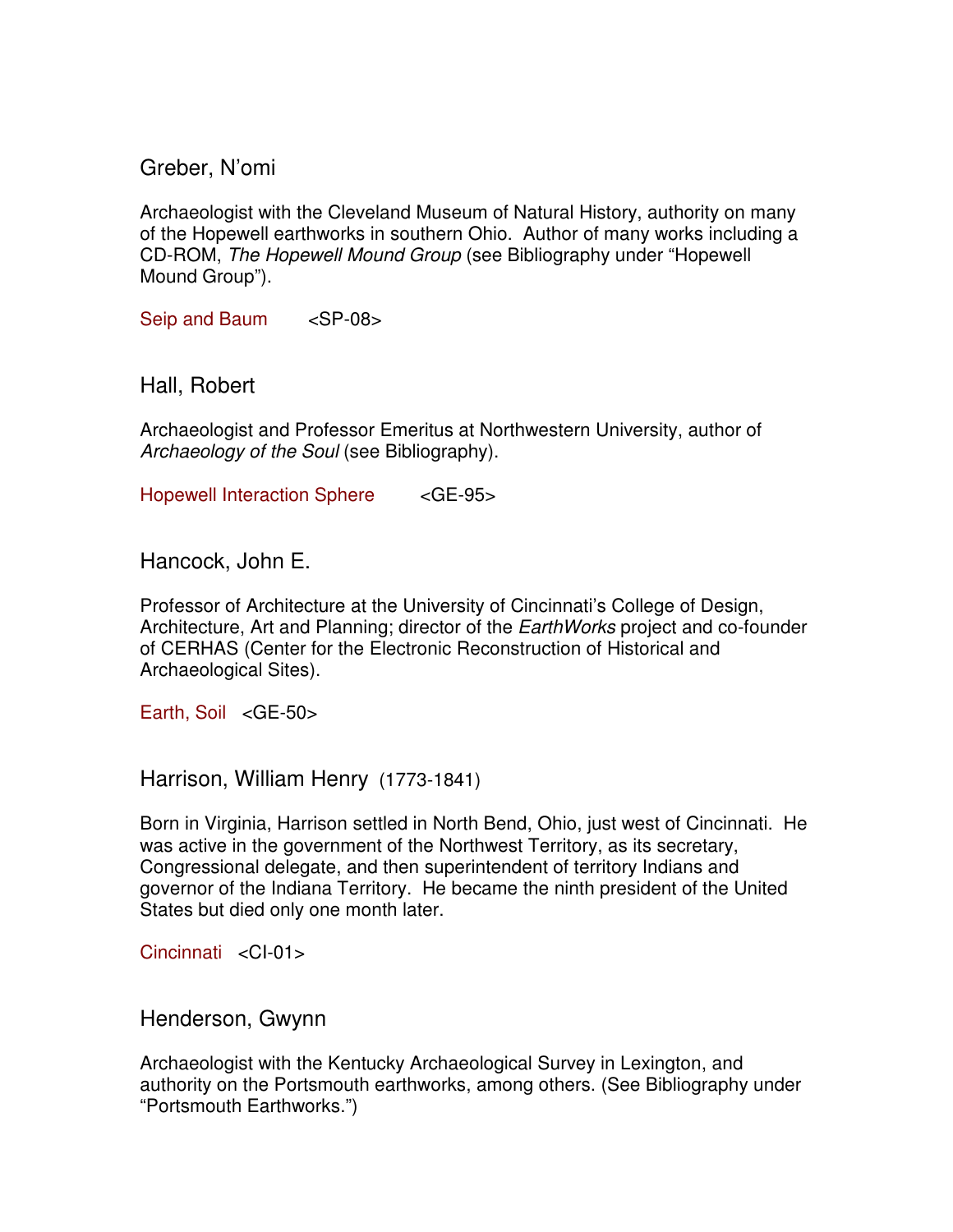"Old Fort" <PM-03> Light and Shadow <GE-98>

hibernation

Passing time, often the winter season, in an inactive state similar to sleeping.

The Newark Shaman <NK-14>

High Bank Earthworks

Circle and octagon earthwork just south of Chillicothe, Ohio, in the Scioto River Valley; now nearly disappeared.

High Bank <HB-01>

hilltop enclosure

A hilltop surrounded by an earthen wall, and often artificially flattened, with gateways of various kinds.

Forts? <FA-19> Hopewell Hilltops <GE-16> Naming These Cultures <GE-90> The Little Miami Valley <IN-50>

Hitakonanu'laxk

A Lenape (Delaware) storyteller whose tales have been published as The Grandfather Speaks: Native American Folk Tales of the Lenape People (Brooklyn, NY: Interlink Books, 1994).

Moon <GE-02>

Hively, Ray

Professor of Astronomy and Physics at Earlham College inRichmond, Indiana, Dr. Hively and Prof. Robert Horn discovered the lunar alignments at the Newark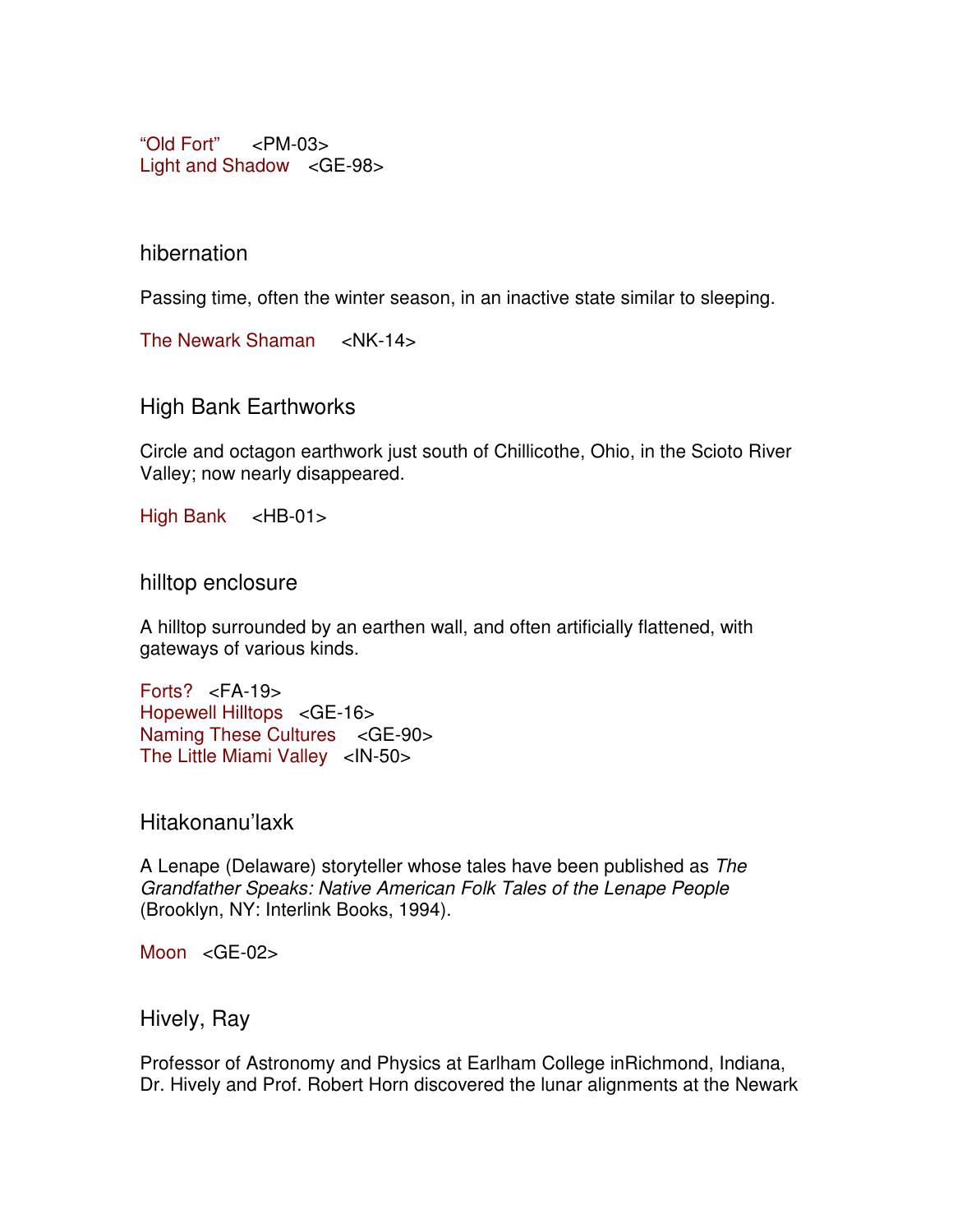Circle-Octagon in the early 1980s. (See Bibliography under "Newark Earthworks" and "High Bank Earthworks.")

An Architecture of Alignments <NK-43>

#### holocaust

Great destruction, especially by fire. While the builders of the earthworks purposefully burned down some huge timber constructions, there is no evidence of living people dying in the great fires.

Burning Things <GE-18>

### Hopeton

A large circle and square earthwork, now nearly disappeared, across the Scioto River from Mound City, and now part of Hopewell Culture National Historical Park.

Hopeton <HT-01> Wall Section (Hopeton) <HT-02>

### Hopewell

Name assigned by archaeologists to an earthwork and mound building culture centered in the Ohio region, active from about 200 B.C. to A.D. 500, named for the elaborate site near Chillicothe, Ohio; also, the sphere of influence or interaction of that culture across North America.

Hopewell Mound Group <HP-01> A Hopewell Settlement <GE-13> Hopewell Interaction Sphere <GE-95> Hopewell Hilltops <GE-16> Naming These Cultures <GE-90> Gardening <GE-09> Deposits <GE-92> Timeline: Hopewell Culture <TM-85>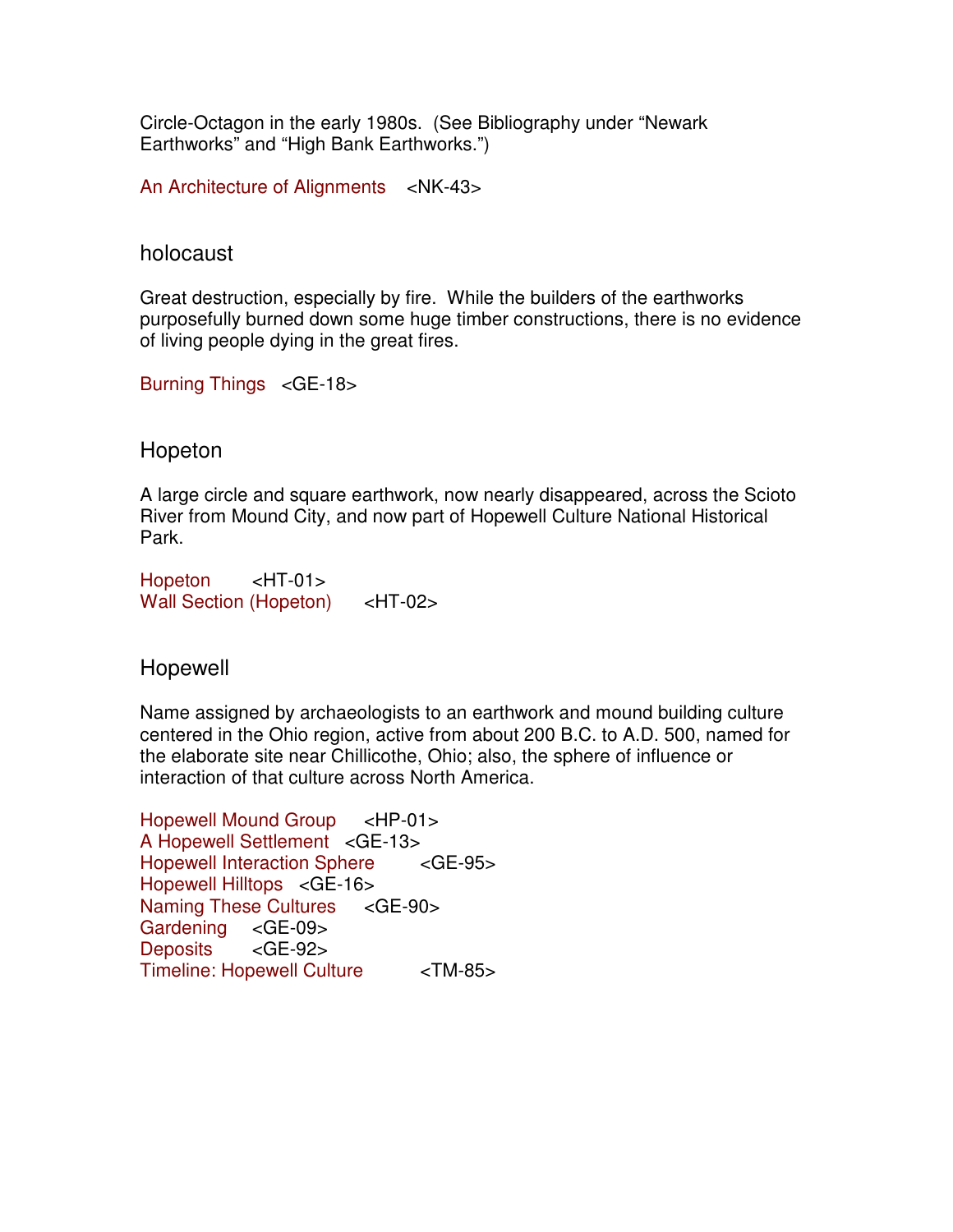Hopewell Culture National Historical Park

Established in 1992, this unit of the US National Park Service preserves, studies, and interprets several of the major earthworks of the central Scioto Valley, near Chillicothe, Ohio.

The Scioto Valley <IN-51> History (Mound City) <MC-04> High Bank <HB-01>

Hopewell, Mordecai

A retired Civil War officer on whose farm, just west of Chillicothe, Ohio, spectacular evidence of artistic and cultural practices was investigated by Warren K. Moorehead in 1891. The culture which built the site was given his name.

Hopewell Mound Group <HP-01> Naming These Cultures <GE-90> Timeline: Hopewell Culture <TM-85>

Hopewell Mound Group

A large, composite earthwork enclosure and mound complex west of Chillicothe, Ohio; site where the most spectacular artifact finds from this culture were found.

Hopewell Mound Group <HP-01>

Horn, Robert (Bob)

Professor Emeritus of Philosophy at Earlham College in Richmond, Indiana, Dr. Horn and Dr. Ray Hively discovered the lunar alignments at the Newark Circle-Octagon in the early 1980s. (See Bibliography under "Newark Earthworks" and "High Bank Earthworks.")

An Architecture of Alignments <NK-43>

houses (Adena and Hopewell traditions)

Small houses were built by the Adena and Hopewell for dwelling, and sometimes other purposes. They were typically rectangular with rounded corners, and built with posts set in the earth, light walls of reed mats or woven twigs with plaster,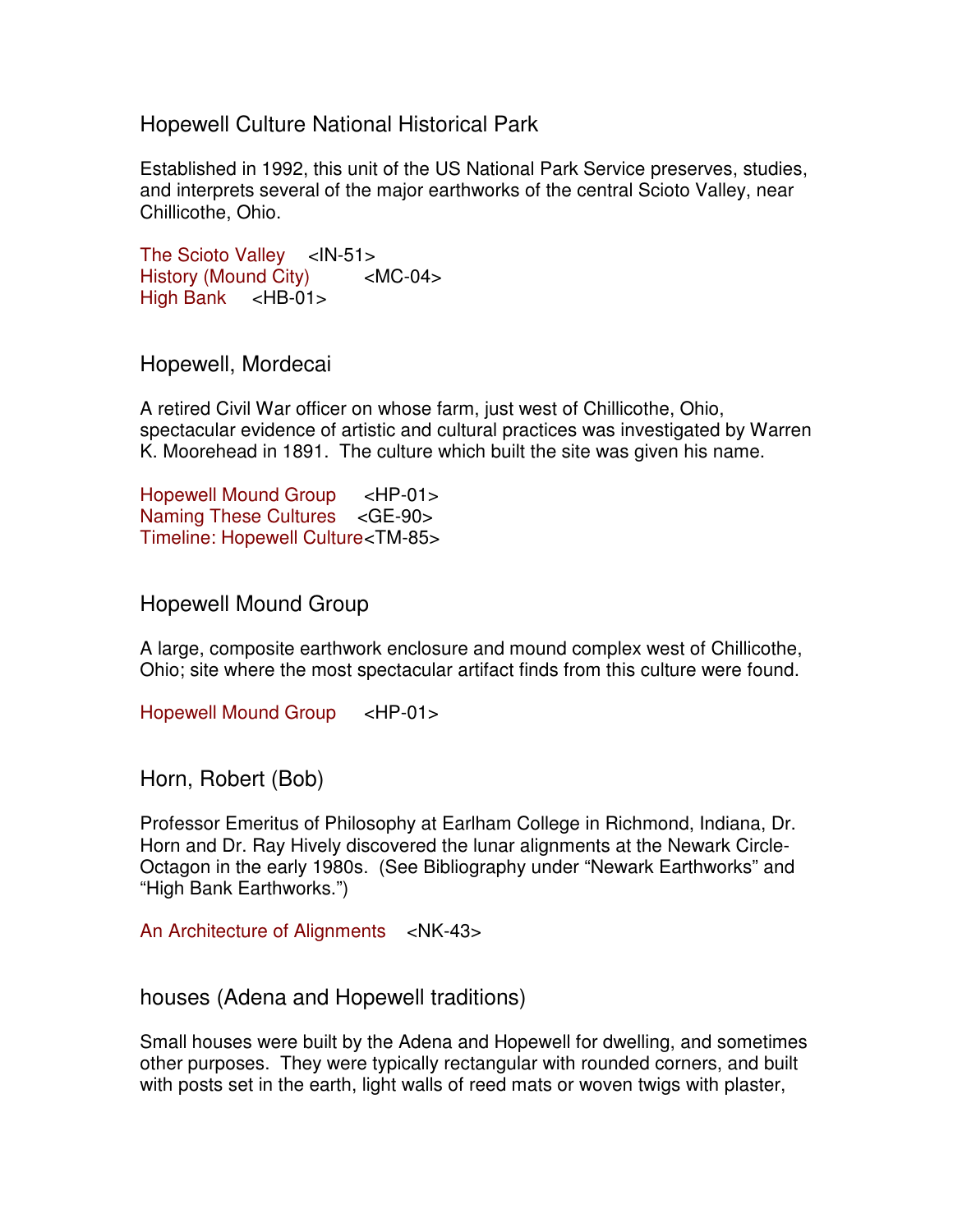and thatched roofs. Other much larger buildings were similarly constructed and used for ceremonial purposes.

Stubbs <SB-01> A Hopewell Settlement <GE-13> Inside a House <GE-40>

ideology

A set of beliefs or ideas which fit together as a system.

Hopewell Interaction Sphere <GE-95>

incised

Decorated with lines or shapes made by cutting shallow marks on a surface; a method used in the ancient Ohio Valley on copper, mica, stone and bone.

Ceremonial Robe <HP-15> Tremper Mound <PM-02> Mississippian Serpent <SN-02>

# Indians

When they arrived in 1492, Europeans mistakenly gave this name to native peoples of the Americas, because of their mistaken idea that they had arrived in the East Indies, islands off the Asian coast. Many modern tribes prefer the term "American Indians" to refer to all natives; others prefer the term "Native Americans." In Canada, the term "First Nation" is now used. Where possible, the specific tribal name of an individual or group is the best identifying term.

Golf and Prayer <NK-50> Portsmouth <PM-01> NAGPRA and Respect <GE-61> Reincarnation <GE-86> Circle of Life <GE-96> Timeline: Tribes in the Ohio Valley <TM-88>

intonation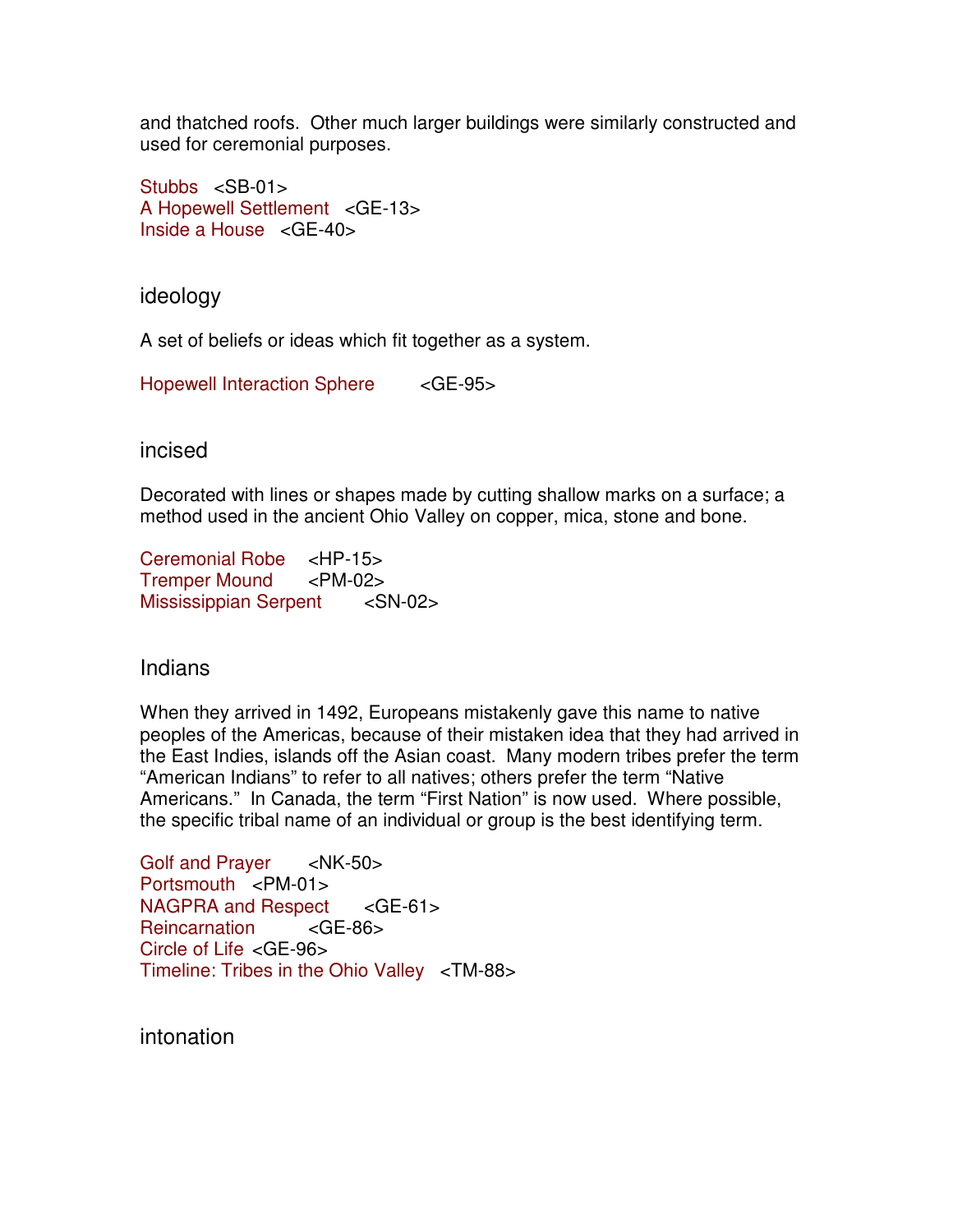The accord between two voices or instruments producing the same note. Perfect intonation is favored in Western (European-based) music, but wide differences in intonation are valued in some native music of the Americas.

Music and Authenticity <GE-78>

### Iroquois

A confederation of tribes from northeastern North America with similar languages and customs, which included the Mohawk, Oneida, Onondaga, Seneca, Cayuga, and (after 1722) the Tuscaroras.

Timeline: Tribes in the Ohio Valley <TM-88>

Jakes, Kathryn A.

Professor of Consumer Sciences at Ohio State University in Columbus; authority on ancient textiles. (See Bibliography.)

Textiles <GE-64>

Jefferson, Thomas(1743-1826)

Author of the Declaration of Independence, founder of the University of Virginia, and third president of the United States, Jefferson took great interest in American Indian life and history.

Timeline: Early Appreciation for the Earthworks <TM-90>

kame

A short ridge or mound of sand and gravel left behind by a glacier.

Sacred Landscape <GE-84>

Kennedy, Roger

American historian and author, and Director Emeritus of the Smithsonian National Museum of American History. Author of Hidden Cities: The Discovery and Loss of Ancient North American Civilization (see Bibliography).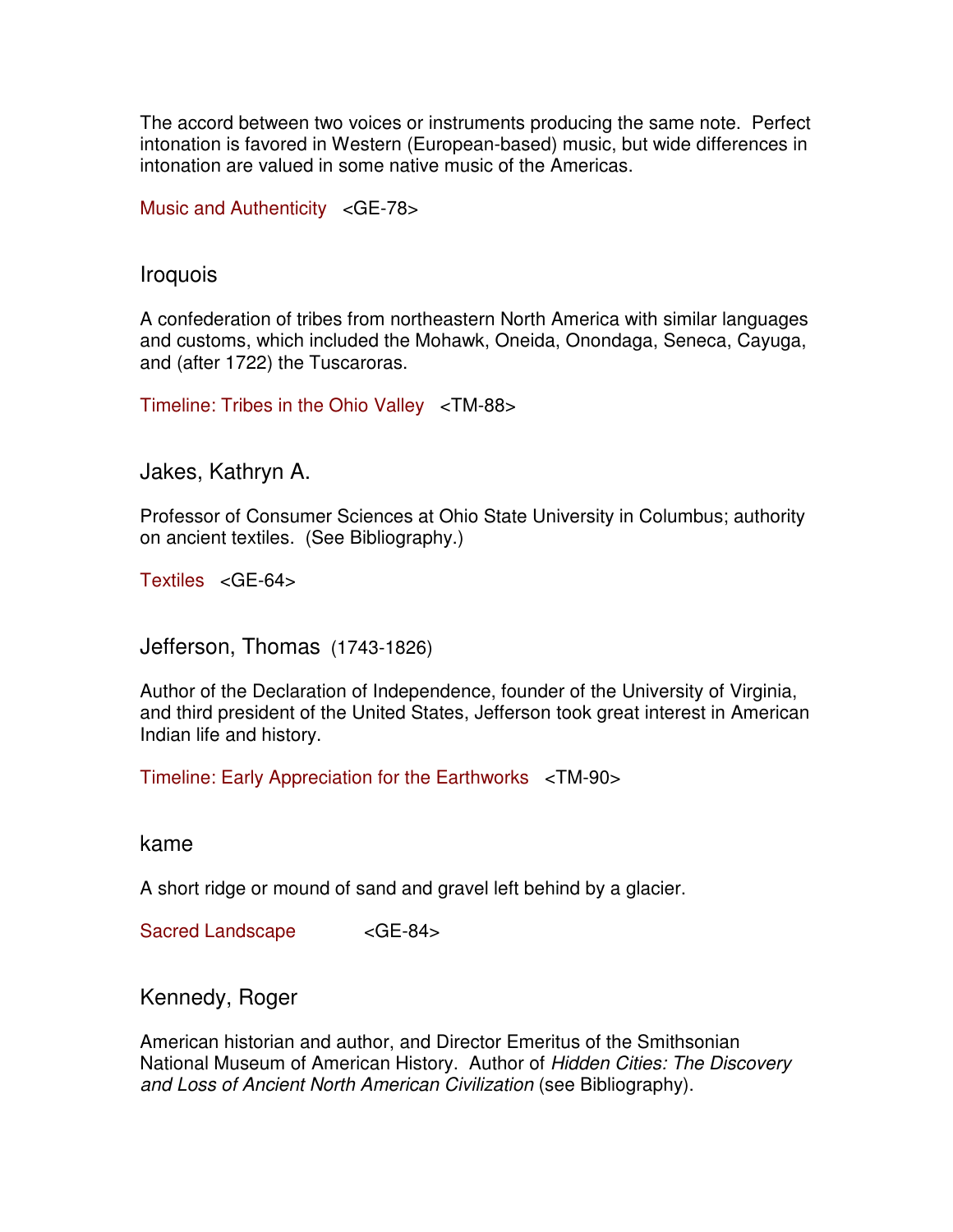Order of the Cincinnati <GE-80>

Ketchum, Annette

Storyteller and member of the Delaware (Lenape) tribe headquartered in Bartlesville, Oklahoma.

Turtle Pipe <MC-21>

kin

One's relatives; members of an extended family or ancestral group.

Mounds (Fort Ancient) <FA-52> Reincarnation <GE-86>

knapper

One who forms tools or points from stone by striking it with a specialized tool that causes small flakes to break off. American Indians have been master flintknappers for thousands of years.

Precious Materials <GE-22> Timeline: Paleoindians in the Great Valley <TM-82>

### Lenape

(pronounced LEN-uh-pee) A tribe of the Eastern Woodlands, part of which had moved into the Ohio region at the time of European settlement there.

Moon <GE-02> Turtle Pipe <MC-21>

Lepper, Bradley T.

Curator of Archaeology at the Ohio Historical Society, Dr. Lepper is the leading archaeological authority on the Newark earthworks (see Bibliography).

Processions (Newark) <NK-07> The Newark Shaman <NK-14>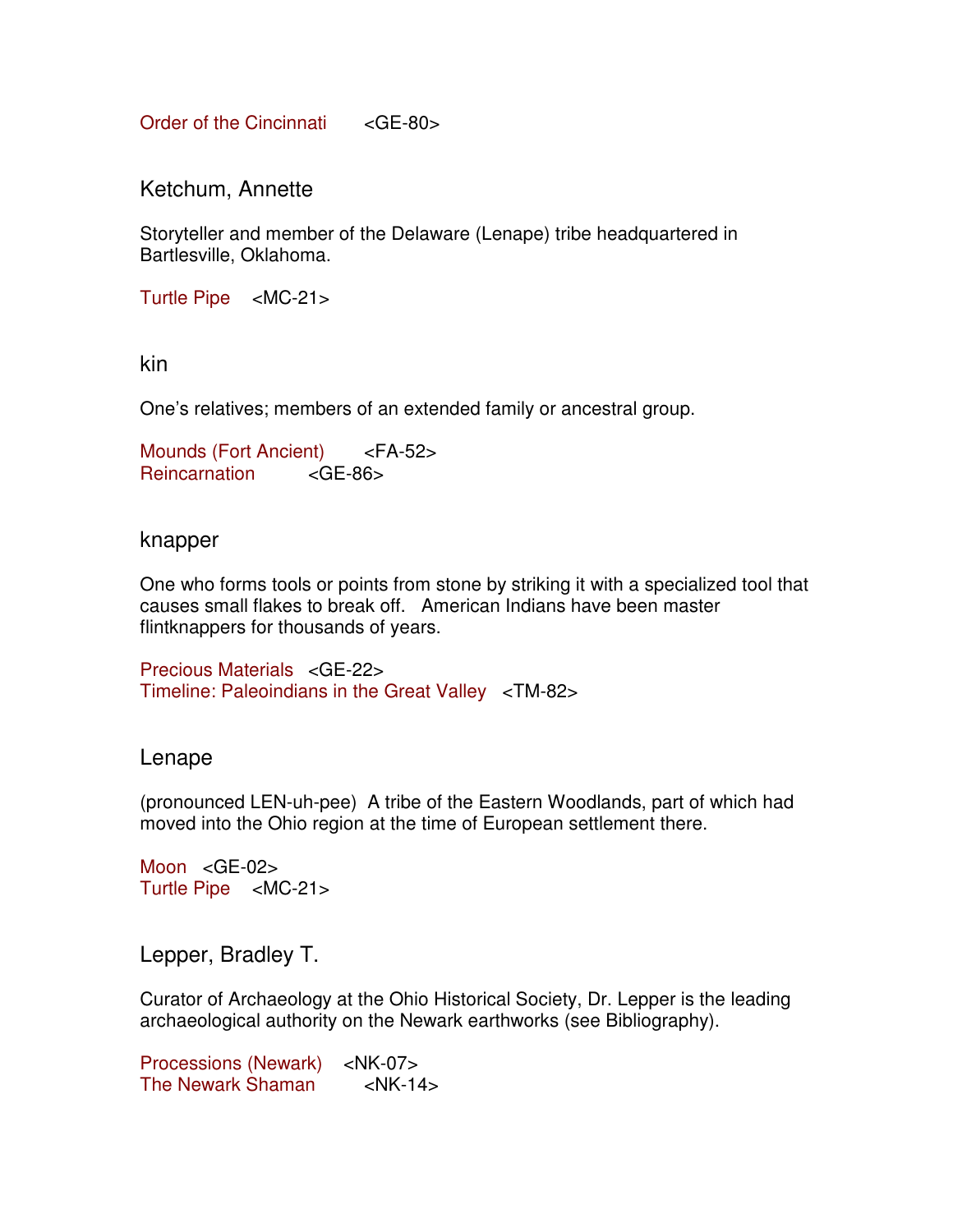Lewis, Merriwether (1774-1809)

Soldier and explorer, head of the Lewis and Clark Expedition from St. Louis to the Pacific and back (1803-1806).

Grave Creek Mound <GV-01>

Liberty Earthworks

Three-part geometric earthwork along the Scioto River south of Chillicothe, now disappeared.

The M'sikamekwi and Great Tomb (Seip) <SP-02> Paired Mounds (Mound City) <MC-12>

Licking River

A tributary of the Muskingum River; flows through Newark, Ohio.

Marietta <MA-01>

lime

A white lumpy powder produced when limestone is burned.

Foster's <FS-01>

limestone

A kind of rock formed of the compressed shells and sand of a former sea bottom, the bedrock of the Ohio region. The earthwork and mound builders used slabs of limestone extensively for paving and for reinforcing walls, mounds, and timber constructions.

Great Gate (Fort Ancient) <FA-03> Walls and Water (Fort Ancient) <FA-04x> The Foursquare (Fort Ancient) <FA-15> Construction Sequence (Pollock) <PL-25> The Woodhenge (Stubbs) <SB-06>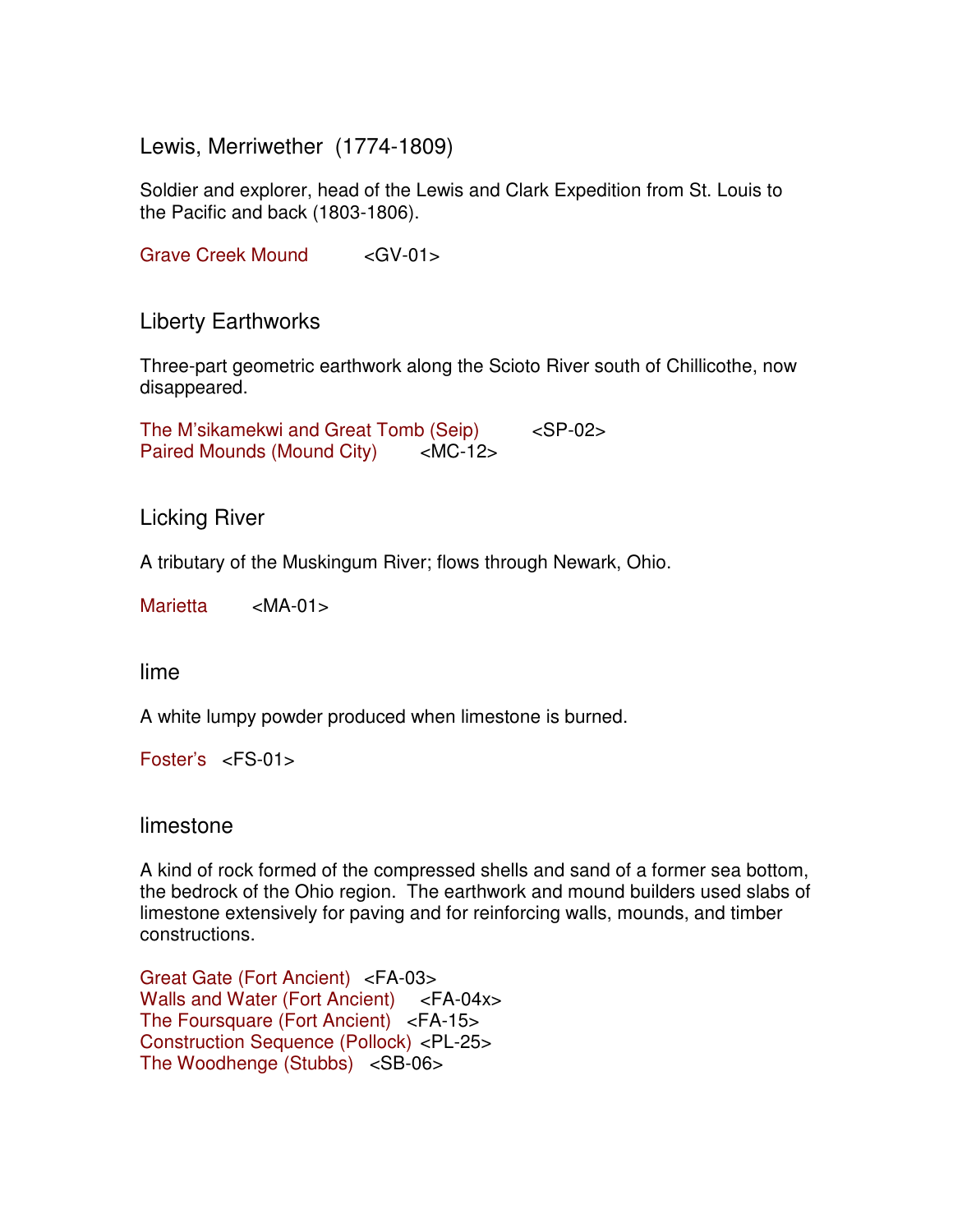### Little Miami River

The Little Miami River drains much of southwestern Ohio, reaching the Ohio River at the eastern edge of the city of Cincinnati. Like the Great Miami, another Ohio tributary to the west, it was named after the Miami Indian tribe, which once lived in this region.

The Little Miami Valley <IN-50> Fort Ancient <FA-01>

luminous

Shining, glowing; light-catching.

```
Precious Materials <GE-22>
```
Lynott, Mark

Archaeologist with the National Park Service Archaeological Center, and authority on the Hopeton earthworks.

Wall Section (Hopeton) <HT-02>

magnetometer

An instrument which allows modern archaeologists to know what features, or different soils, are underground, by detecting disturbances in the magnetic field.

Wall Section (Hopeton) <HT-02> New Archaeology <GE-54>

Mann, Barbara

Northern Director, Native American Alliance of Ohio; author of Native Americans, Archaeologists, and the Mounds (see Bibliography).

The "Alligator" <NK-27>

Marietta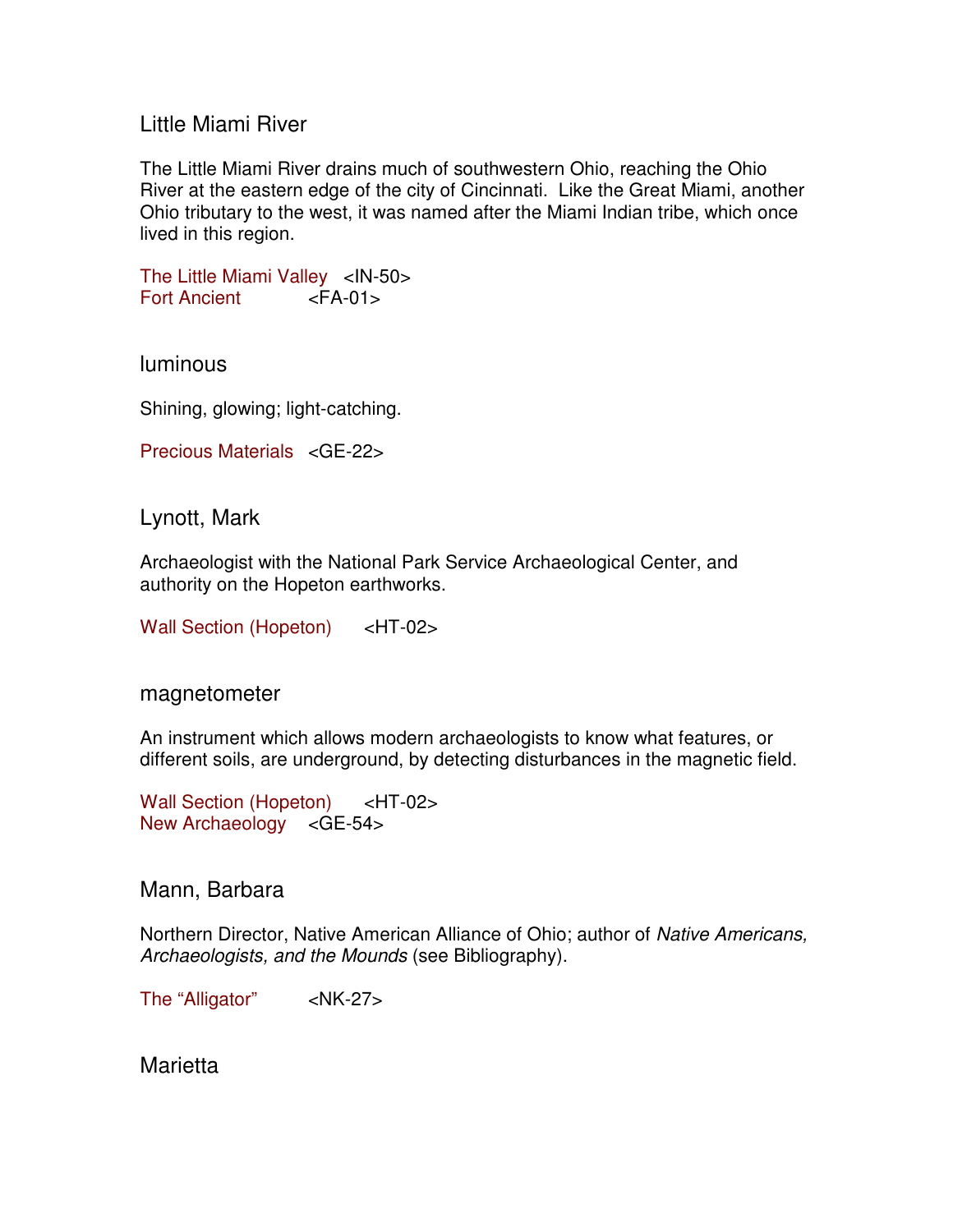Town founded within the elaborate earthworks at the confluence of the Muskingum and Ohio Rivers.

| <b>Ohio Valley Region</b>      | $<$ IN-49 $>$ |
|--------------------------------|---------------|
| <b>Marietta</b>                | $<$ MA-01 $>$ |
| <b>Circleville</b>             | $<$ CR-01 $>$ |
| <b>Order of the Cincinnati</b> | $<$ GE-80 $>$ |
| <b>World Renewal</b>           | $<$ GE-97 $>$ |

McClure, David (1748-1820)

An early traveler in the Ohio country, whose diary describes ways of living on the frontier there.

Timeline: Europeans Encounter the Earthworks <TM-89>

### medicine wheel

An American Indian circular pattern, either marked on the ground or in a mental picture, used for dance or meditation.

Circle of Life <GE-96>

# Mekoce

(pronounced MEK-oh-jay) One of the septs (branches) of the Shawnee people.

The Serpent Path <SN-11>

memorial

Any structure or object created to help people remember and respect an event, a person, a group, or an idea. 

Ceremonial Gatherings <GE-11> The Copper Shapes <HP-13> Mound City <MC-01> Buildings (Mound City) <MC-02> Eagle Mound (Newark) <NK-12> Fire and Snake Mounds (Turner) <TN-18>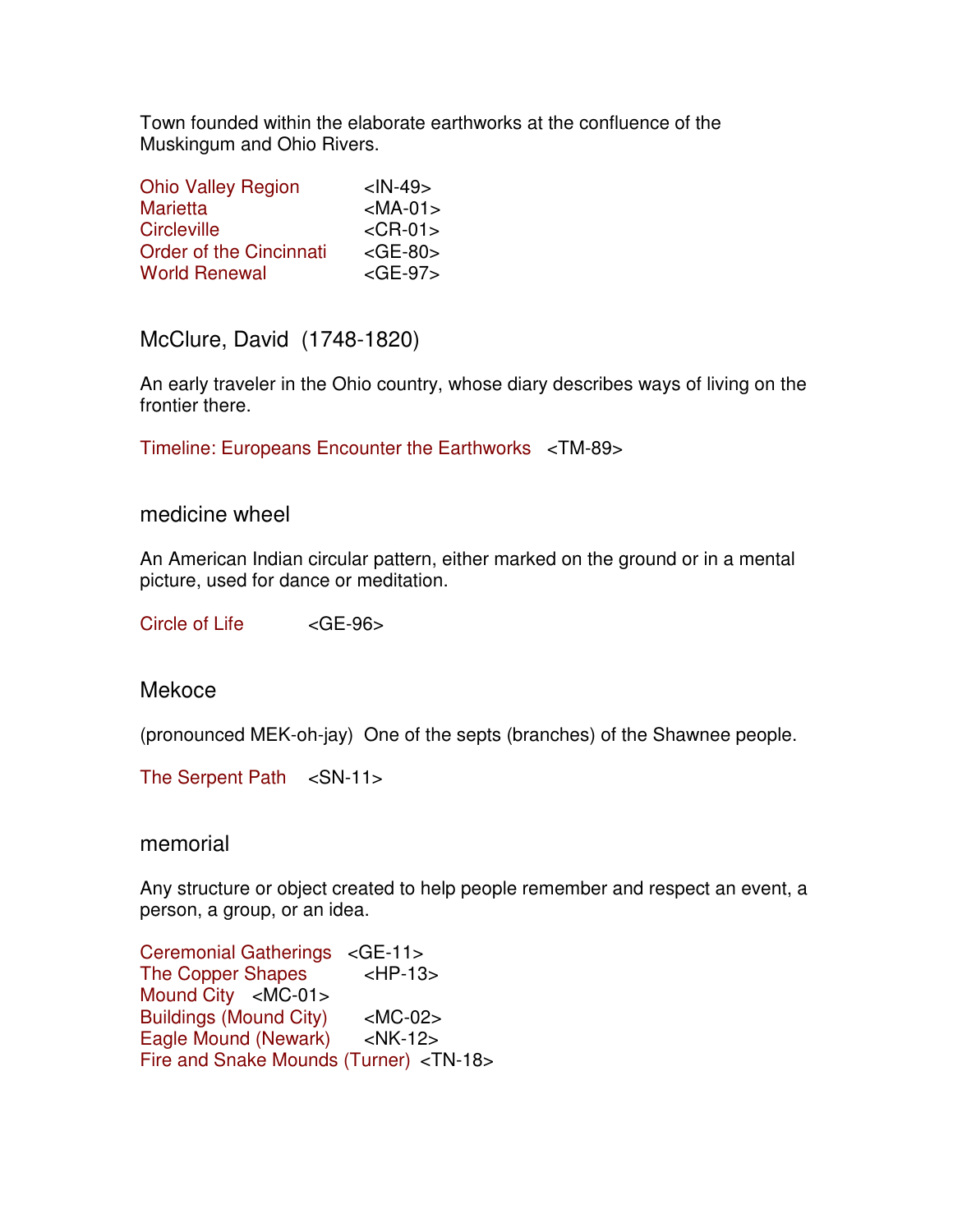Metz, Charles (1847-1926)

A Cincinnati physician and amateur archaeologist of the late 1800s who investigated and recorded many local mounds and earthworks.

Turner <TN-01>

Miami

A tribe in the Ohio and Indiana region at the time of European settlement; the Great Miami and Little Miami rivers, tributaries of the Ohio, were named after the tribe.

Native Preservation <GE-27> NAGPRA and Respect <GE-61> Timeline: Tribes in the Ohio Valley <TM-88>

### mica

Aluminum silicates, minerals which break into flexible, translucent sheets; occuring naturally in attached sheets called books. The Hopewell used the thin shiny mica sheets to cover the dead, and also for cutting into beautiful shapes for ceremonial purposes.

Eagle Mound (Newark) <NK-12> Fire and Snake Mounds (Turner) <TN-18> Paired Mounds (Mound City) <MC-12> Precious Materials <GE-22> Deposits <GE-92>

midden

An old deposit of refuse, often including bones and plant remains, which indicates human occupation and ways of living at a site.

A Hopewell Settlement <GE-13>

Mills, William (1860-1928)

Archaeologist with the Ohio Historical Society, from 1898 to 1928, and author of The Archaeological Atlas of Ohio (see Bibliography).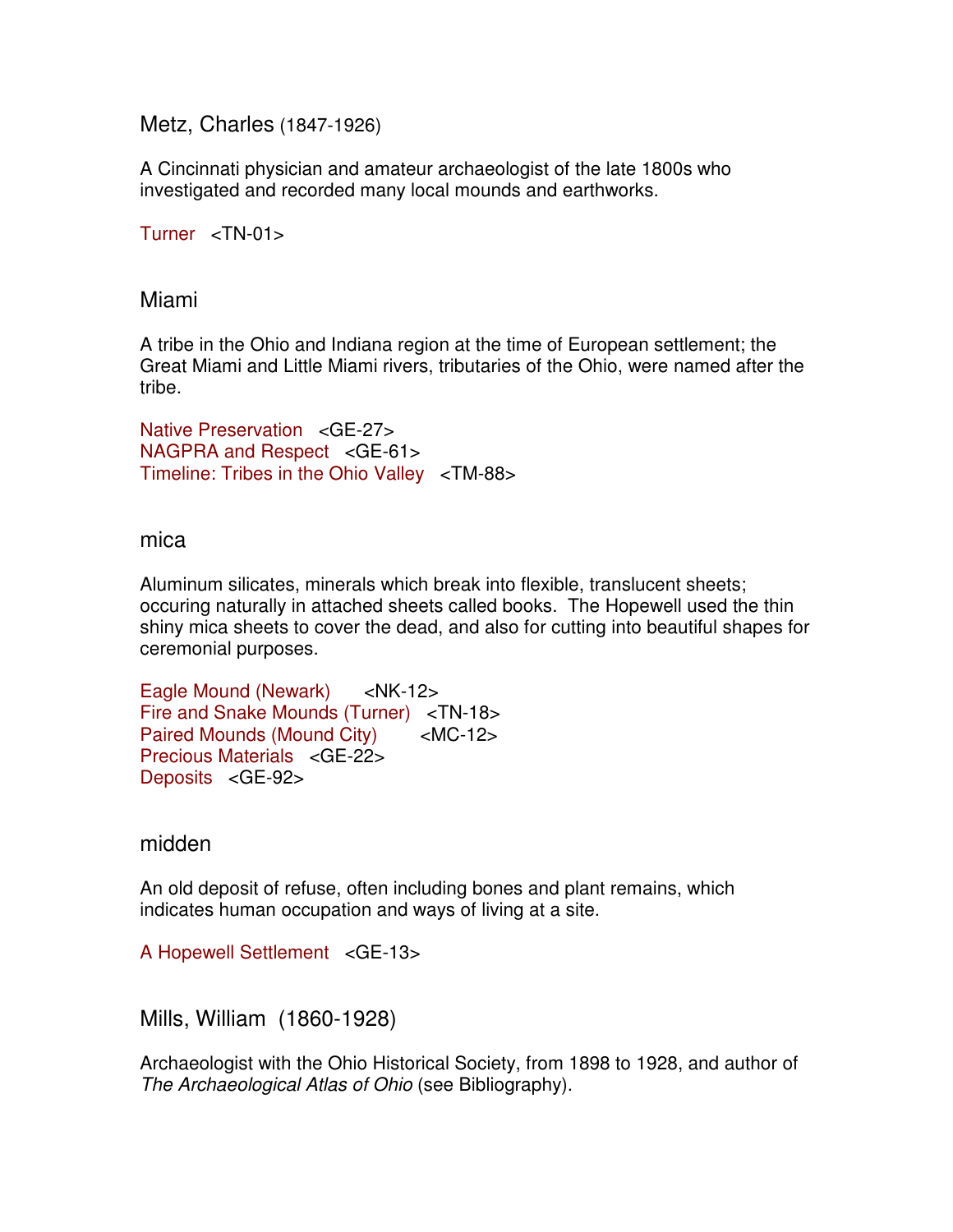Paired Mounds (Mound City) <MC-12>

**Mississippian** 

The term for the native cultural flowering of about 1,000 years ago along the Mississippi River; the Fort Ancient culture in the Ohio region was related.

Great Serpent Mound <SN-01> Mississippian Serpent <SN-02>

#### moat

An artificial waterway built around a castle or defensive position, to protect the people inside from invaders. The water rings at the earthwork sites served other purposes.

Forts? (Fort Ancient) <FA-19> Portsmouth <PM-01>

monument

A structure built to help people remember something; monuments can take many forms, and can memorialize historic or imagined beings or events. "Monumental" suggests an association with monuments, but is also used to mean "very large."

Cincinnati <CI-01> Great Gate (Fort Ancient) <FA-03> The Great Circle (Newark) <NK-03> Ancient Observatories <GE-01> Geometry and Culture <GE-12> Earth, Soil <GE-50> Forests <GE-53> The Cosmological Plan <GE-87>

moon, moonrise/moonset

Earth's natural satellite, the moon, rises and sets at widely varied times and places along the horizon in a complex, 18.6 year pattern. The earthwork builders marked the extreme points in this pattern with sightlines across some of their structures.

The Foursquare (Fort Ancient) <FA-15>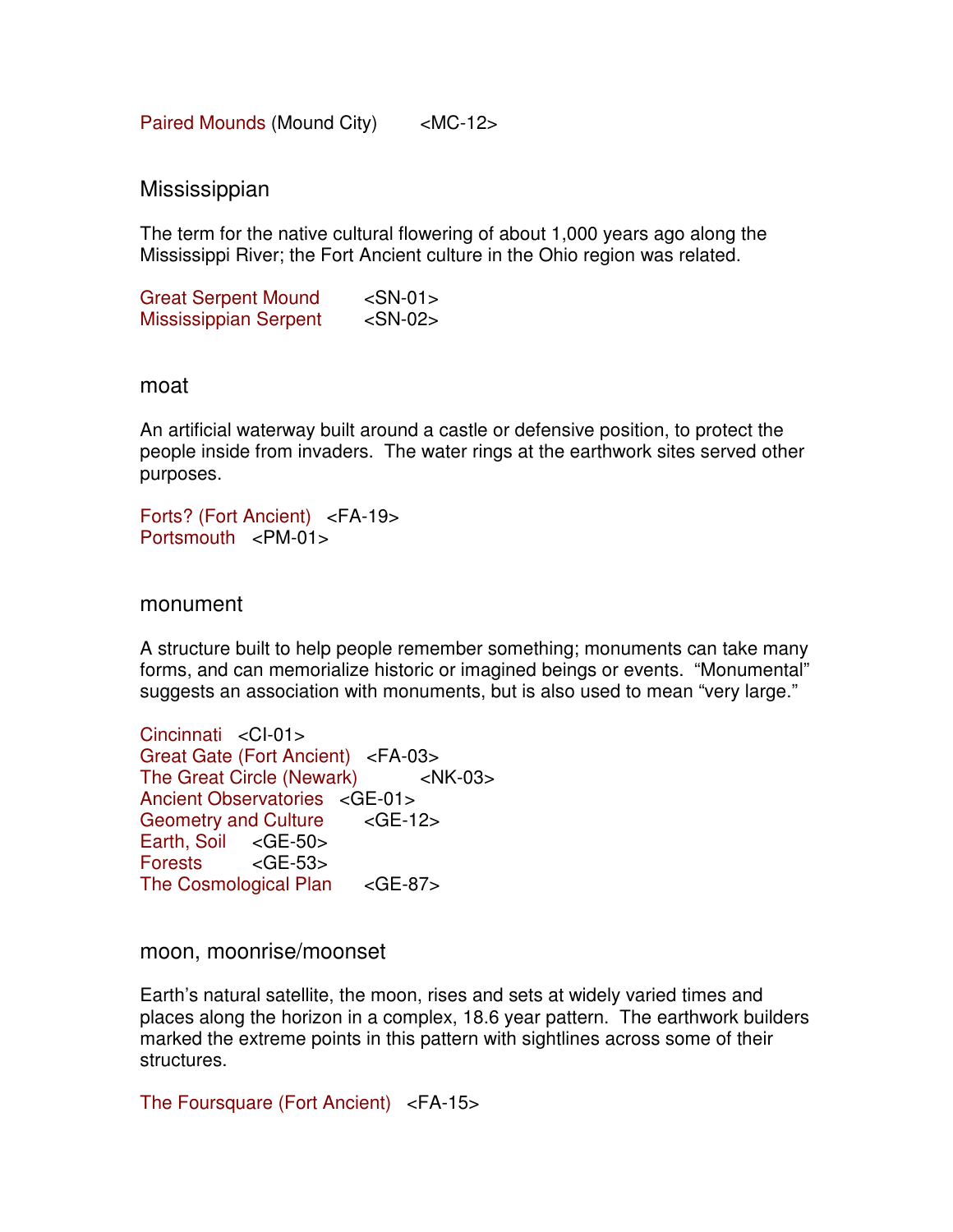High Bank <HB-01> An Architecture of Alignments <NK-43> Ancient Observatories <GE-01> Moon <GE-02> Geometry and Culture <GE-12>

Moorehead, Warren K. (1866-1939)

An Ohio archaeologist who in the 1890s investigated the Hopewell site, Fort Ancient, and other locations; first head of archaeology for the Ohio Historical and Archaeological Society. (See Bibliography under "Hopewell Mound Group.")

Great Gate (Fort Ancient) <FA-03> Walls and Water (Fort Ancient) <FA-04x> Mounds (Fort Ancient) <FA-52>

mortuary

Having to do with the treatment and disposal of the dead.

Tremper Mound <PM-02>

mound

A pile of earth or stones; in the Ohio Valley region, mounds were created by various cultures in different ways and for different purposes, such as burial or the memorializing of places where buildings once stood. Sometimes, earthworks and enclosures are also called "mounds."

The Foursquare (Fort Ancient) <FA-15> Grave Creek Mound <GV-01> Mound City <MC-01> Great Serpent Mound <SN-01> Fire and Snake Mounds (Turner) <TN-18> Sacred Landscape <GE-84> Ten Thousand Mounds <GE-93> Timeline: Adena Culture <TM-84>

Mound City

A central Scioto Valley earthwork complex, just north of Chillicothe, Ohio; now also the headquarters of Hopewell Culture National Historical Park.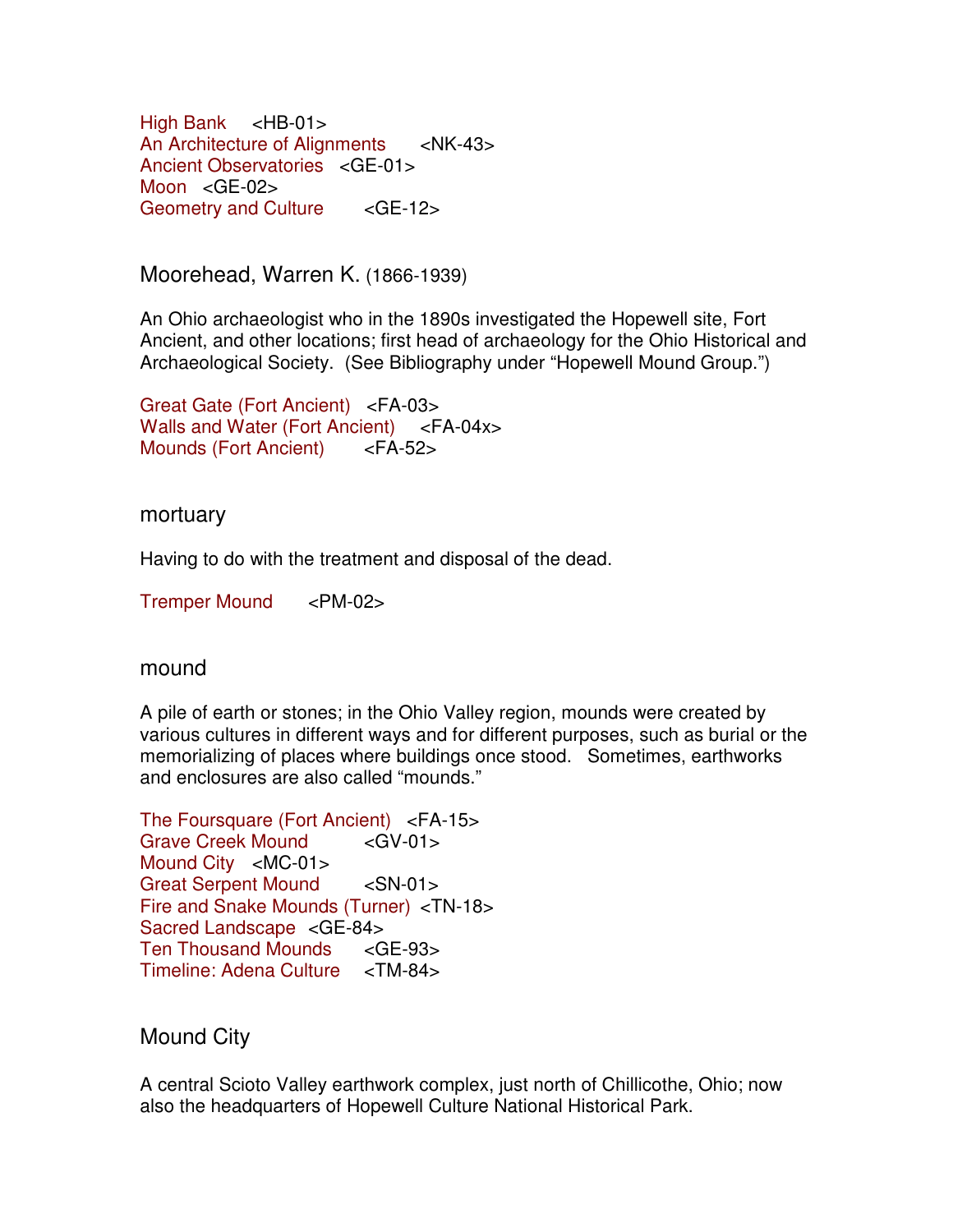The Scioto Valley <IN-51> Mound City <MC-01> Hopeton <HT-01> Tremper Mound <PM-02> Precious Materials <GE-22>

Mount Horeb

An Adena style, circular wall and ditch just north of Lexington, Kentucky.

Mount Horeb <MH-01> Anderson <AN-01>

Mount Logan

One of a group of hills which stand out on the eastern horizon when viewed from Mound City or from the Adena estate at Chillicothe, Ohio. Mount Logan appears on the Ohio state seal.

Sacred Landscape <GE-84>

m'sikamekwi

Shawnee word meaning "big house framework," used here to describe the large timber halls memorialized by mounds at the Seip and Liberty earthworks.

The M'sikamekwi and Great Tomb (Seip) <SP-02>

music

Evidence for music making among the ancient people of the Ohio Valley includes remains of panpipes, flutes, rasps, and rattles.

Music <GE-77> Music and Authenticity <GE-78>

Muskingum River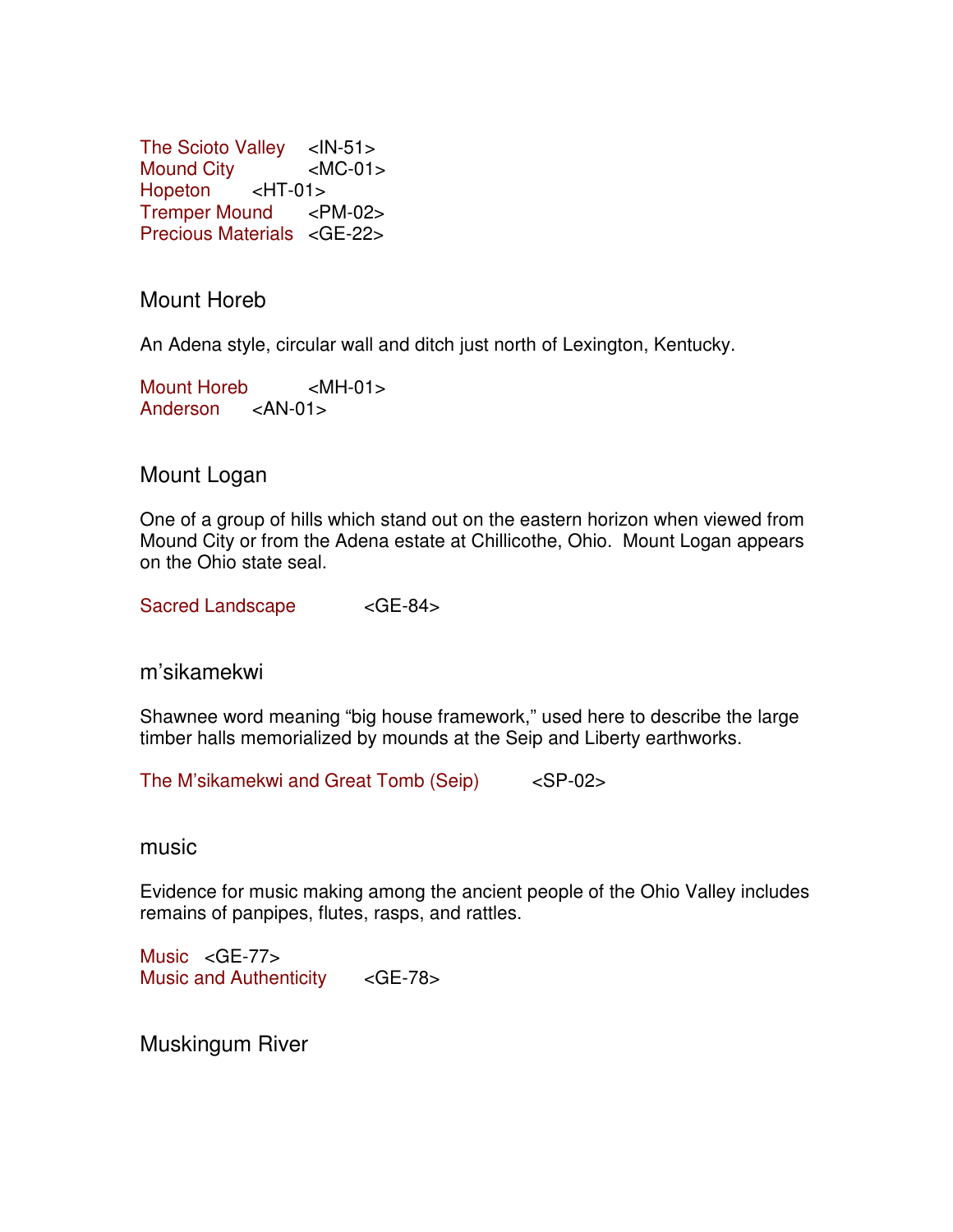The river system draining much of eastern Ohio, with the Marietta earthworks at its mouth.

Marietta <MA-01>

myth

A traditional, ancient story that explains the origins or values of a culture; the word is also used today to suggest stories that are not true in scientific terms.

Elaboration and Ritual <GE-88> Paired Mounds <MC-12>

# NAGPRA

The Native American Graves Protection and Repatriation Act, a US federal law which requires the return of human remains and associated items to living native descendants.

NAGPRA and Respect <GE-61>

Native Americans

The first people to live in the Americas; American Indians. The term "Native American" was created in the 1970s as a way to name the people respectfully, without mixing them up with the inhabitants of India. To some people the term seems artificial, and the term "American Indian" is still preferred by most tribes.

The Great Valley <IN-31> Golf and Prayer <NK-50> Native Preservation <GE-27> NAGPRA and Respect <GE-61> Naming These Cultures <GE-90> World Renewal <GE-97> The Serpent Path <SN-11>

Neeake (Fred Shaw)

Since 1986, Neeake, also called Fred Shaw (Shawnee) has been Principal Storyteller to the Shawnee Nation United Remnant Band. He tells stories in many places; his animal stories are featured at the Cincinnati Zoo.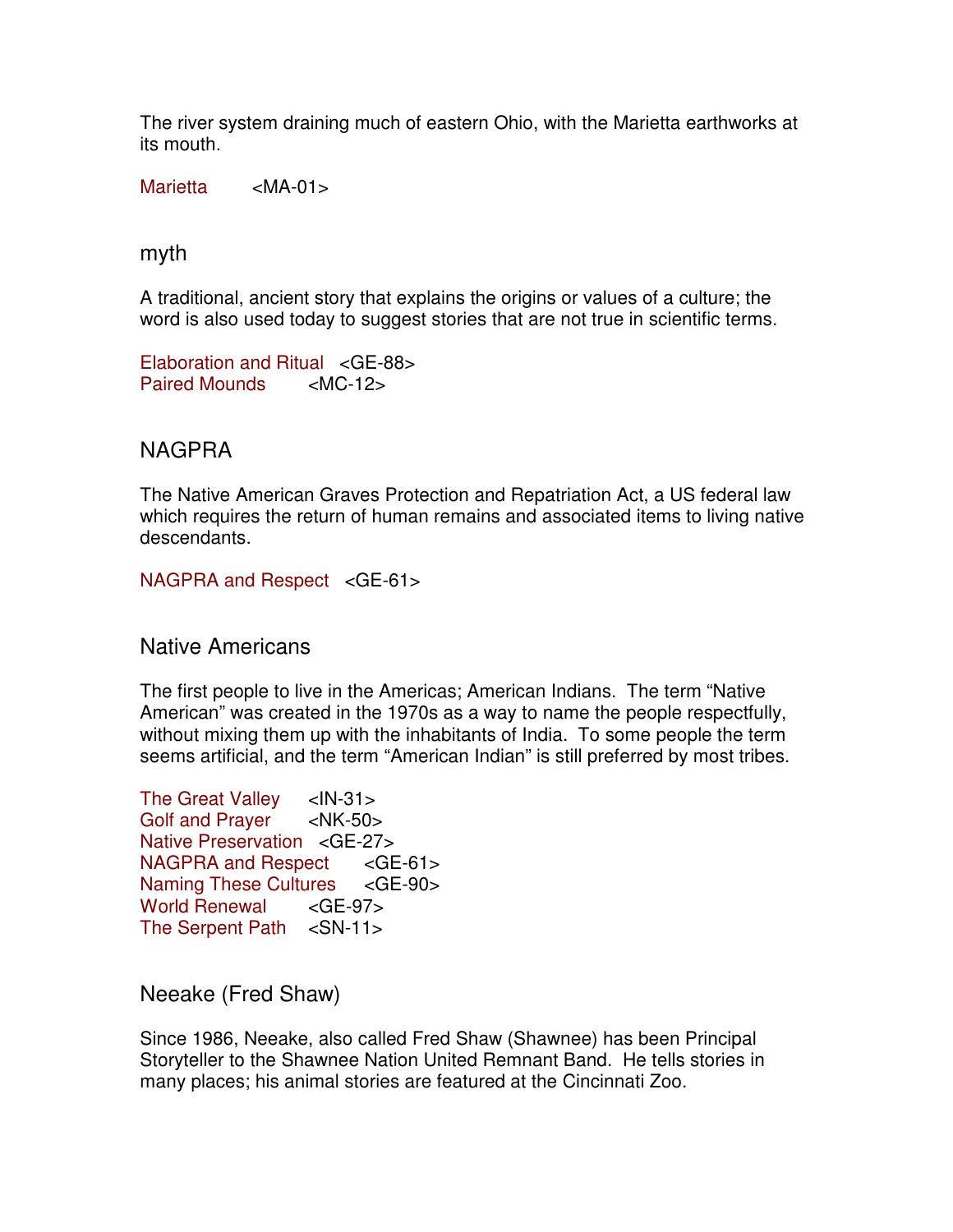The Earth Diver <GE-03> Bear <GE-07>

New Castle

An earthwork complex in east central Indiana possibly related to Anderson Mounds.

Anderson <AN-01>

Newark

One of the Hopewell culture's greatest earthworks once covered the area where the city of Newark, Ohio now stands. Visitors can now view enormous parts of it at Octagon State Memorial and Moundbuilders State Memorial. Nearby are other earthworks, including the Alligator effigy.

The Newark Earthworks <NK-01><br>The "Alligator" <NK-27> The "Alligator" Flint Ridge <NK-23> An Architecture of Alignments <NK-43> High Bank <HB-01> Geometry and Culture <GE-12>

observatory

A building or place from which the sky can be observed, and the positions and qualities of stars, planets, the sun and moon noted. Modern observatories hold telescopes; ancient ones provided permanent architectural markers for observations, or were situated where natural markers (such as mountain tops) worked in the same way.

Ancient Observatories <GE-01>

### obsidian

A black translucent volcanic glass, favored by the Hopewell culture especially for creation of ceremonial blades; a highly treasured material brought to the Ohio region from the Rocky Mountains.

Precious Materials <GE-22>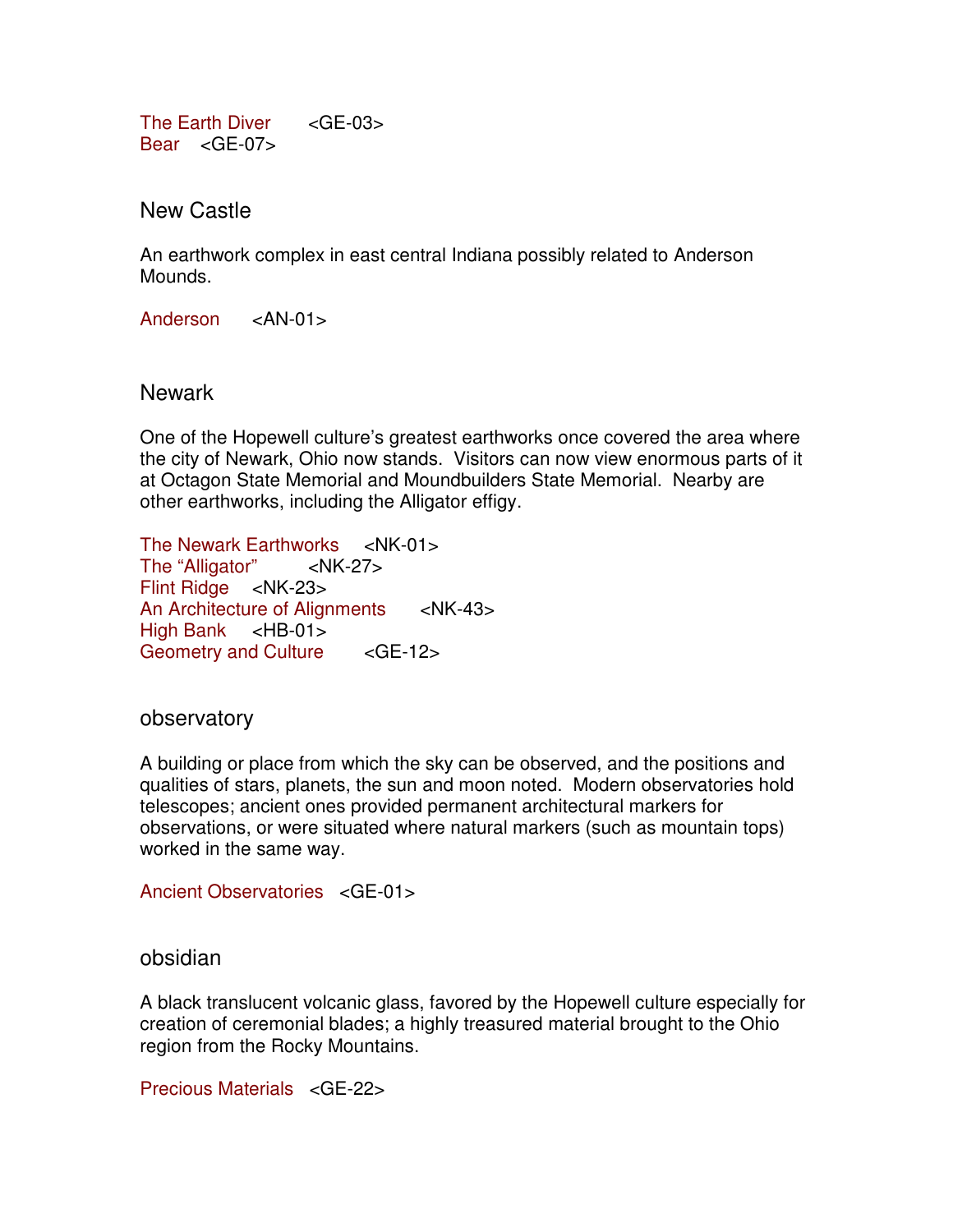Deposits <GE-92>

#### octagon

A shape with eight sides, which appears in some of the geometric earthworks in the Scioto Valley and at Newark.

The Octagon <NK-02> An Architecture of Alignments <NK-43> High Bank <HB-01> Ancient Observatories <GE-01> Geometry and Culture <GE-12> Grave Creek Mound <GV-01>

# offering

A presentation or gift made to a god or supernatural being; deposits left under mounds may have been offerings to the spirits of ancestors or others.

Deposits <GE-92> Pipes Mound <MC-08>

# Ohio

The state of Ohio was named for the river which defines its southern border. Originally, this Iroquois word may have meant "beautiful river." In the central part of the Ohio River's watershed were the most magnificent mounds and earthworks built by ancient American Indian cultures now called Adena, Hopewell, and Fort Ancient.

The Great Valley <IN-31> Ohio Valley Region <IN-49> Marietta <MA-01> Portsmouth <PM-01> Preservation <GE-25> Sacred Landscape <GE-84> Ten Thousand Mounds <GE-93>

Ohio Historical Society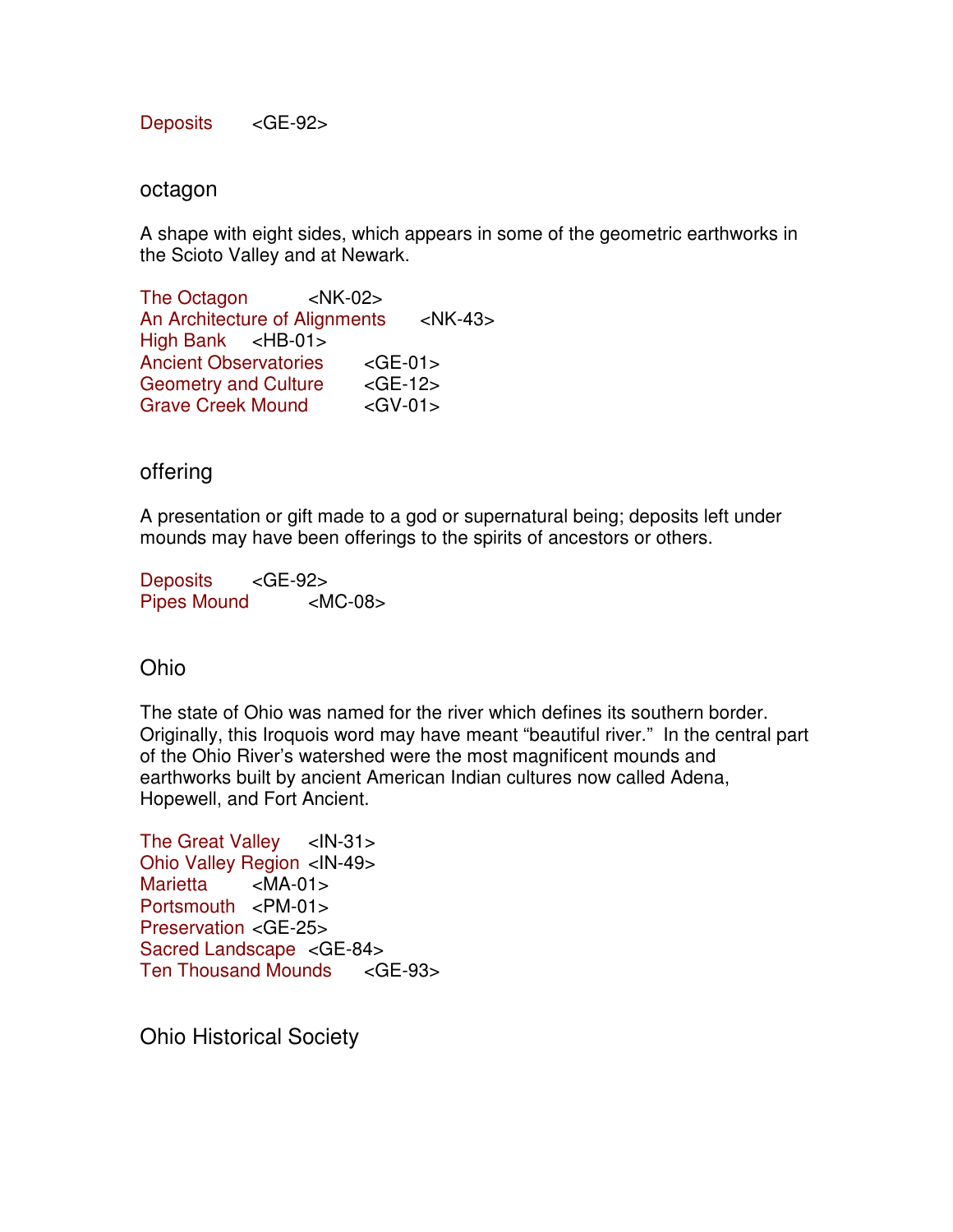A private group largely funded by the state of Ohio, its museums hold extensive native artifact collections. The society has sponsored earthwork investigations, and now maintains some of the sites open to the public, such as Fort Ancient.

| History (Mound City)   | $ MC-04\rangle$ |
|------------------------|-----------------|
| <b>Golf and Prayer</b> | $<$ NK-50 $>$   |

Olds, Julie

Cultural Preservation Officer for the Miami Nation, Oklahoma.

Native Preservation <GE-27> NAGPRA and Respect <GE-61>

# **Ottawa**

An Eastern Woodland tribe, living in the Ohio region at the time of European settlement there.

Timeline: Tribes in the Ohio Valley <TM-88>

oval

A shape resembling an egg or elongated circle, featured at some earthwork sites.

Cincinnati <CI-01> Great Enclosure (Turner) <TN-04> The Cosmological Plan <GE-87>

oxidize

To be combined with oxygen, a chemical change which can occur when objects are heated.

The Foursquare (Fort Ancient) <FA-15>

Paint Creek

A tributary of the Scioto River; its valley and tributaries are very rich in earthworks, including the Hopewell Mound Group.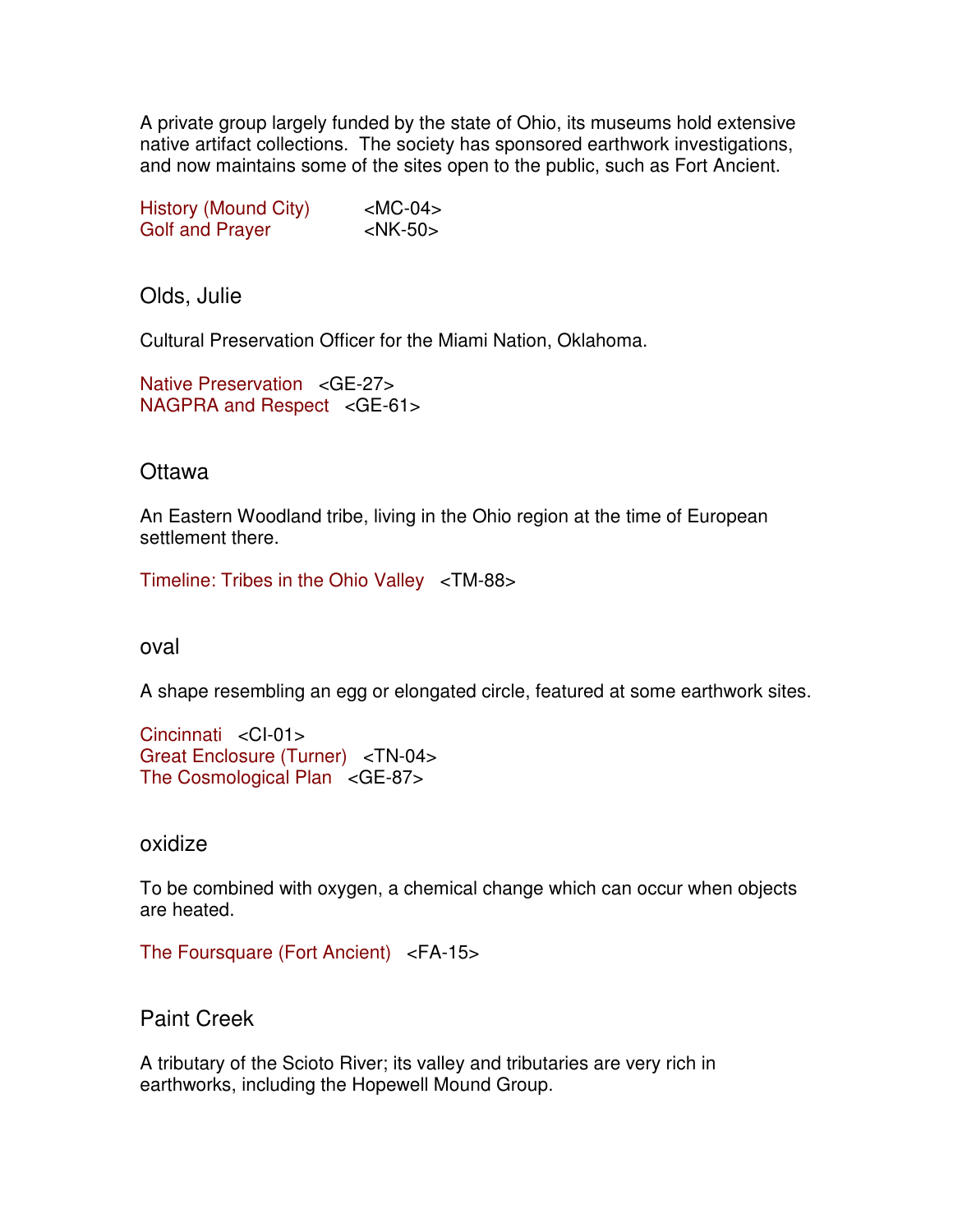The Scioto Valley <IN-51> Seip <SP-01> Seip and Baum <SP-08> Hopewell Mound Group <HP-01>

**Paleoindians** 

Native people who lived in the Ohio Valley as much as 15,000 years ago, in wandering bands, gathering plants and hunting.

Timeline: Paleoindians in the Great Valley <TM-82>

panpipe

A musical instrument found in various forms around the world, made of several pipes or reeds of different lengths bound together, and played by blowing across the top. Hopewell panpipes had two to five pipes, and were held in copper or, occasionally, silver or meteoric iron cases.

Music <GE-77> Deposits <GE-92>

parallel, parallel walls

Going in the same direction and an equal distance apart; parallel walls were often features of earthwork complexes and suggested passages or roadways.

Fort Ancient <FA-01x> Hopeton <HT-01> Geometry at Newark <NK-16> Geometry and Culture <GE-12> Timeline: Early Appreciation for the Earthworks <TM-90>

pavement

A hard smooth surface, created in the ancient Ohio region by adjoining flat limestone pieces. The builders of the earthworks paved certain gateways and other areas, and created paved circles and rings.

Great Gate (Fort Ancient) <FA-03> South Gate (Fort Ancient) <FA-11>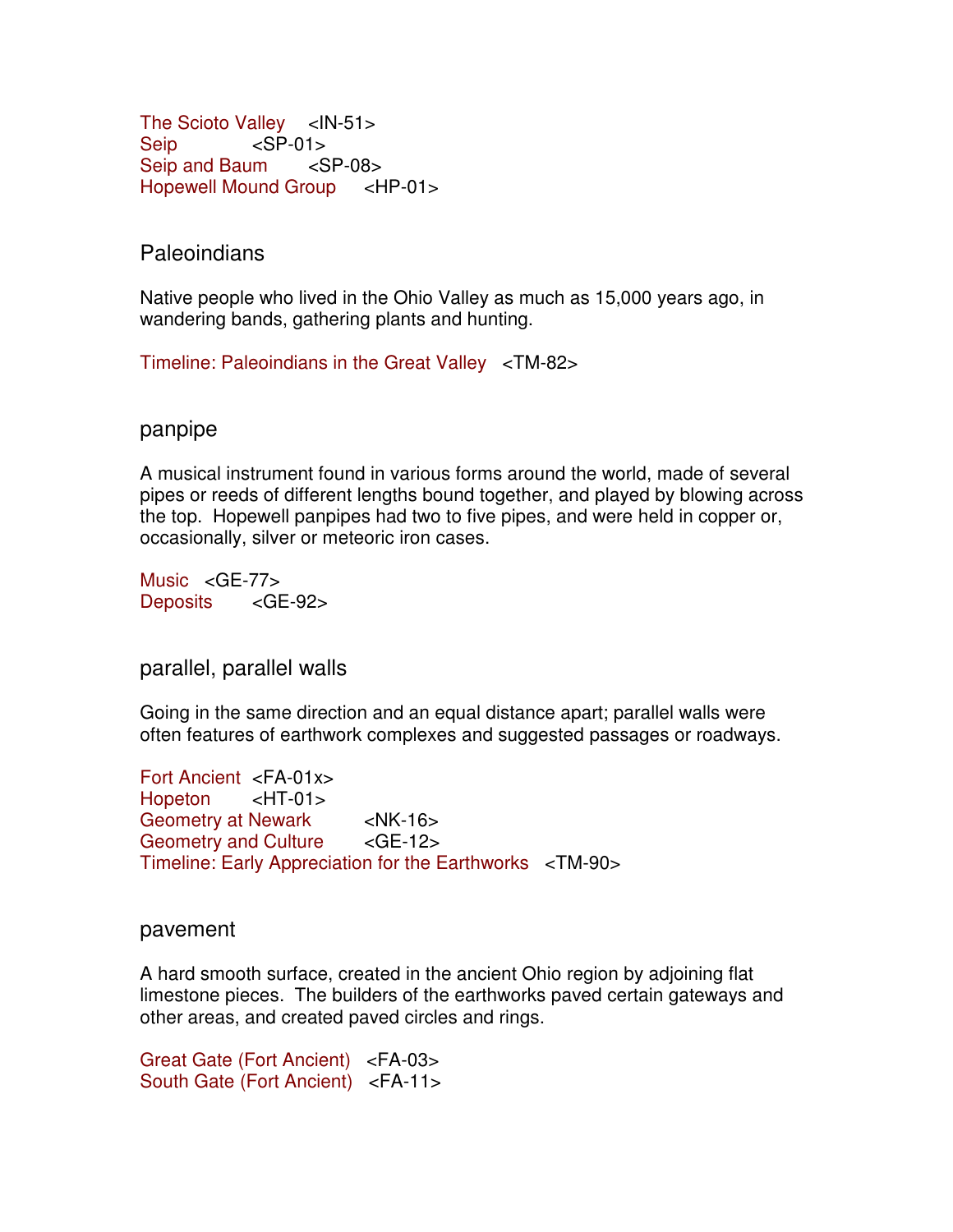# pearl

A smooth, lustrous deposit formed around a grain of sand or other matter inside a shellfish; fresh water pearls from river mussels were prized by the earthwork building cultures.

Ceremonial Robe <HP-15> The M'sikamekwi and Great Tomb (Seip) <SP-02> Elevated Circle (Turner) <TN-02> Precious Materials <GE-22> Deposits <GE-92>

# pilgrimage, pilgrims

A pilgrimage is the journey to a sacred place or shrine made by a person (a pilgrim) for religious reasons. It is possible that the huge earthwork sites were places of pilgrimage, where ancient people went to honor ancestors and celebrate other spiritual events.

South Gate (Fort Ancient) <FA-11> Pipes Mound (Mound City) <MC-08> Processions (Newark) <NK-07> The Great Hopewell Road <NK-15> Precious Materials <GE-22>

# Plank, Geoffrey

Associate Professor of History at the University of Cincinnati, Dr. Plank specializes in colonial American history and Native American history.

Naming These Cultures <GE-90>

### plague

An illness that sweeps through and affects large numbers of a population.

Timeline: The Great Dying <TM-87>

plaque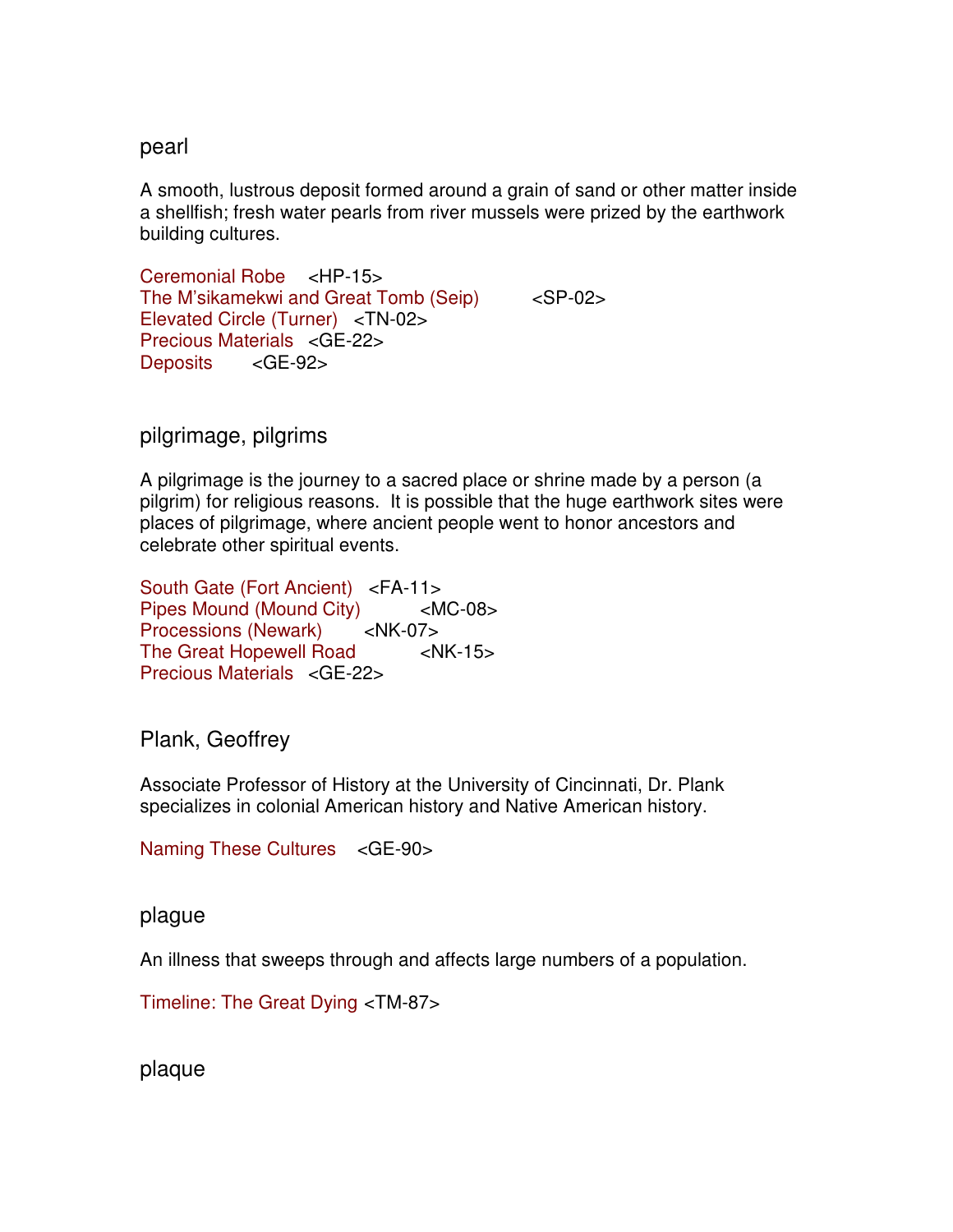A flat plate usually for mounting on a surface for ornament or information. The earthwork builders made rectangular copper plaques of various sizes, usually with two holes for hanging, and wore them on the body or posted them on wood display poles or elsewhere.

Precious Materials <GE-22>

plateau

An elevated, level piece of land; a flat hilltop or tableland. Hopewell hilltop enclosures surrounded plateaus that were sometimes flattened artificially.

```
Fort Ancient <FA-01x>
Walls and Water (Fort Ancient) <FA-04x> 
Pollock <PL-01>
```
platform mound

A flat-topped mound suitable for a building or activity; only a few of these appear in the Ohio Valley.

Marietta <MA-01>

point

Sharpened stone instruments for attaching to knife and spear handles, points have been crafted by American Indians throughout their history. People of the Hopewell culture favored not only the traditional flint, but also obsidian and quartz; ceremonial points were even made of mica. The bow and arrow did not arrive in the Ohio Valley until after AD 1000.

Deposits <GE-92> Timeline: Paleoindians in the Great Valley <TM-82>

# Pollock Earthworks

A partial hilltop enclosure near Xenia, Ohio, extensively investigated over many years by Dr. Robert Riordan of Wright State University.

The Little Miami Valley <IN-50> Pollock <PL-01> Dr. Riordan's Excavations (Pollock) <PL-11>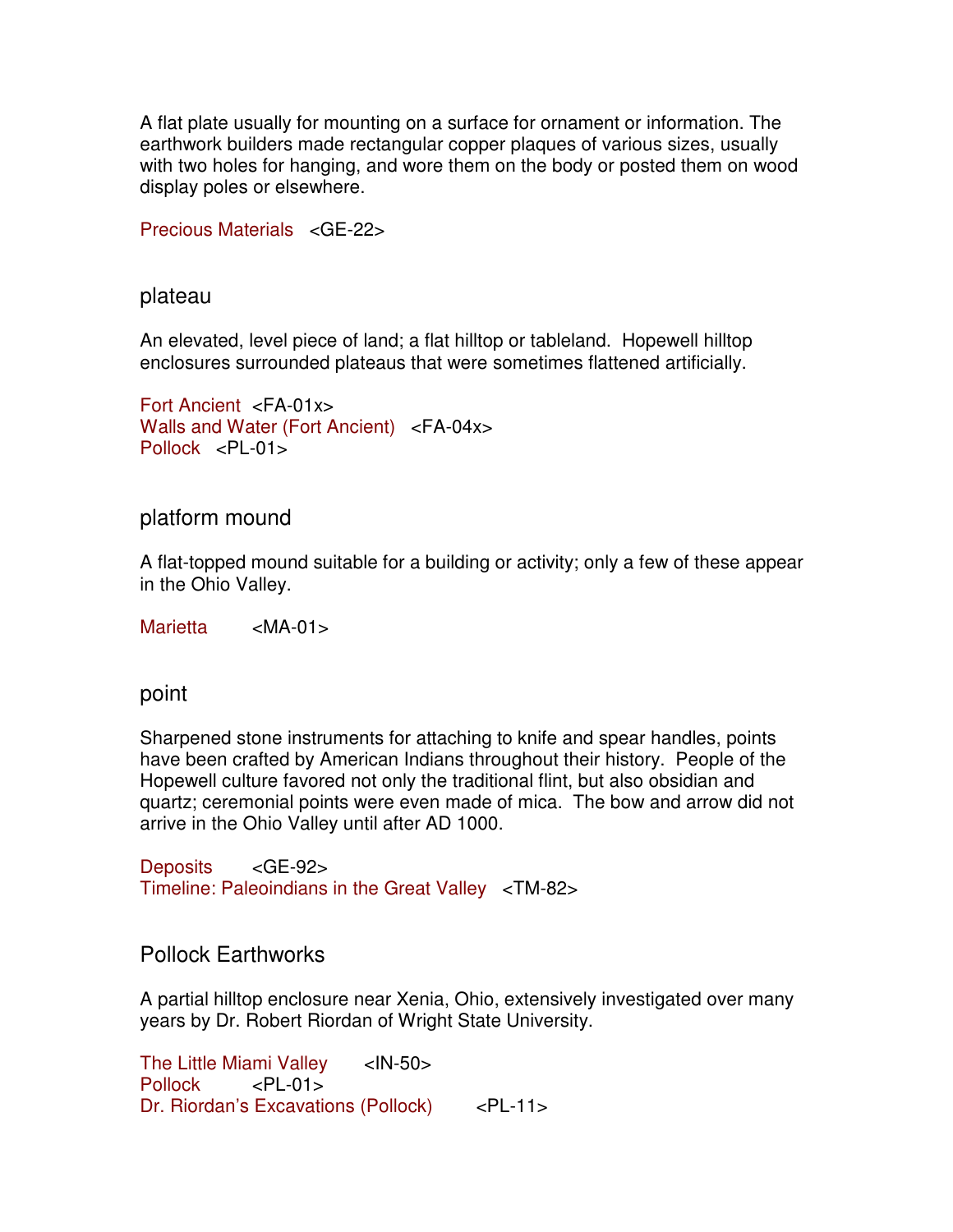Construction Sequence (Pollock) <PL-25>

pond

A still body of water smaller than a lake. Earthworks sometimes featured artificial ponds.

Walls and Water (Fort Ancient) <FA-04x> Hopewell Hilltops <GE-16>

Poolaw, Linda

Delaware tribe member in Anadarko, Oklahoma; former Chief of the Delaware Grand Council, which unites Delaware people across North America for cultural preservation.

Moon <GE-02>

Pope, Hawk

Chief of the Shawnee Nation United Remnant Band.

Ten Thousand Mounds <GE-93>

Portsmouth Earthworks

Elaborate earthworks built on both sides of the Ohio River at the mouth of the Scioto; now mostly disappeared.

| <b>Ohio Valley Region</b> | $<$ IN-49 $>$ |
|---------------------------|---------------|
| <b>The Scioto Valley</b>  | $<$ IN-51 $>$ |
| Portsmouth                | $<$ PM-01 $>$ |

# postmolds

Dark marks left in the soil when wooden posts rot away, or when the posts are removed and holes refilled; post molds provide evidence of the existence of wooden buildings in the distant past.

Mount Horeb <MH-01> Eagle Mound (Newark) <NK-12>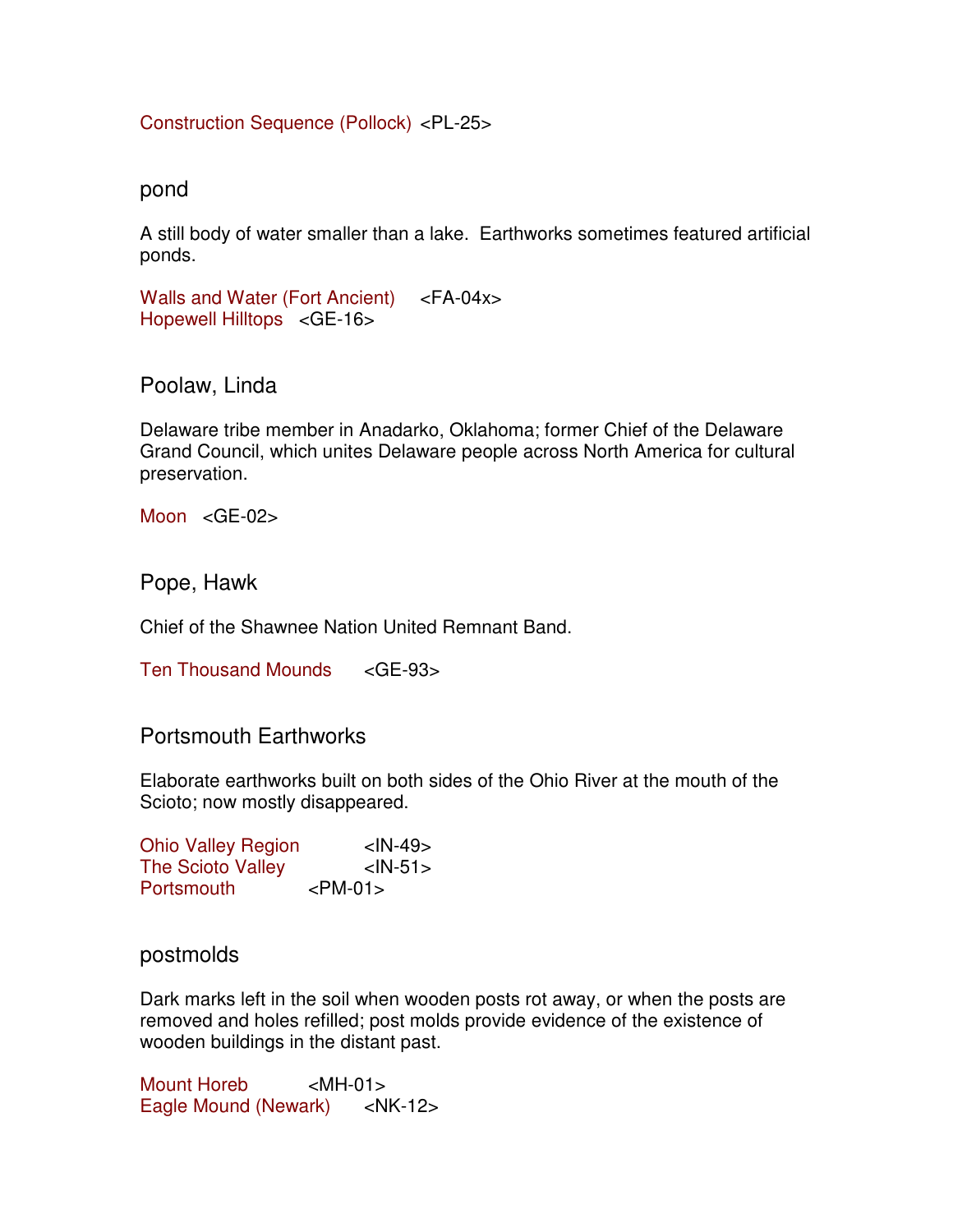The Woodhenge (Stubbs) <SB-06> Anderson <AN-01

### prehistoric

From the time before writing was practiced. Because this meaning suggests that prehistoric events are not "history," this program uses the term "ancient" instead. "Late Prehistoric**"** is a label for a period of time in North America, the thousand years immediately before the arrival of Europeans.

Timeline: Fort Ancient Culture <TM-86>

### preservation

Keeping something intact and free from harm. Few of the ancient mounds and earthworks have been preserved in modern times, and many of the remaining ones are endangered.

Circleville <CR-01> Preservation <GE-25> Native Preservation <GE-27> Timeline: Early Appreciation for the Earthworks <TM-90> Timeline: Destruction and Preservation <TM-91>

#### primordial

Being or happening first in the sequence of time, often meaning early in creation or before human thought or time.

Water <GE-26>

Putnam, Frederick Ward (1839-1915)

Curator of ethnology and archaeology at Harvard University's Peabody Museum at the end of the  $19<sup>th</sup>$  Century, he investigated the famous Serpent Mound in Adams County, the Turner Earthworks, and Foster's.

History (Serpent) <SN-05> Turner <TN-01> Foster's <FS-01> Timeline: Destruction and Preservation <TM-91>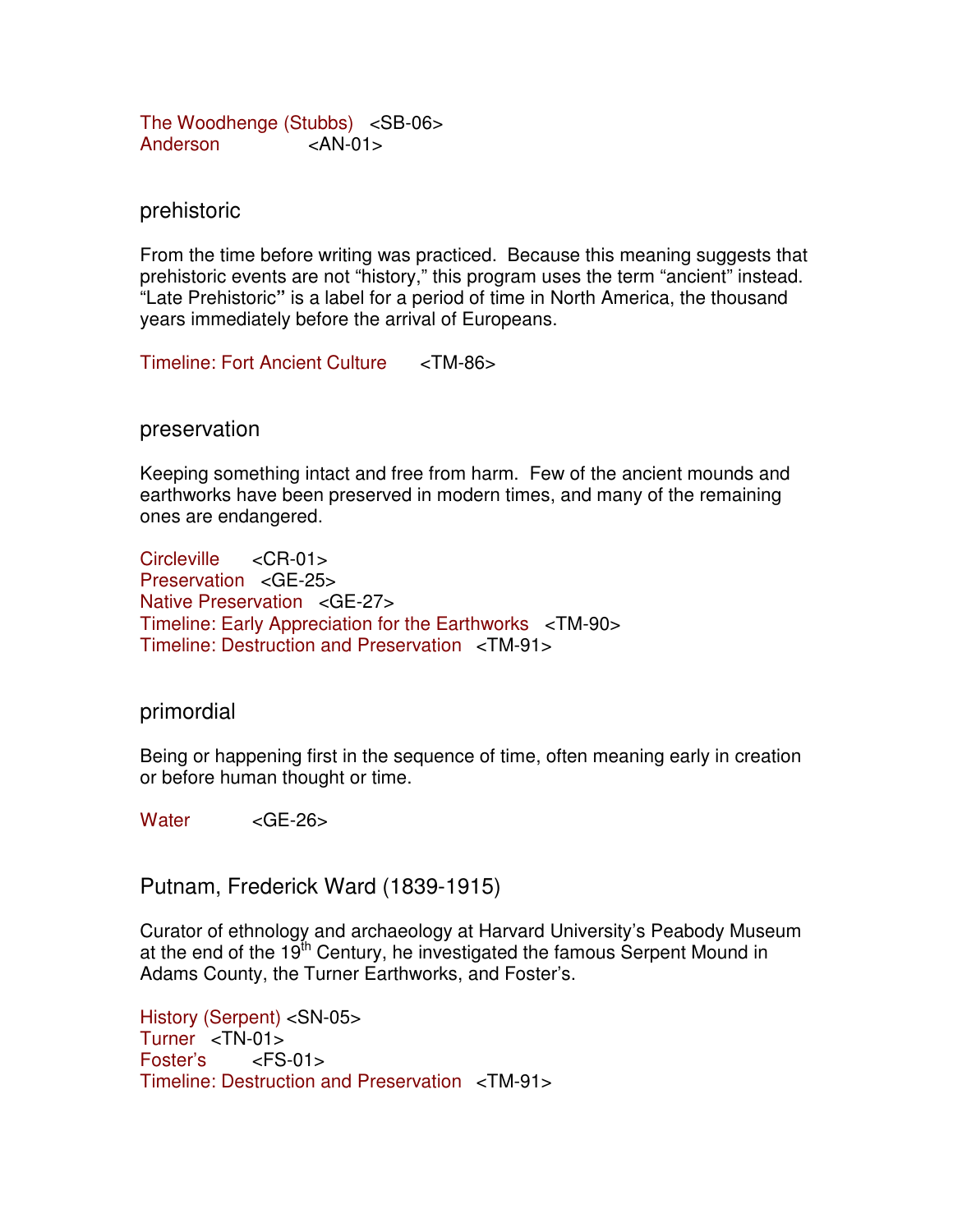#### quartz

A very hard mineral made of silica; besides points and blades made of flint (a kind of quartz) the earthwork builders valued translucent quartz crystals.

```
Precious Materials <GE-22> 
Deposits <GE-92>
```
ravine

A deep narrow valley made by running water; the earthwork builders used ravines and changed them in engineering the landscape.

Walls and Water (Fort Ancient) <FA-04x> Kern Serpents (Fort Ancient) <FA-02> Mount Horeb <MH-01>

redundancy

Repetition, exceeding what is necessary or natural. Redundancy is common in the structures and arrangement of objects in Hopewell culture sites.

Elaboration and Ritual <GE-88>

### reincarnation

The concept of a dead person coming back to life, or taking on a living form. Reincarnation, at least for some people, was generally accepted in Eastern Woodland traditions.

Reincarnation <GE-86>.

resources

Materials usable by people; the natural environment provides such useful resources as wood, game animals, seeds, and water.

Ten Thousand Mounds <GE-93>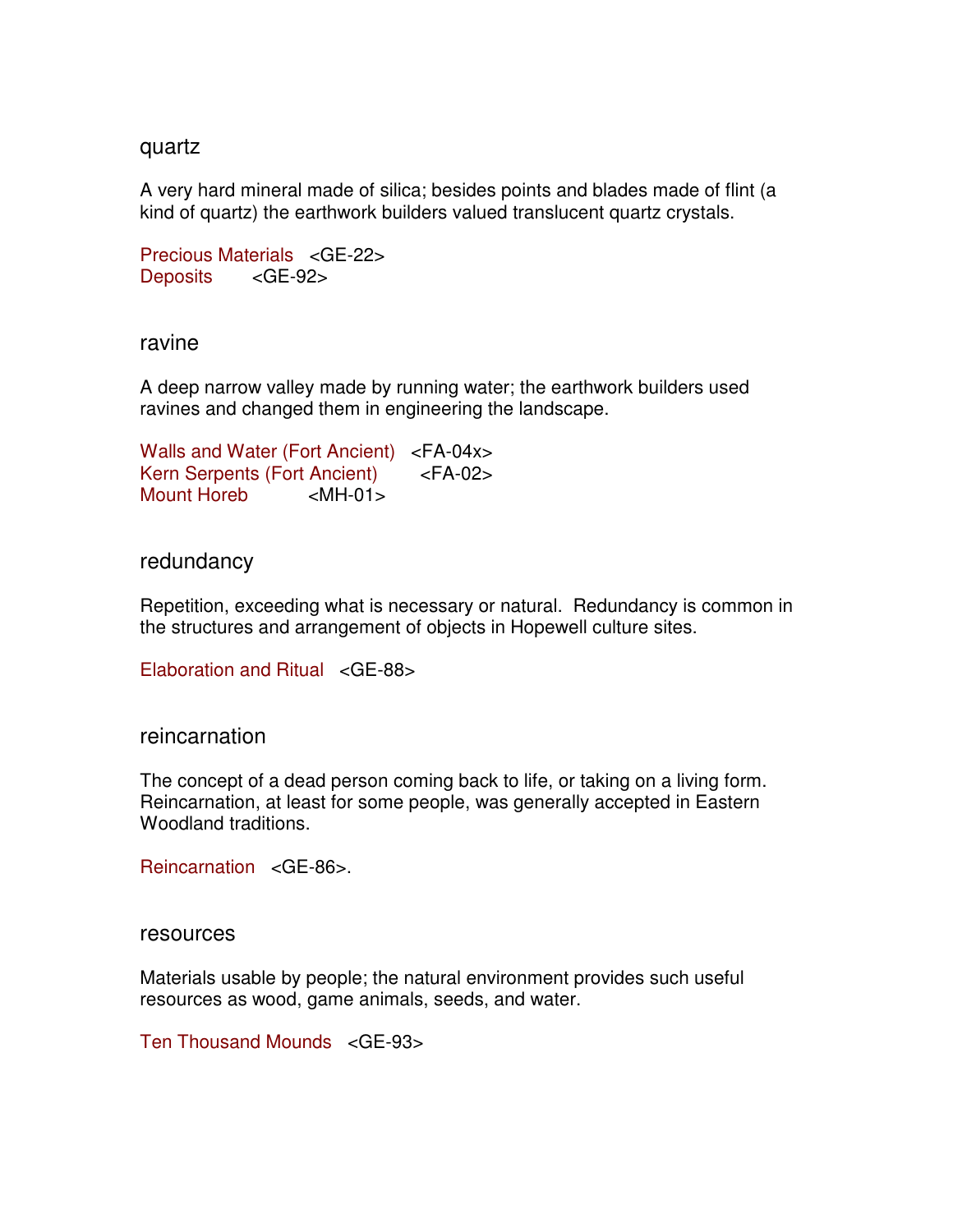### ridge

A long, narrow elevation, as along the tops of a chain of hills; ridges form an important part of Ohio Valley geography, and served historic tribes as pathways.

```
Great Gate (Fort Ancient) <FA-03> 
Elevated Circle (Turner) <TN-02>
```
Riordan, Robert

Archaeologist, Professor of Anthropology at Wright State University, Dayton, Ohio; principal investigator of the Pollock Earthworks site. (See Bibliography under "Pollock.")

Pollock <PL-01> Dr. Riordan's Excavations (Pollock) <PL-11> Construction Sequence (Pollock) <PL-25>

ritual

A ceremonial act or set of acts, performed in a set order and manner.

The Ceremonial Center (Hopewell) <HP-04> Processions (Newark) <NK-07> The Serpent Path <SN-11> The M'sikamekwi and Great Tomb (Seip) <SP-02> Fire and Snake Mounds (Turner) <TN-18> Burning Things <GE-18> Reincarnation <GE-86> Elaboration and Ritual <GE-88> World Renewal <GE-97>

road

So-called roads built by the creators of the earthworks were very broad, as wide as a super highway, and bordered by low, straight earthen walls.

Marietta <MA-01> The Newark Earthworks <NK-01> The Great Hopewell Road <NK-15> Portsmouth <PM-01>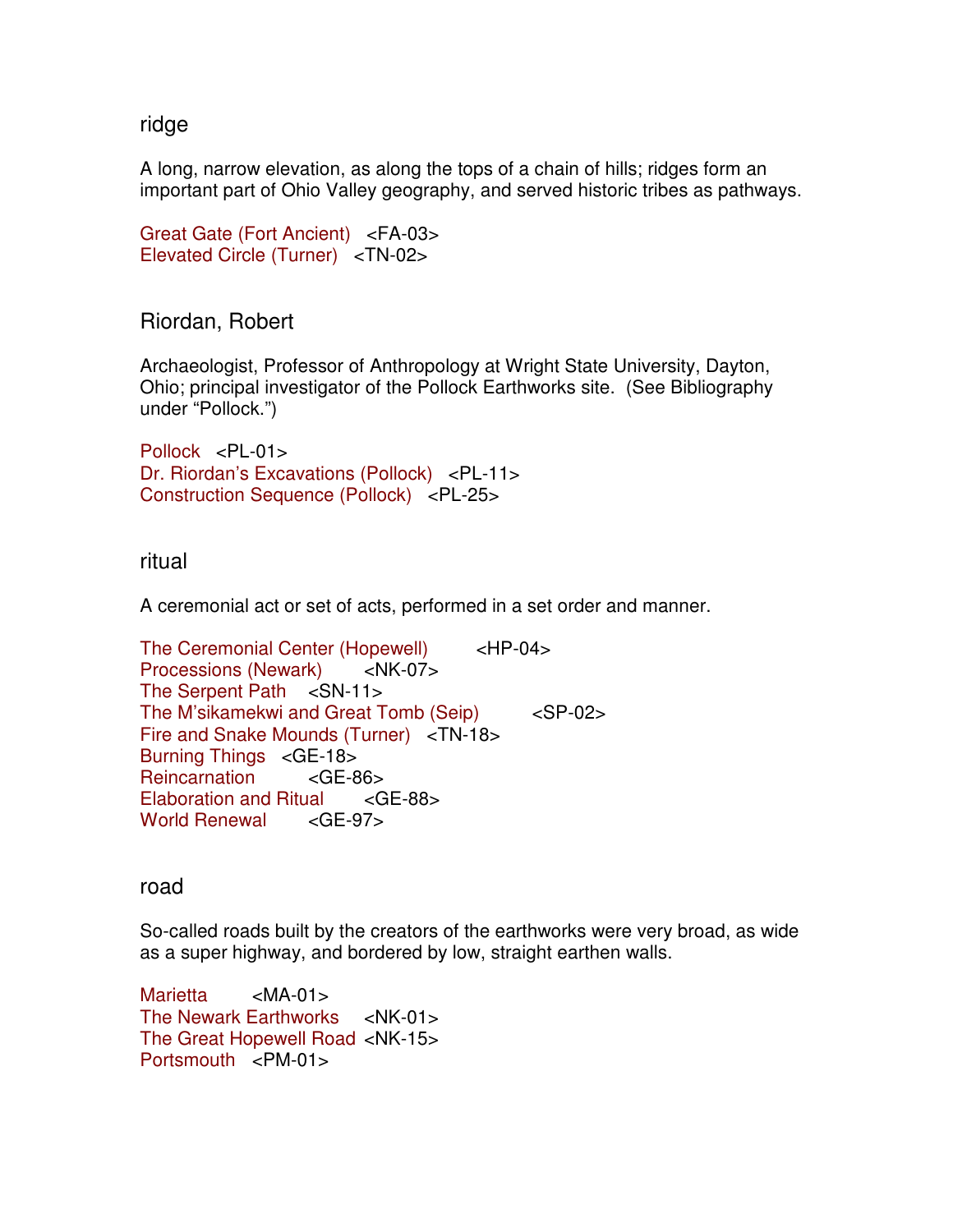#### sacred

Related to religious beliefs and practices; even when little is known about a people's beliefs, sacred spaces and objects may be recognized by the way they are situated, made, maintained and used.

South Gate (Fort Ancient) <FA-11> The Foursquare (Fort Ancient) <FA-15> Geometry and Culture <GE-12> Water <GE-26> Sacred Landscape <GE-84> Ten Thousand Mounds <GE-93> Making Fire <GE-94>

#### sacrifice

The act of offering something or someone valuable to the giver so that some good (grace, or mercy, or bounty) might be gained. Probably the idea of sacrifice was behind some ritual activities of the earthwork builders.

Burning Things <GE-18>

Salisbury, James (1823-1905) and Charles (1821-1888)

The Salisbury brothers lived in the Newark area in the mid-19<sup>th</sup> Century, when much of the earthworks remained visible. After years of careful surveying and measurement, they created a very accurate map of the earthworks. James was also a physician, and invented the "Salisbury Steak" to nourish wounded soldiers in the Civil War.

Histories and Controversies (Newark) <NK-09>

sand

Made by river action or part of glacial till, sand was an important element in earthwork and mound building: spread on floors, or as mound layers, or used to cover certain deposits.

Central Mound (Mound City) <MC-07> Eagle Mound (Newark) <NK-12> Elevated Circle (Turner) <TN-02> Fire and Snake Mounds (Turner) <TN-18> Earth, Soil <GE-50>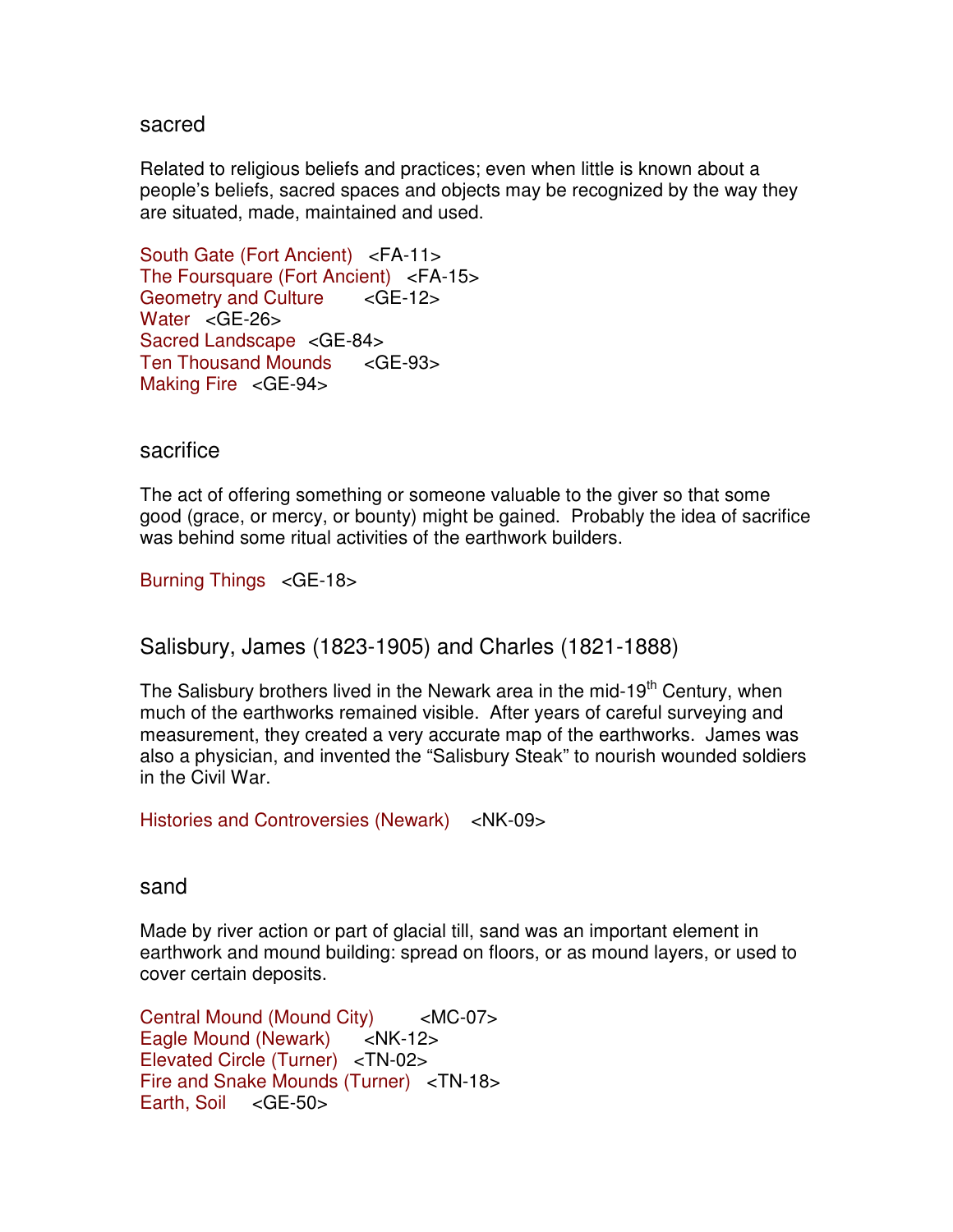Timeline: Geological Formation of the Ohio Valley <TM-81>

# Scioto River

A tributary of the Ohio River draining much of central Ohio; its valley is lined with large geometric earthworks and has been called the heartland of Hopewell culture.

The Scioto Valley <IN-51> Hopeton <HT-01> Portsmouth <PM01> Tremper Mound <PM-02> Hopewell Mound Group <HP-01>

# Seeman, Mark

Archaeologist at Kent State University in Ohio, author of many works on ancient North American cultures, including The Hopewell Interaction Sphere (see Bibliography).

Sacred Landscape <GE-84>

Seip Earthworks

Geometric earthwork and mound complex on Paint Creek where major finds of artifacts were made.

The Scioto Valley <IN-51> Seip <SP-01> Seip and Baum <SP-08> Deposits <GE-92>

### Seneca

An Eastern Woodland tribe, part of the Iroquois Confederacy; some Seneca were in the Ohio Valley when the first pioneers arrived.

The "Alligator" <NK-27>

serpent, snake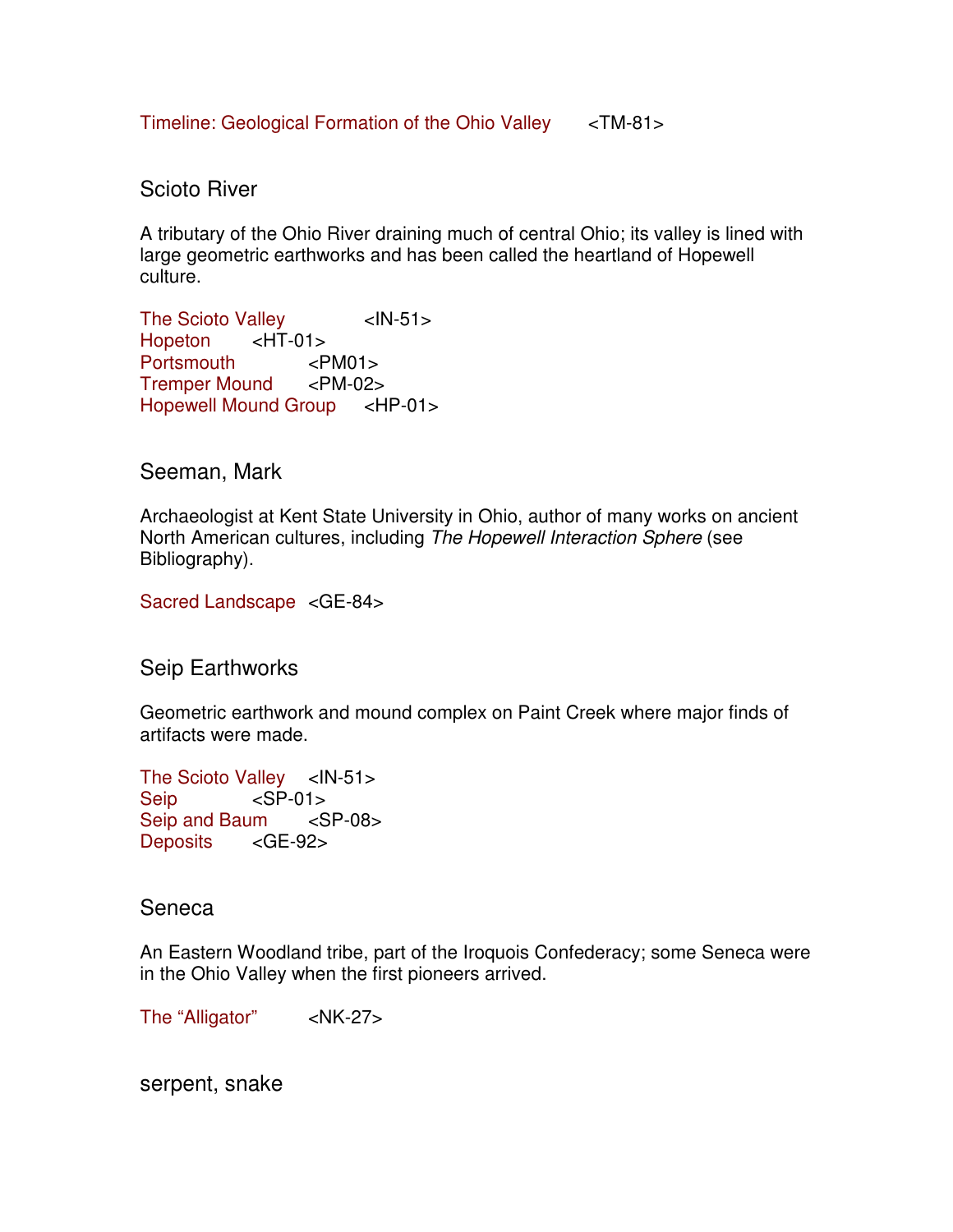The snake or serpent has held important spiritual meaning for American Indian cultures throughout their history; associated especially with renewed life because of how it sheds its skin. For some tribes, the so-called horned serpent, or Great Serpent, was a chief spirit of the watery underworld.

Fire and Snake Mounds (Turner) <TN-18> Great Serpent Mound <SN-01> Mississippian Serpent <SN-02> History (Serpent) <SN-05> The Serpent Path <SN-11>

Serpent Mound

This enormous effigy snake mound, located in Adams County, Ohio, is open to the public as an Ohio state memorial.

Effigies <GE-52> Great Serpent Mound <SN-01> History (Serpent) <SN-05> The Serpent Path <SN-11> Timeline: Destruction and Preservation <TM-91>

# settlement

Most evidence of housing in the Adena and Hopewell cultures has been isolated single buildings, or maybe two or three buildings in small "hamlets." Recent evidence suggests large temporary villages were built near earthwork sites.

Fort Ancient <FA-01x> "Old Fort" (Portsmouth) <PM-03> Gardening <GE-09> A Hopewell Settlement <GE-13>

### shaman

A kind of priest: in tribal American Indian societies, a shaman moves between the visible world and the invisible spirit world in order to interpret and influence events.

Processions (Newark) <NK-07> The Newark Shaman <NK-14>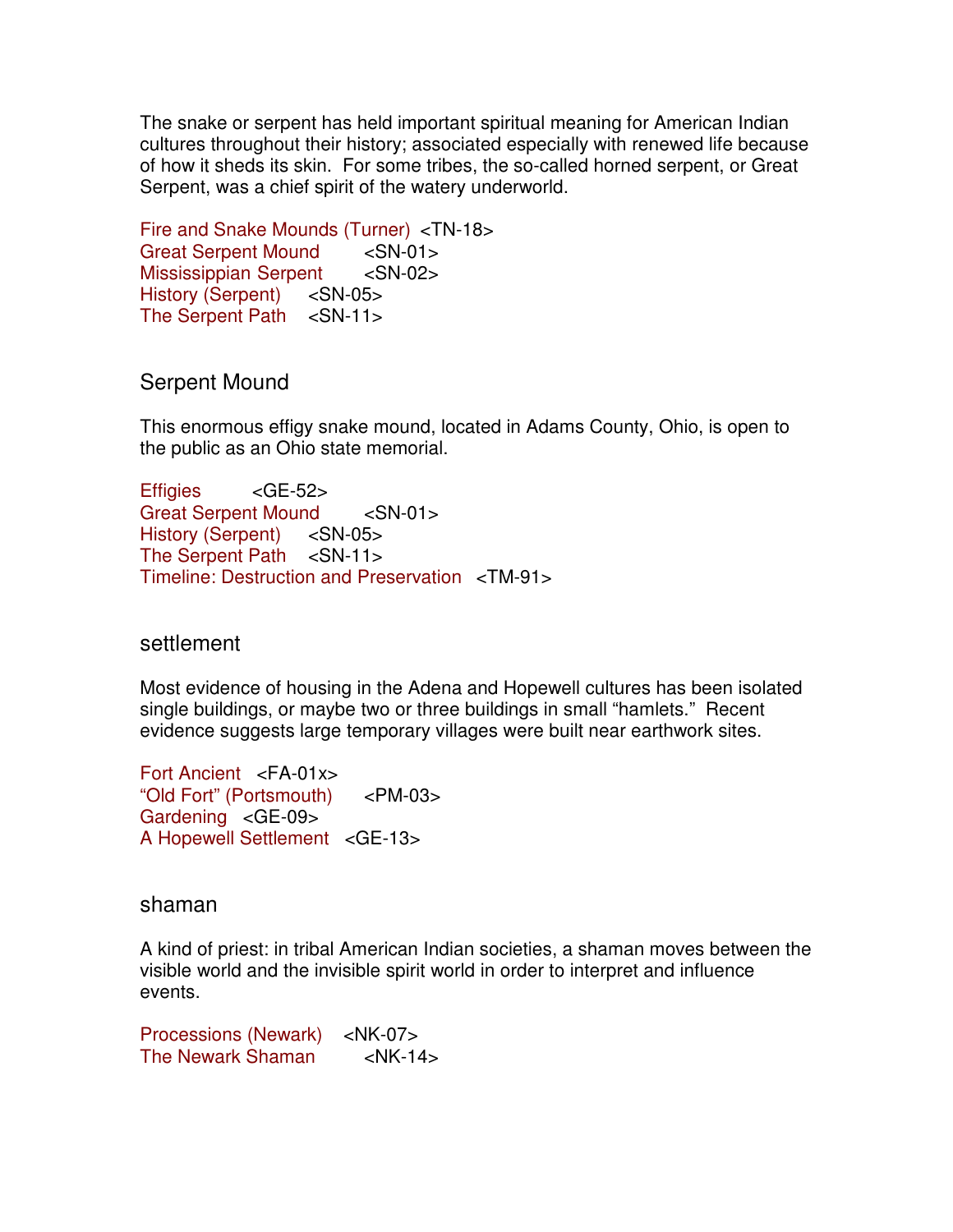### Shawnee

An Eastern Woodland tribe living in the Ohio Valley region at the time of the earliest European settlement there; possibly the descendants of the Fort Ancient culture.

Portsmouth <PM-01> The Serpent Path <SN-11> The Earth Diver <GE-03> Bear <GE-07> Ten Thousand Mounds <GE-93> Circle of Life <GE-96> Timeline: Tribes in the Ohio Valley <TM-88>

shells

The earthwork builders made many beads and ritual objects from shells, both local freshwater shells and seashells brought from the Atlantic or the Gulf of Mexico.

Elevated Circle (Turner) <TN-02> Ceremonial Robe <HP-15> Mississippian Serpent <SN-02> Precious Materials <GE-22>

Shetrone, Henry (1876-1954)

Archaeologist and head of the Ohio Historical Society, active in the 1920s and '30s. (See Bibliography under "Hopewell Mound Group" and "Seip Earthworks.")

History (Mound City) <MC-04>

### Smithsonian Institution

Founded in 1846 through a gift to the United States from British chemist James Smithson, this institution featured the Ohio Valley earthworks in its first publication, Squier and Davis's Ancient Monuments of the Mississippi Valley.

Timeline: Early Appreciation for the Earthworks <TM-90>

smoke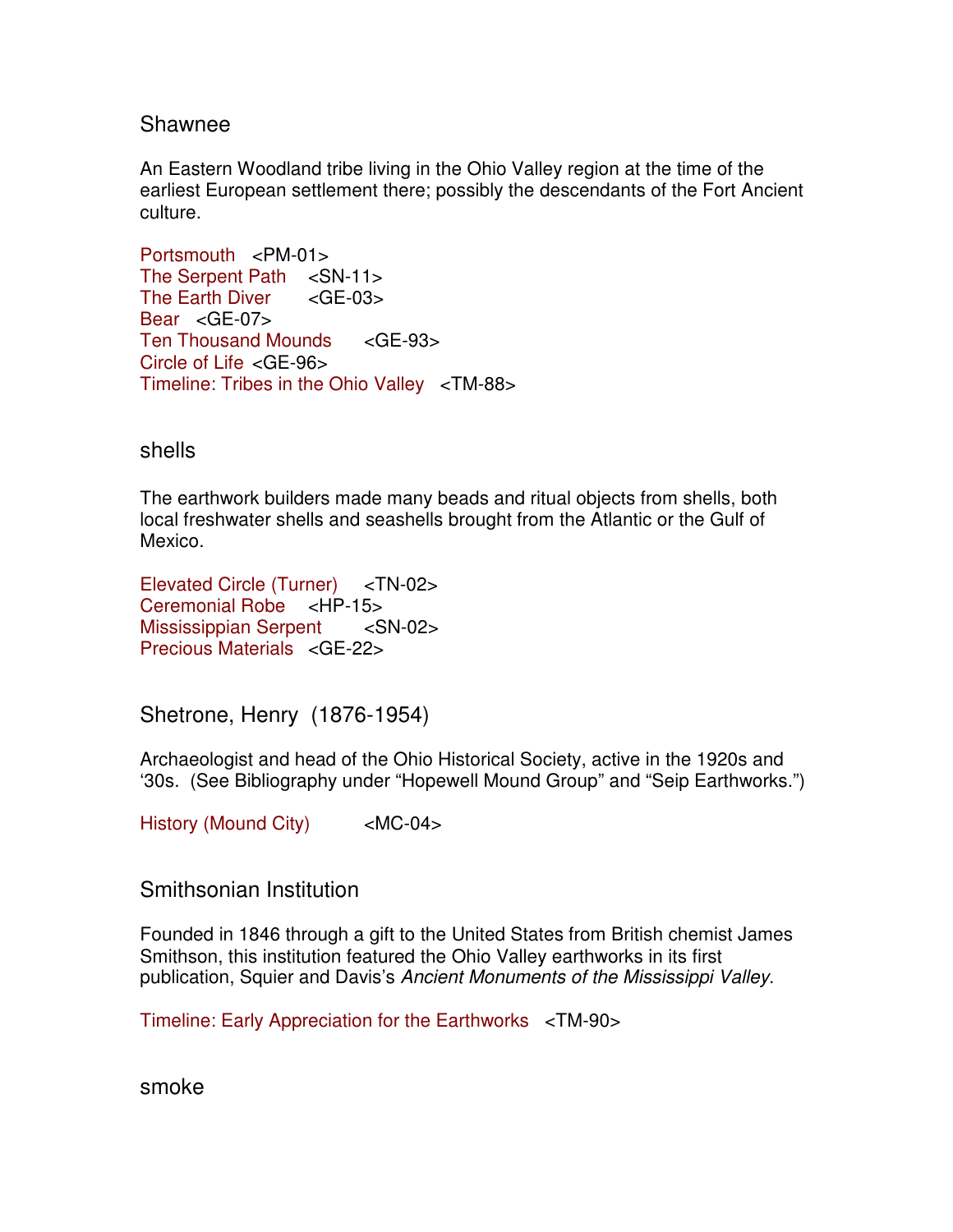A powerful element in American Indian traditions, smoke has had many meanings and purposes, including cleansing a person or place, establishing peace, sending a message outward, showing or causing visions, and suggesting the transformation of what seems real into another form.

Fire  $\leq$  GE-15 $>$ Fire and Snake Mounds (Turner) <TN-18>

soil

Earth, consisting of particles of organic (formerly living) matter and rock. Earth was an essential building material for ancient Ohioans, and held spiritual power as the source of plant life and as the ground, or foundation, of existence.

Walls and Water (Fort Ancient) <FA-04x> Construction Sequence (Pollock) <PL-25> Gardening <GE-09> Earth, Soil <GE-50> Timeline: Geological Formation of the Ohio Valley <TM-81>

## solstice

Either of two times per year when the sun is farthest from the equator. The summer solstice, about June 21, is the longest day of the year; the winter solstice, about December 21, is the shortest. The extreme sunrise and sunset positions at those dates were sometimes marked by the ancient earthworks.

Anderson <AN-01> The Foursquare <FA-15> Kern Serpents <FA-02> High Bank <HB-01> An Architecture of Alignments <NK-43> Great Serpent Mound <SN-01>

spirit, spiritual

In traditional American Indian world views, invisible spirits with various qualities and powers exist and act within the everyday visible world; spirits of the dead also congregate in special places.

Pipes Mound (Mound City) <MC-08> The Serpent Path <SN-11>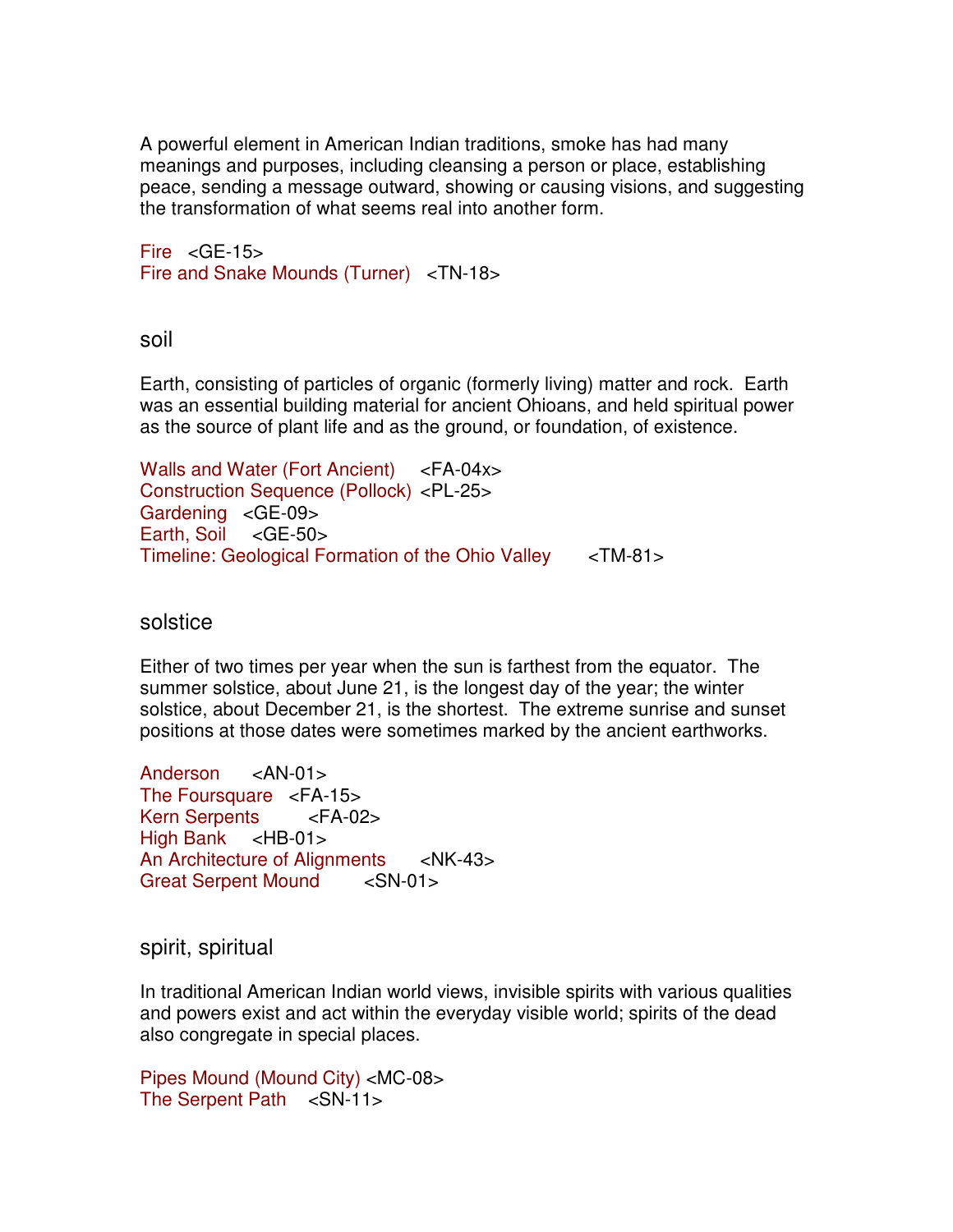Fire <GE-15> Burning Things <GE-18> Precious Materials <GE-22> Reincarnation <GE-86> Deposits <GE-92> Circle of Life <GE-96> World Renewal <GE-97>

spool; earspool

Distinctively shaped like a spool or squat hourglass, this Hopewell copper ornament served as an earring. Spools also appeared in the hands of buried people and probably had extra significance. Some were coated with silver.

The Copper Shapes <HP-13> The Newark Shaman <NK-14> Precious Materials <GE-22>

#### square

This equal-sided rectangle was an important shape in Hopewell geometric earthworks.

```
Circleville <CR-01>
The Foursquare (Fort Ancient) <FA-15> 
Hopewell Mound Group <HP-01> 
"Old Fort" (Portsmouth) <PM-03> 
Seip and Baum <SP-08> 
Geometry and Culture <GE-12>
The Cosmological Plan <GE-87>
```
Squier, Ephraim G. (1821-1888)

A newspaper publisher in Chillicothe, Ohio, Squier teamed with Dr. Edwin Davis to survey and record mounds and earthworks in the 1848 classic of archaeology, Ancient Monuments of the Mississippi Valley (see Bibliography).

Preservation <GE-25> History (Mound City) <MC-04> History (Serpent) <SN-05> Timeline: Early Appreciation for the Earthworks <TM-90>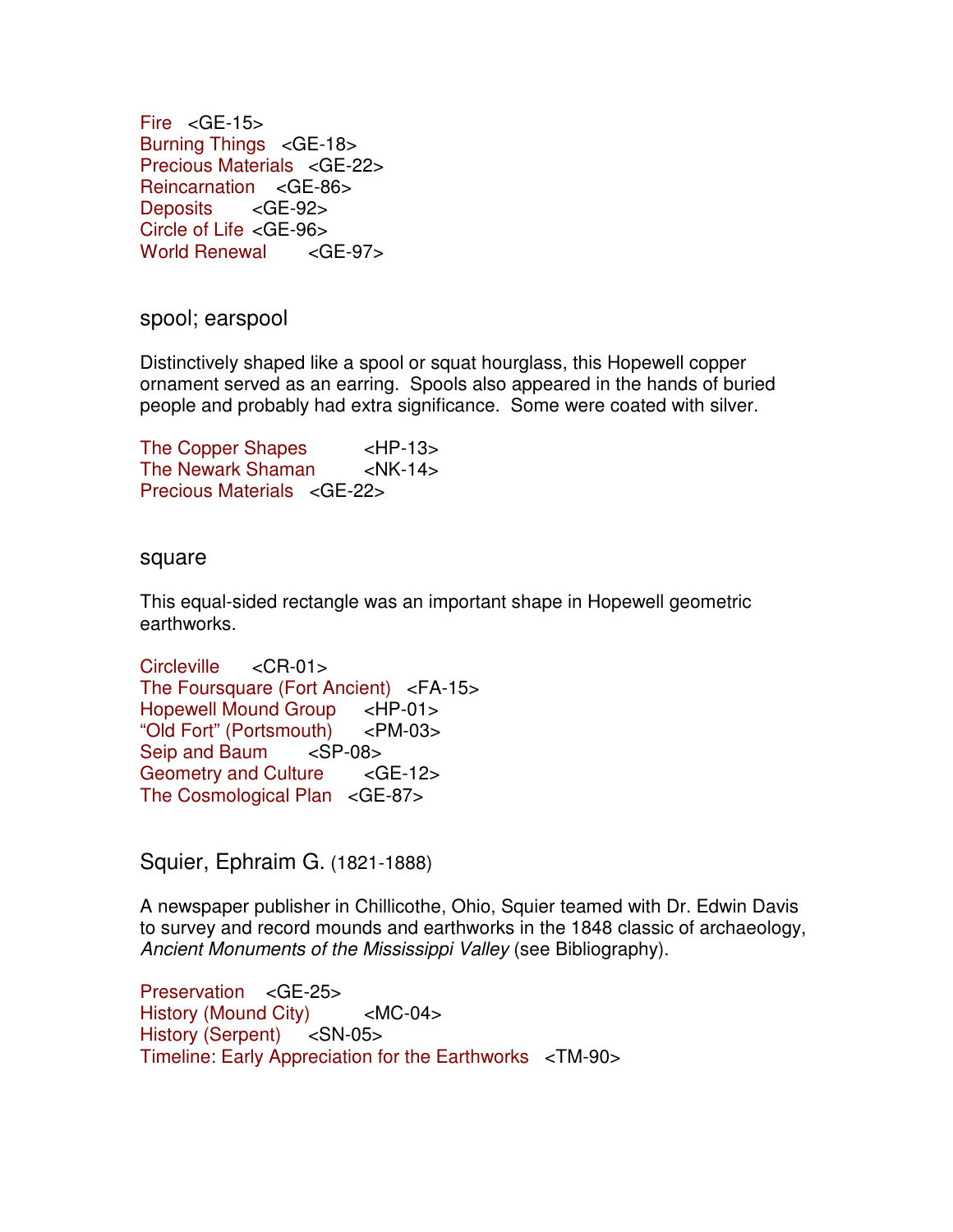stars

While ancient Ohio Valley peoples may have tracked star constellations or movements, it is difficult to tell since the stars' apparent location in the skies today is so different from what it was in ancient times. Planets keep their "place" over time; but to date there is not evidence of planet viewing or tracking in ancient Ohio.

Anderson <AN-01> Ancient Observatories <GE-01> Effigies <GE-52> Light and Shadow <GE-98>

sterile

Free of impurities; "sterile soil" contains no artifacts.

Wall Section (Hopeton) <HT-02>

**Stonehenge** 

A set of 80 four-ton bluestones set in concentric circles, created between 2100 and 1900 BC on the Salisbury Plain in southern England; the most famous of many large, ancient stone structures in Europe. Some of the stones marked astronomical events.

Ancient Observatories <GE-01>

Stubbs Earthworks

A geometric earthwork along the Little Miami river, now destroyed, where a wide variety of timber architecture was recently discovered.

Stubbs <SB-01>

sun, solar

The movements of the sun were indicated by Adena and Hopewell constructions, but were most clearly marked in the ancient Ohio Valley by people of the Fort Ancient culture. Their villages were planned in accord with the location of shadows cast by central poles at key times of the year; and they created effigy mounds with sun orientations.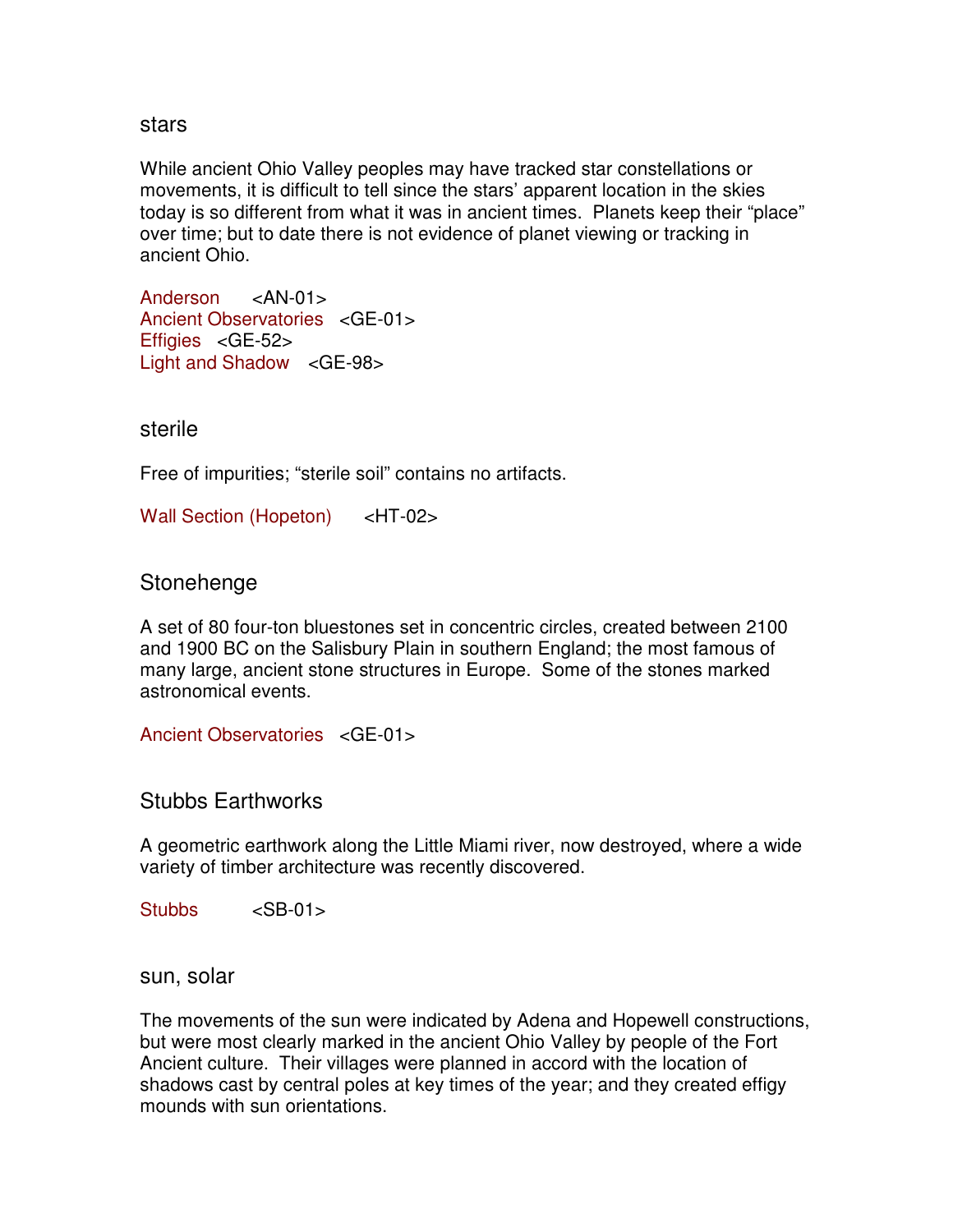An Architecture of Alignments <NK-43> Mississippian Serpent <SN-02> Kern Serpents <FA-02> Geometry and Culture <GE-12> Effigies <GE-52>

symbol, symbolic

A symbol represents something else in some way; often what is represented is an idea, as when a drawn circle might represent the world.

Ceremonial Robe <HP-15> Ceremonial Gatherings <GE-11> Fire  $\leq$  GE-15 $>$ Elaboration and Ritual <GE-88>

#### symmetry

The same form on one side of a real or imaginary dividing line as on the other. Symmetry characterizes many earthwork forms and artifacts from the mounds.

Preservation <GE-25> An Architecture of Alignments <NK-43> The M'sikamekwi and Great Tomb (Seip) <SP-02>

#### tablet

A slab or plaque, meant to hold an inscription. "Adena tablets" are small rectangular stone pieces engraved with symmetrical designs, possibly used to print fabrics or the skin.

Cincinnati <CI-01>

#### taboo

Forbidden or prohibited, usually because of belief that handling a certain object, or performing some act, may place a person in danger from spiritual forces.

Elaboration and Ritual <GE-88>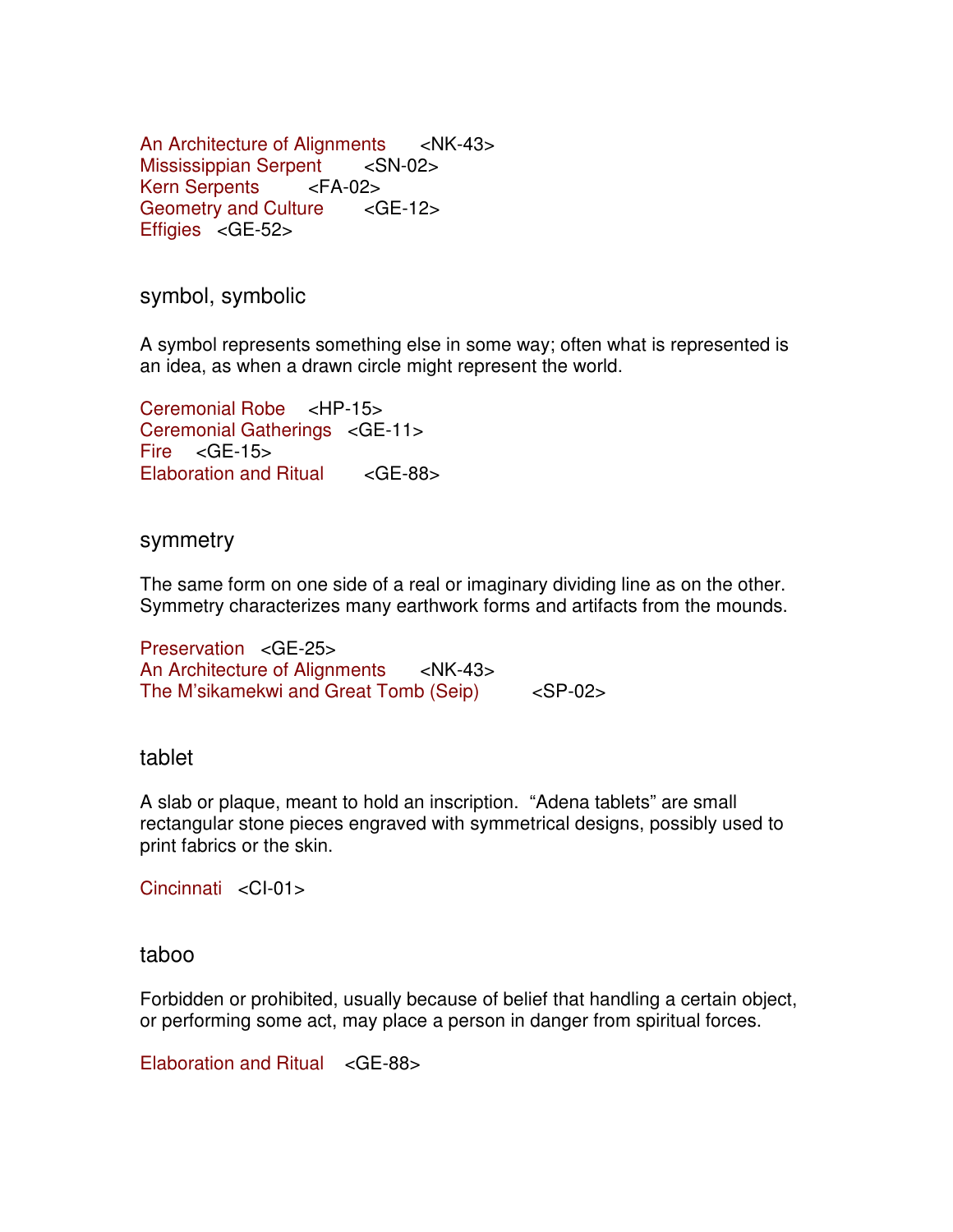Taylor, William

Professor of Architecture at Howard University in Washington, DC.

The Uncanny <GE-81>

# Templeman, Robert

Ethnomusicologist (expert in music of cultural groups around the world) and specialist in music of the Americas; former Assistant Professor and director of groups performing Andean and other music at the University of Cincinnati.

Music <GE-77>

### terrace

A flat stretch of ground with a steep slope on the side facing a waterway. Tributaries of the Ohio River often have several terraces rising from the river bed; the large geometric earthworks were generally placed on a high terrace.

```
Cincinnati <CI-01>
Geometry and Culture <GE-12> 
Hopewell Mound Group <HP-01> 
Ohio Valley Region <IN-49> 
Flint Ridge <NK-23> 
Great Enclosure (Turner) <TN-04> 
Timeline: Geological Formation of the Ohio Valley <TM-81>
```
### textile

A cloth; textiles found in connection with the earthworks and mounds were fingerwoven, possibly on small hanging looms; fabrics were extremely varied, dyed and printed with designs.

```
Precious Materials <GE-22>
Textiles <GE-64>
```
# till

Rock debris carried and deposited by a glacier.

Timeline: Geological Formation of the Ohio Valley <TM-81>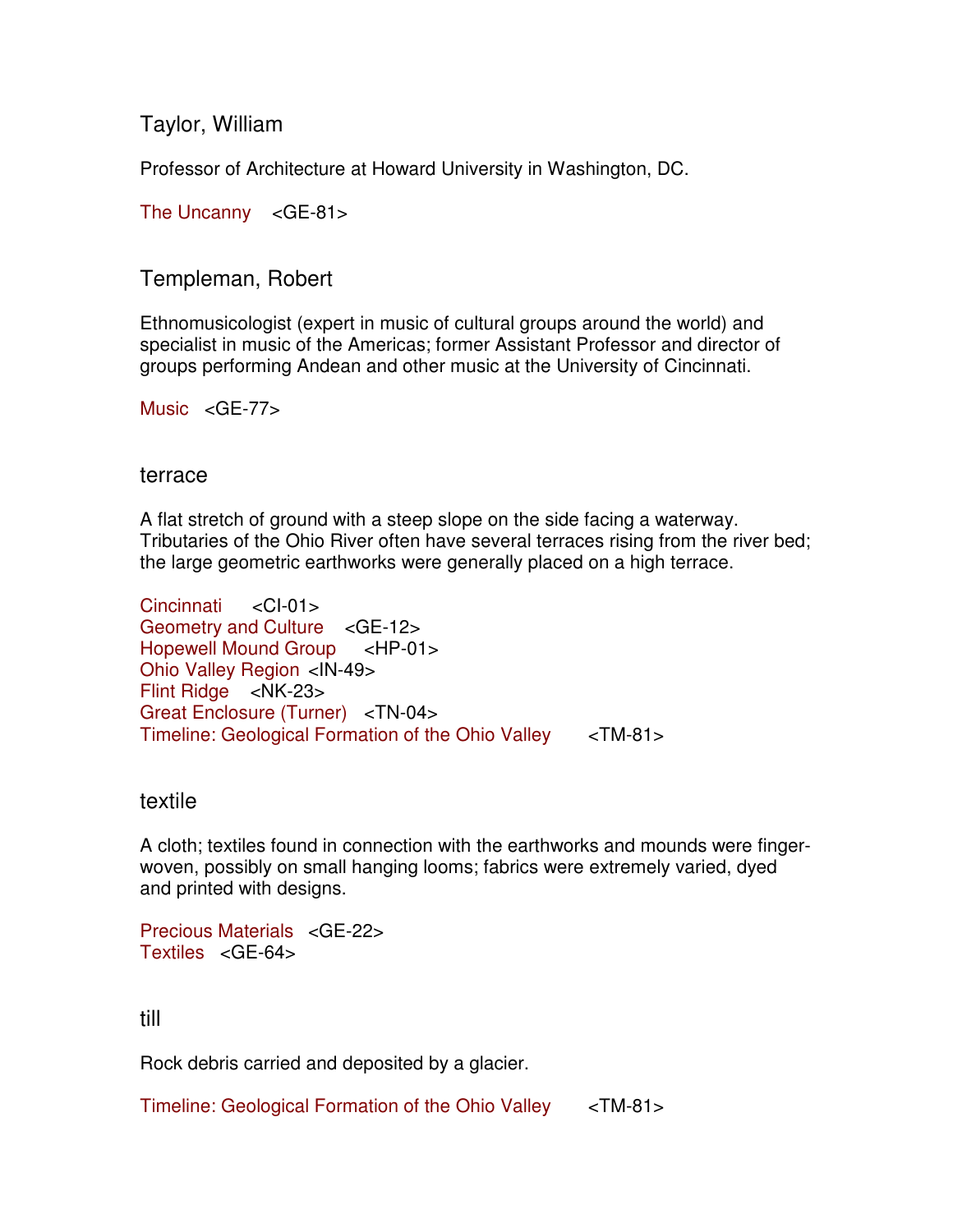## timbre

The quality of a sound.

Music and Authenticity <GE-78>

### tomb

A grave or burial chamber. Tombs were part of most earthwork and mound sites. Their form varied; some featured log or stone chambers.

Precious Materials <GE-22> Deposits <GE-92> Grave Creek Mound <GV-01> Burials (Hopewell) <HP-11> Flint Ridge <NK-23> The M'sikamekwi and Great Tomb (Seip) <SP-02> Great Enclosure (Turner) <TN-04>

### tonic to dominant

A melodic change in Western music, from the key note on which a melody is based to the fifth tone in the key scale: a familiar and satisfying move within this tradition. The tonic to dominant change rarely occured in American Indian music before the arrival of Europeans.

Music and Authenticity <GE-78>

topography

The form of the land; the shape of the surface of the land.

"Old Fort" <PM-03>

tree of life

Among Indians across the Americas, an important symbolic idea is a pole or tree, which represents the axis or center of the world, and connects the underworld, the everyday world of the earth's surface, and the heavens.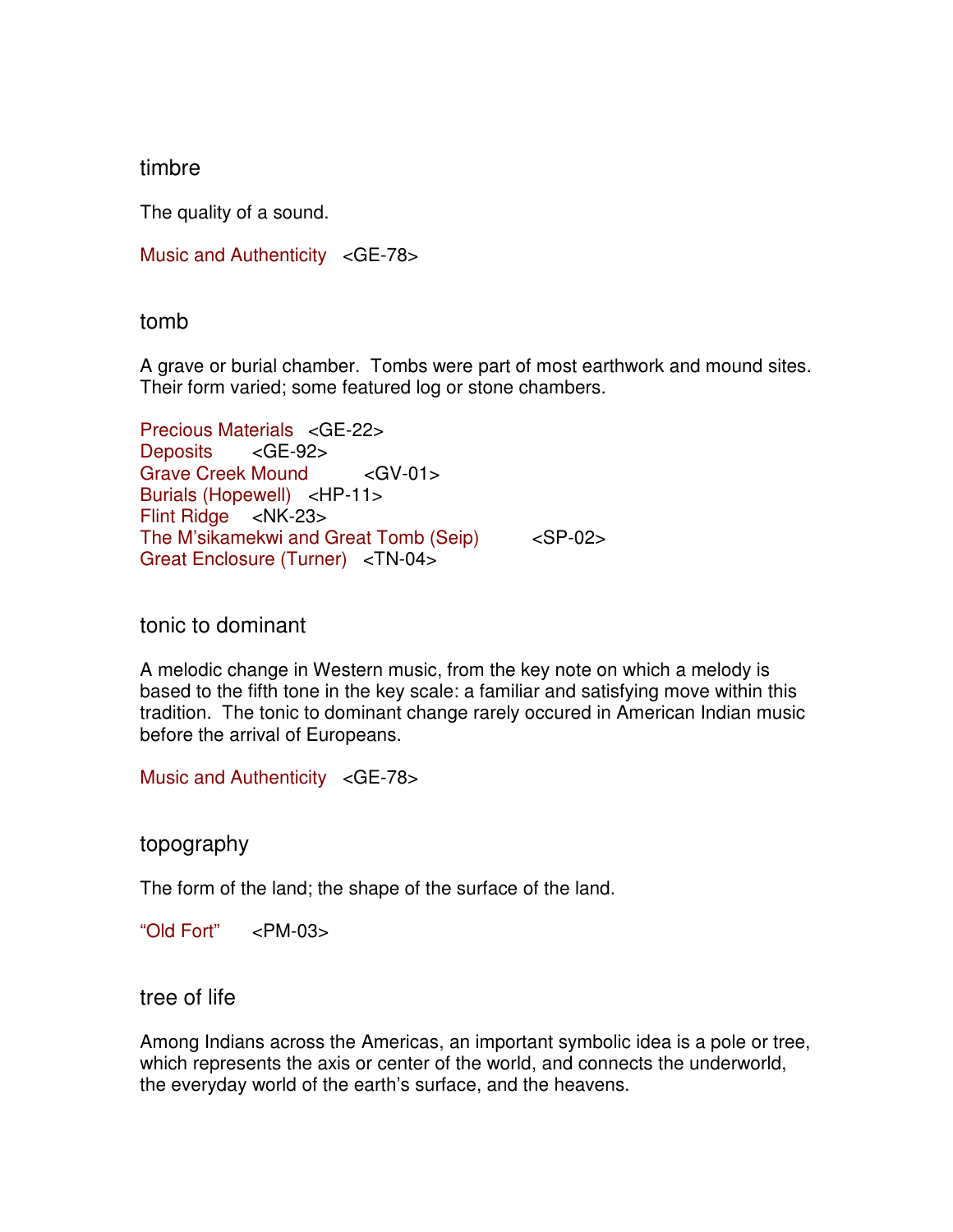Cincinnati <CI-01>

Tremper Mound

A large mound near the mouth of the Scioto River, which covers the remains of a building and where a collection of effigy pipes was found.

Tremper Mound <PM-02> Portsmouth <PM-01> Pipes Mound (Mound City) <MC-08>

### trench

A ditch, often with a flat bottom, dug by people for drainage or other purposes; careful trenches are dug by archaeologists to find and study remains under the earth.

Dr. Riordan's Excavations (Pollock) <PL-11> Construction Sequence (Pollock) <PL-25> The Woodhenge (Stubbs) <SB-06> Elevated Circle (Turner) <TN-02>

tributary

A smaller river that flows into a larger one.

Marietta <MA-01> Timeline: Geological Formation of the Ohio Valley <TM-81>

### tundra

A treeless area with permanently frozen subsoil and only low growing plants; part of the Ohio area landscape during the Ice Age.

Timeline: Archaic Indians in the Great Valley <TM-83>

Turner Earthworks

Elaborate geometric earthworks just east of Newtown, Ohio, along the Little Miami River; now disappeared.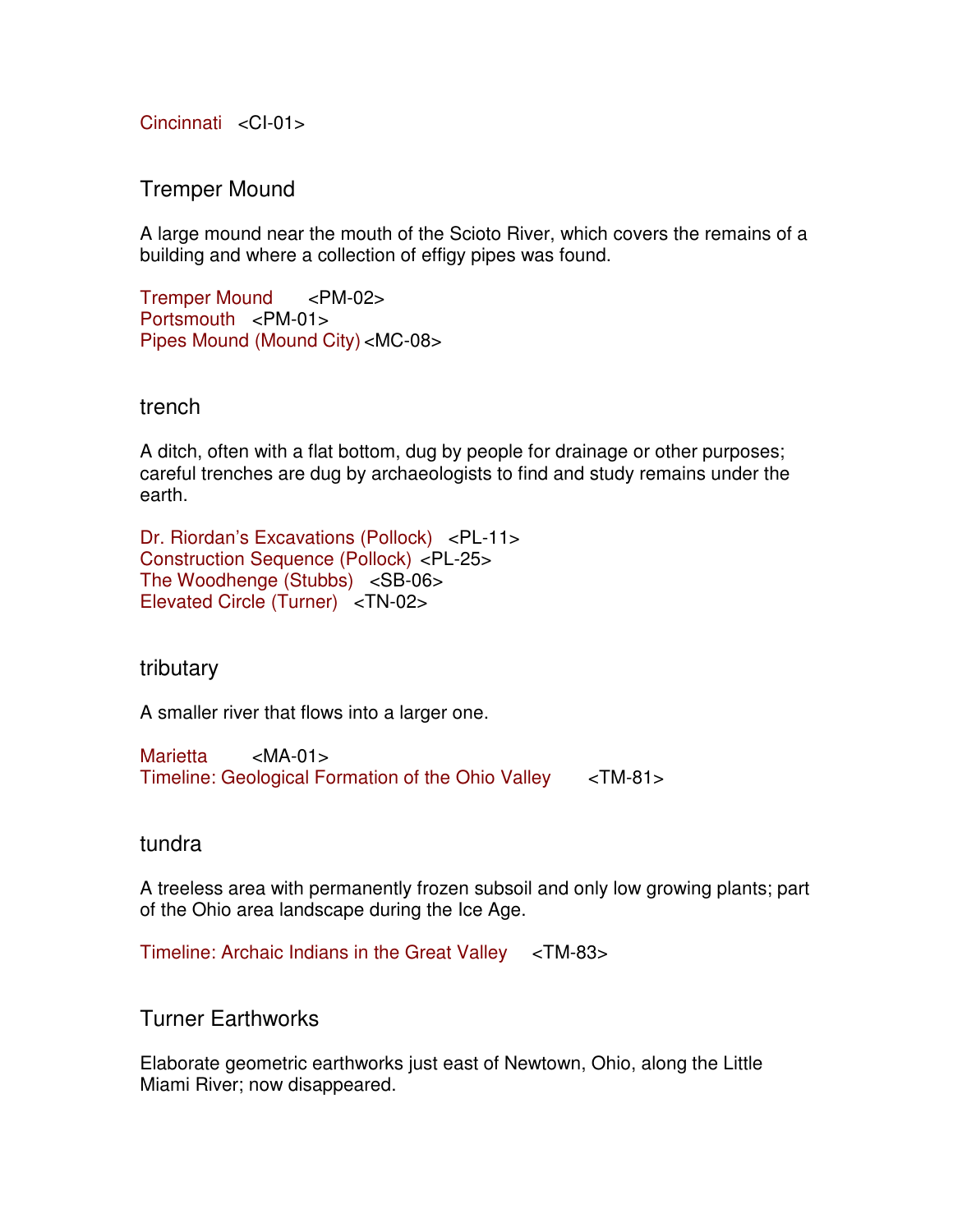Little Miami Valley <IN-50> Turner <TN-01> Fire <GE-15>

Underwater Panther

Several American Indian tribes share the concept of a panther-like spirit who dwells in the watery underworld, beneath the world where people live. This figure with its curling tail may be the one pictured in the so-called Alligator Mound.

The "Alligator" <NK-27>

unio

A freshwater shellfish, a mussel; the river-dwelling fat mucket mussel was the chief source of pearls for the cultures of the early Ohio Valley.

Elevated Circle (Turner) <TN-02>

vertex (vertices, pl.)

In mathematics, the point at which the sides of an angle intersect; in the geometric earthworks, a corner where two walls meet.

An Architecture of Alignments <NK-43>

vibrato

A slight wobble in the tone from a voice or instrument; valued differently in traditional American Indian and Western music.

Music and Authenticity <GE-78>

vitrify

To make into glass or a glass-like substance, especially by heating. At some locations Hopewell culture fires were hot enough to vitrify objects and soil.

Foster's <FS-01>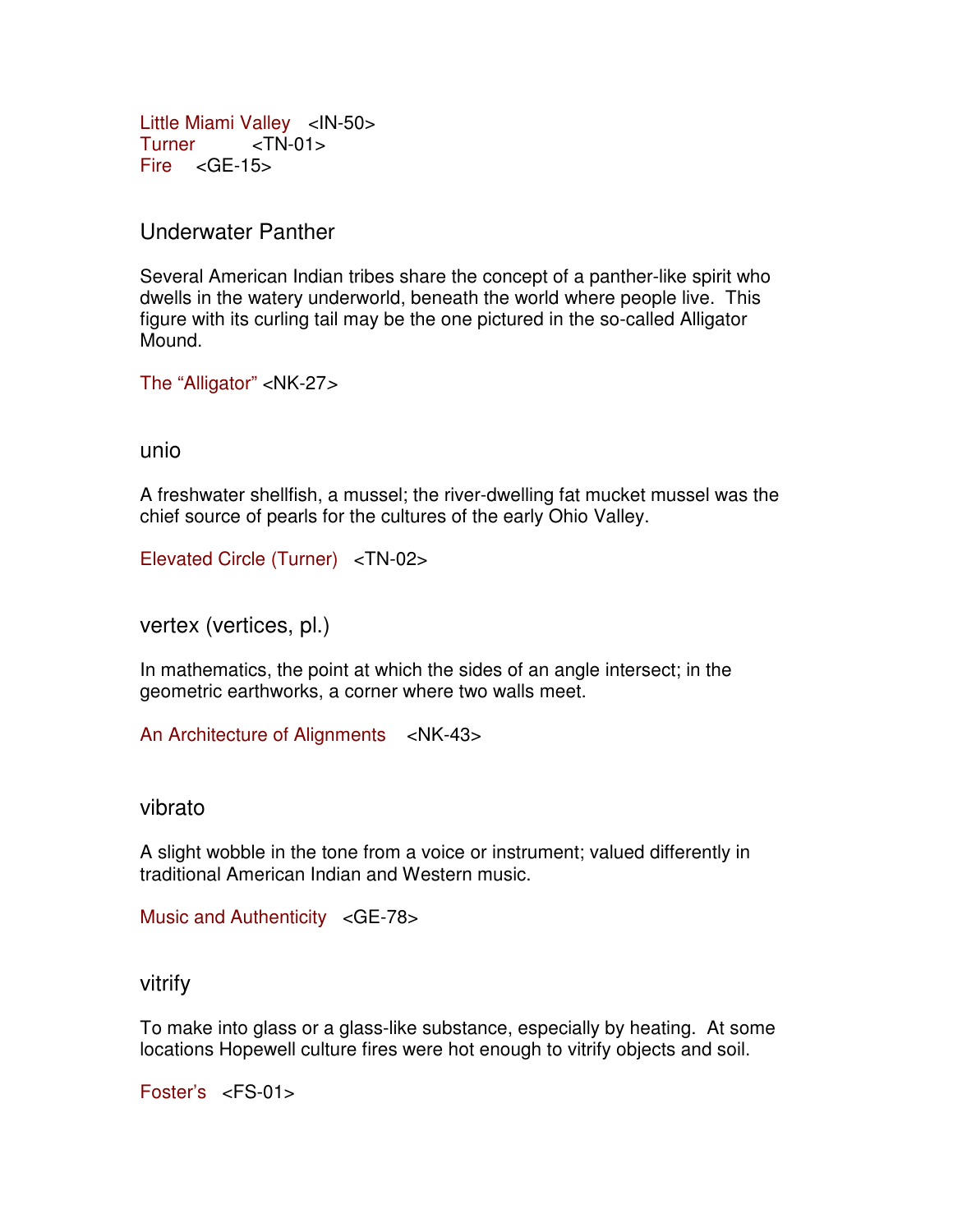walls, construction

The earthwork builders created lines of earth called walls or embankments, from very low to over twenty feet high and often many feet wide. Soil could come from nearby or far away; sometimes the walls were faced with limestone.The walls usually enclosed geometric or natural figures, too large to have been roofed.

Walls and Water (Fort Ancient) <FA-04x> Hopewell Mound Group <HP-01> The Great Circle (Newark) <NK-03> Processions (Newark) <NK-07> Pollock <PL-01> Hopewell Hilltops <GE-16> Inside a House <GE-40>

Washington, George (1732-1799)

The first president of the United States owned land along the Ohio's banks; he respected Indians living there, and may have modeled mounds at his home, Mt. Vernon, after ancient ones he saw in the Ohio region.

Order of the Cincinnati <GE-80> Timeline: Early Appreciation for the Earthworks <TM-90>

water

Mounds and earthworks were built along the Ohio and its tributaries, and often designed with water features such as ditches and ponds.

Hopewell Mound Group <HP-01> The Ceremonial Center (Hopewell) <HP-04> Walls and Water (Fort Ancient) <FA-04x> Processions (Newark) <NK-07> Water <GE-26> Timeline: Destruction and Preservation <TM-91>

Welsh, Mark

Trustee, Native American Indian Center of Central Ohio.

Making Fire <GE-94>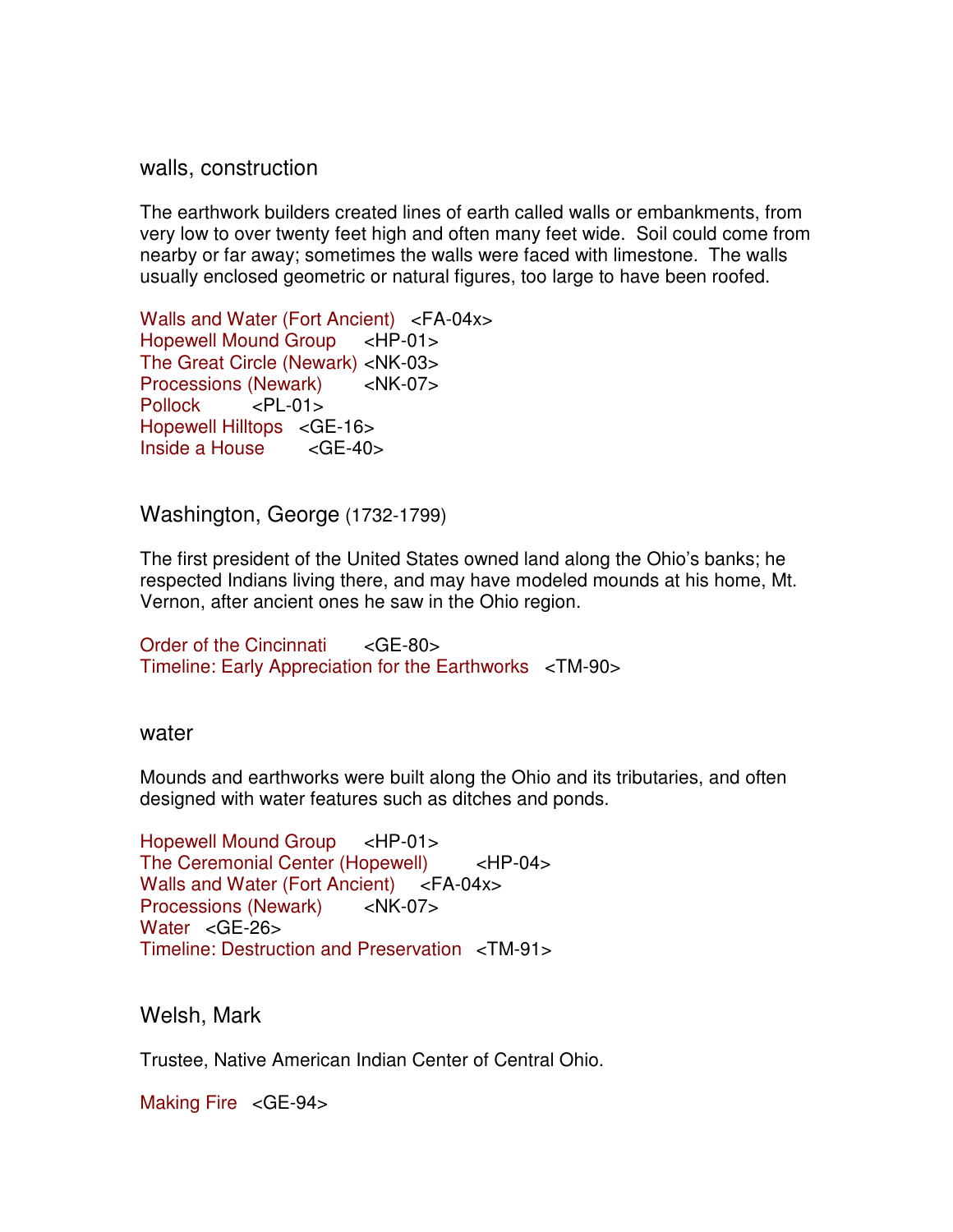### **Western**

A term often used to mean whatever has to do with the European-based cultures of Europe and the Americas.

Music and Authenticity <GE-78>

Wilson, Okeme Frank StandingStorm

Chief, Lower Eastern Ohio Mekoce Shawnee.

The Serpent Path <SN-11> Circle of Life <GE-96>

woodhenge

A circle of heavy timber poles, similar in ring shape and monumental size (although not necessarily similar in purpose) to England's Stonehenge. Several built by ancient Ohio Valley people have been found; the largest was at Stubbs.

The Little Miami Valley <IN-50> Stubbs <SB-01> The Woodhenge <SB-06>

Woodland, Eastern Woodland

The Woodland period, also called the Woodland Tradition, lasted from about 1000 B.C. to about A.D. 1000 in eastern North America, and included the periods of the mound and earthwork building cultures of the middle Ohio valley. The Hopewell culture flourished in the middle of this time, the "Middle Woodland" period. "Eastern Woodlands" is a name given to North America east of the Mississippi River where certain American Indian tribes have lived, sharing some cultural traits.

Bear <GE-07>  $Fire < GE-15$ Music <GE-77> Turtle Pipe <MC-21> Fire and Snake Mounds <TN-18> Timeline: Archaic Indians in the Great Valley <TM-83> Timeline: Tribes in the Ohio Valley <TM-88>